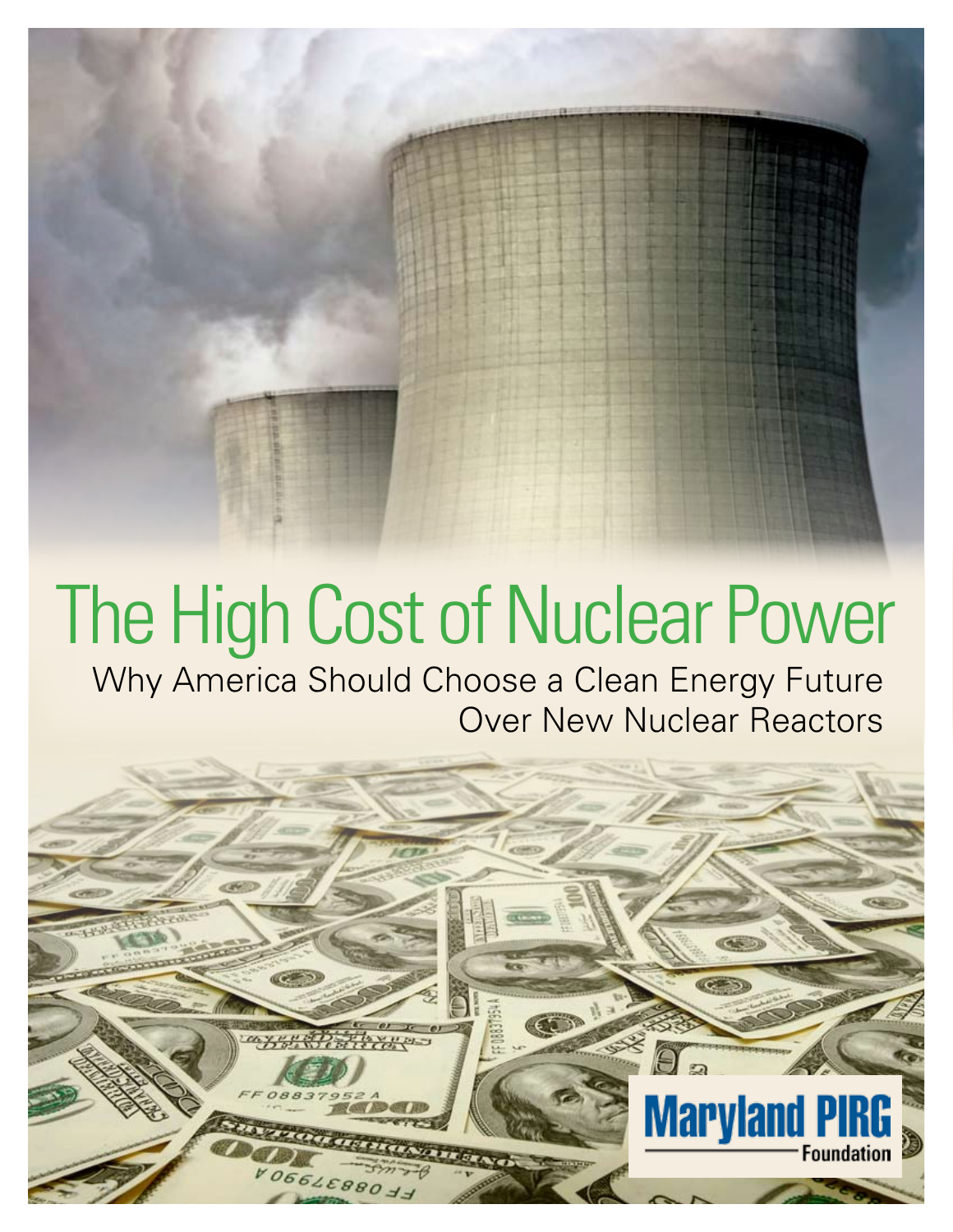## **The High Cost of Nuclear Power**

Why America Should Choose a Clean Energy Future over New Nuclear Reactors



Written by: Travis Madsen, Frontier Group Johanna Neumann, Maryland PIRG Foundation Emily Rusch, CalPIRG Education Fund

March 2009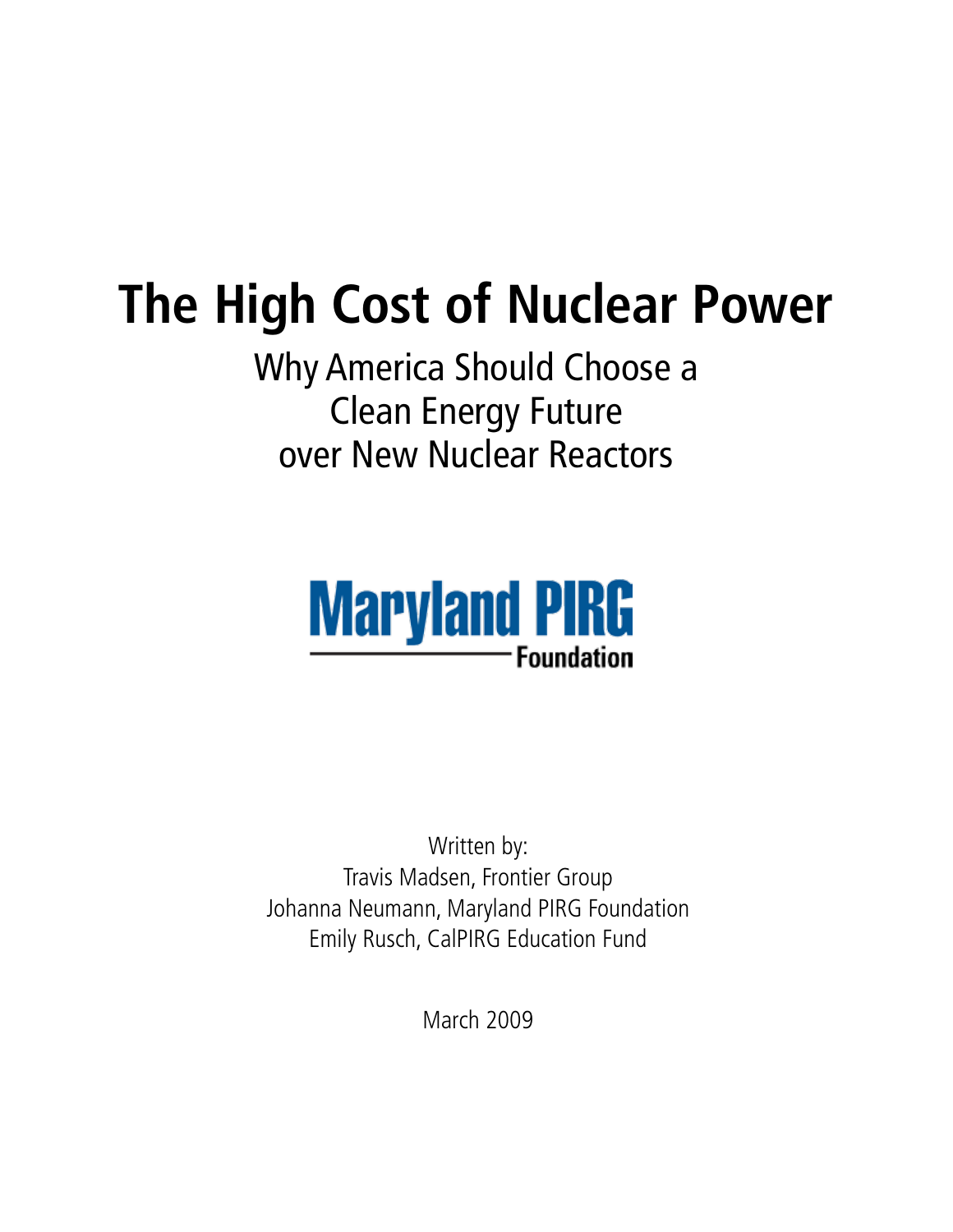## Acknowledgments

The authors thank Peter Bradford, consultant and affiliate of the Vermont Law School and the Marshall Institute, Jonathan Koomey of Lawrence Berkeley National Laboratory and Stanford University, and Allison Fisher of Public Citizen for reviewing drafts of this report, sharing data, and offering advice. Additional thanks go to Rob Sargent and Anna Aurilio of Environment America, Carolyn Kramer, and Tony Dutzik and Susan Rakov at Frontier Group for editorial assistance.

This report is made possible through the generous support of the Educational Foundation of America.

The authors bear any responsibility for factual errors. The recommendations are those of Maryland PIRG Foundation. The views expressed in this report are those of the authors and do not necessarily reflect the views of our funders or those who provided review.

© 2009 Maryland PIRG Foundation.

With public debate around important issues often dominated by special interests pursuing their own narrow agendas, Maryland PIRG Foundation offers an independent voice that works on behalf of the public interest. Maryland PIRG Foundation, a  $501(c)(3)$ organization, works to protect consumers and promote good government. We investigate problems, craft solutions, educate the public, and offer Marylanders meaningful opportunities for civic participation.

For more information about Maryland PIRG Foundation, or for additional copies of this report, please visit our Web site at www.marylandpirg.org.

Frontier Group conducts research and policy analysis to support a cleaner, healthier and more democratic society. Our mission is to inject accurate information and compelling ideas into public policy debates at the local, state and federal levels.

For more information about Frontier Group, please visit our Web site at www.frontiergroup.org.

Cover Photos: Oleg Prikhodko and Jim Larkin, iStockPhoto.com Design: Kathleen Krushas and Kathy Fors, To the Point Publications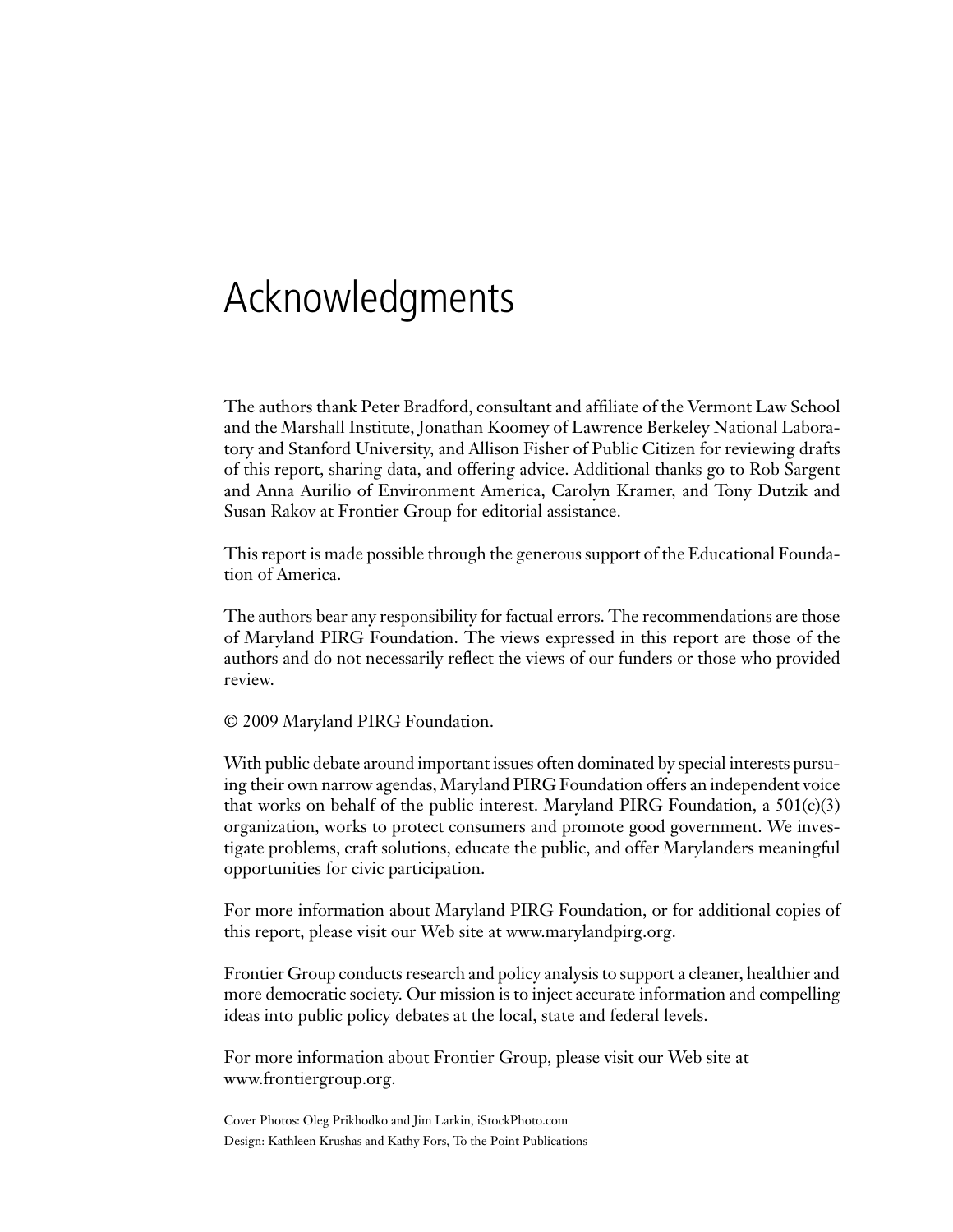## Table of Contents

| The Estimated Cost of Building a Nuclear Power Plant Has                                                                    |
|-----------------------------------------------------------------------------------------------------------------------------|
| Nuclear Power Companies are Counting on Consumers<br>and Taxpayers to Bear the Risks of Reactor Construction 16             |
| Building a New Generation of Nuclear Reactors Would Cost                                                                    |
| Dollar for Dollar, Clean Energy Can Deliver More Energy than                                                                |
| America Has Enormous Clean Energy Potential 22                                                                              |
| Clean Energy Solutions Cost Less than Nuclear Power 24<br>What a \$300 Billion Investment in Clean Energy Could Deliver. 30 |
|                                                                                                                             |
|                                                                                                                             |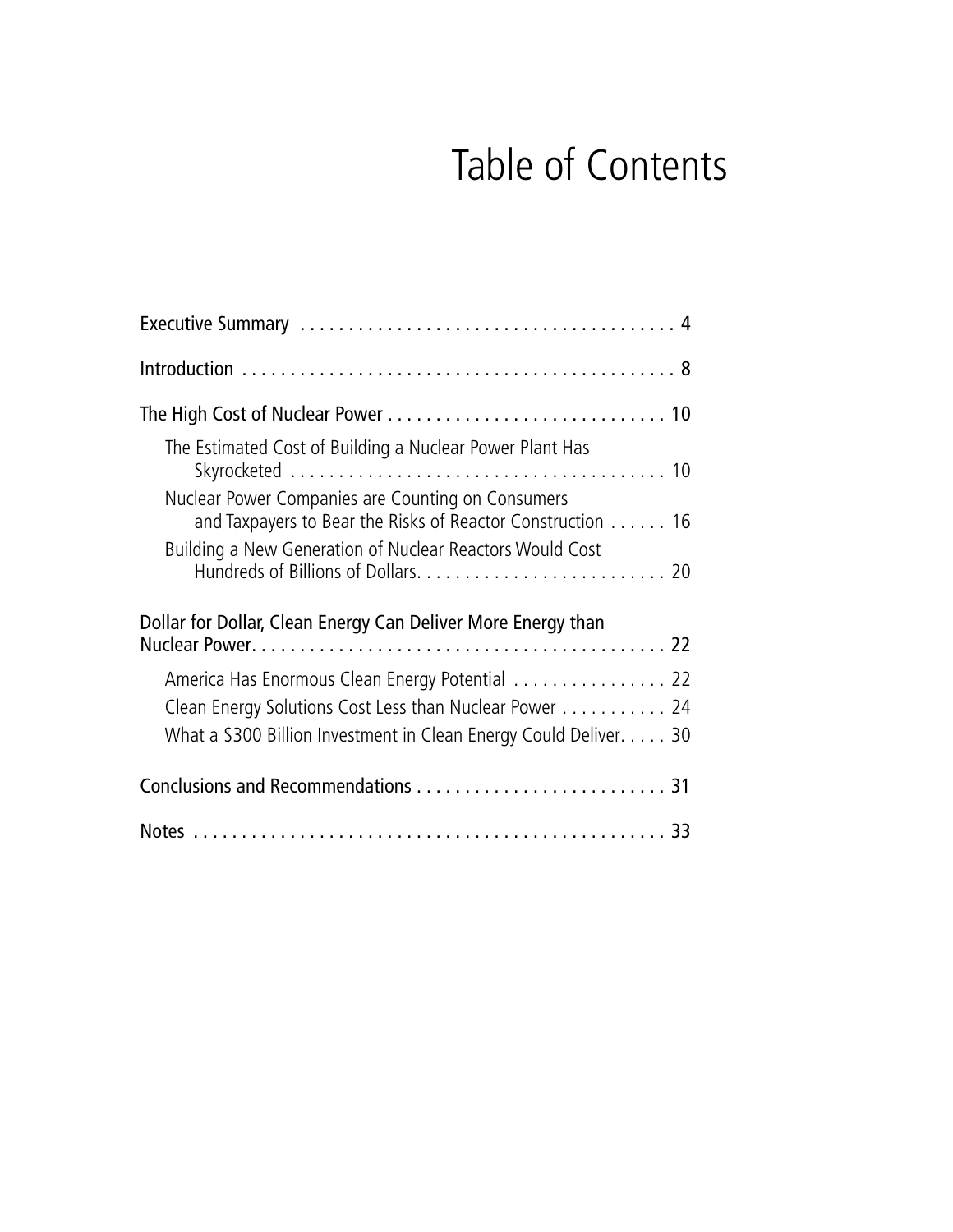## Executive Summary

Nuclear power is among the most<br>costly approaches to solving<br>America's energy problems. costly approaches to solving America's energy problems. Per dollar of investment, clean energy solutions – such as energy efficiency and renewable resources – deliver far more energy than nuclear power.

This fact has important implications for America's energy policy. By directing resources toward the most cost-effective solutions, we can make greater progress toward a secure, reliable and safe supply of electricity to power America's economy.

**Dollar for dollar, a clean energy portfolio can deliver more energy than nuclear power**. Per dollar of investment:

- • Energy efficiency measures can deliver greater than five times more electricity than nuclear power.
- Combined heat and power (which generates both useful heat and electricity for a factory, a school campus or an office building) can generate

nearly four times more energy than nuclear power.

- Wind farms can produce as much as 100 percent more electricity than nuclear power.
- A solar thermal power plant in the southwestern U.S. – capable of storing heat to generate electricity even when the sun isn't shining – can deliver as much as one-third more energy than a nuclear reactor. (See Figure ES-1.)

#### **Since 2005, cost estimates for building a new nuclear reactor have more than tripled.**

• Estimated costs for nuclear reactors have risen faster than for other types of generation technologies. The nuclear industry in particular faces a shortage of qualified and experienced engineers, manufacturers, and construction workers. For example, only one metal foundry in the world today is capable of forging ultra-heavy reactor vessels – and it is located in Japan.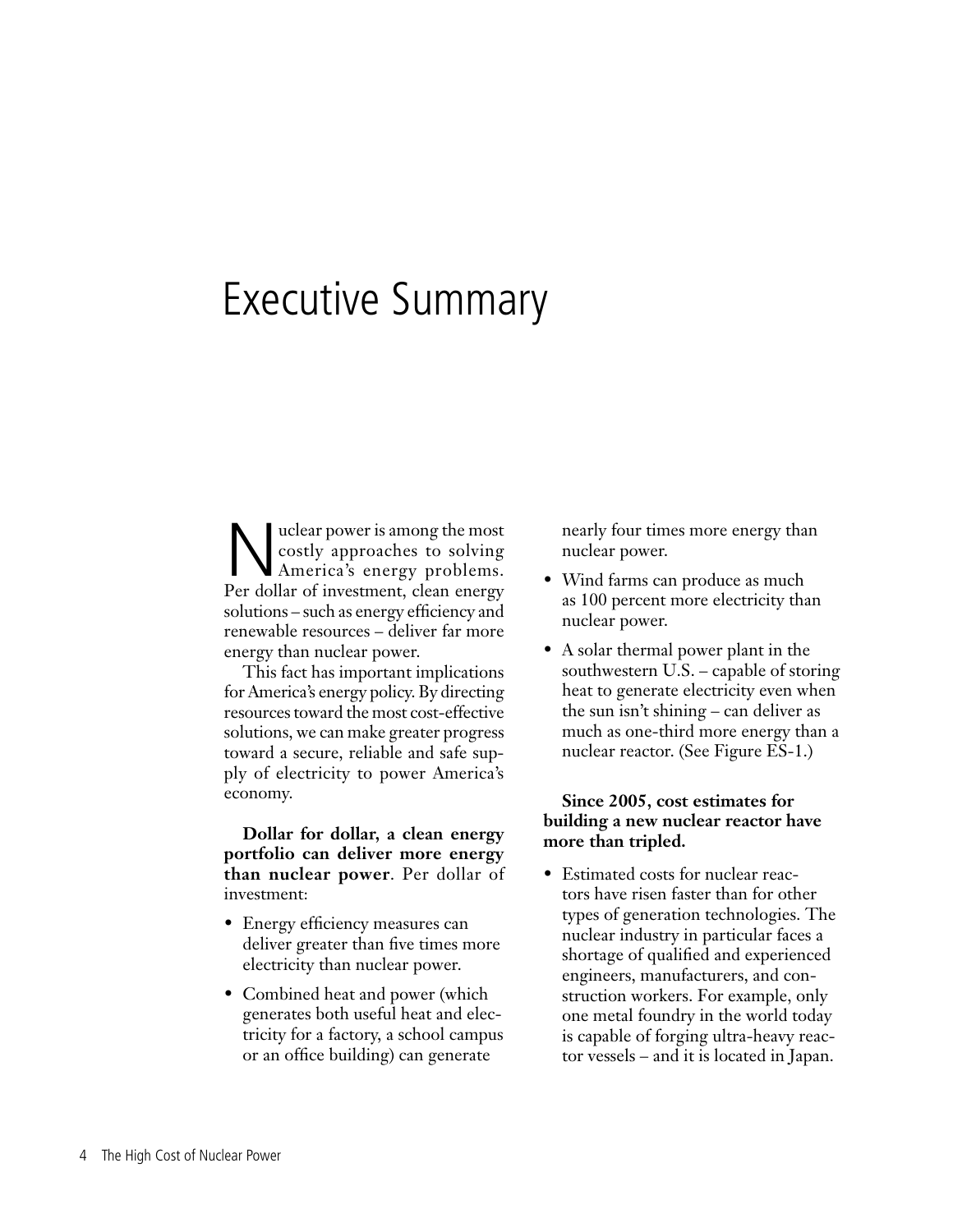

![](_page_5_Figure_1.jpeg)

*This figure presents the amount of electricity delivered to the consumer per dollar of investment in different energy technologies, with the investment per unit of energy production "levelized" (or averaged) over the lifetime of the technology to enable meaningful comparison. Each bar represents the range between high and low productivity estimates, accounting for differences in the technology used, variability in the quality of the natural resource, and the precision of cost estimates. Values for energy efficiency, combined heat and power, nuclear and coal are not specific to any particular location. Wind energy estimates represent the average resource for the U.S. as a whole. Estimates for solar thermal represent typical resources in the southwestern United States. (IGCC with CCS stands for integrated gasification combined cycle with carbon capture and sequestration, a potential method of producing effectively low carbon electricity from coal.) See page 27 for more details.*

• In June 2008, staff at the Federal Energy Regulatory Commission estimated that building a new 1,000 megawatt (MW) reactor could cost up to \$7.5 billion. Moody's Investor Service estimates that at that price, reactor owners would have to sell electricity at an average of 15 cents per kilowatt-hour (kWh) over the life of the plant in order to earn an adequate profit.

#### **Building all currently planned nuclear power plants could cost \$300 billion.**

- As of February 2009, power companies have announced plans for 30 new nuclear reactors. Altogether, building these reactors could cost as much as \$300 billion.
- To put this amount in perspective, \$300 billion is more than double the estimated cost to repair all the roadway bridges in the United States.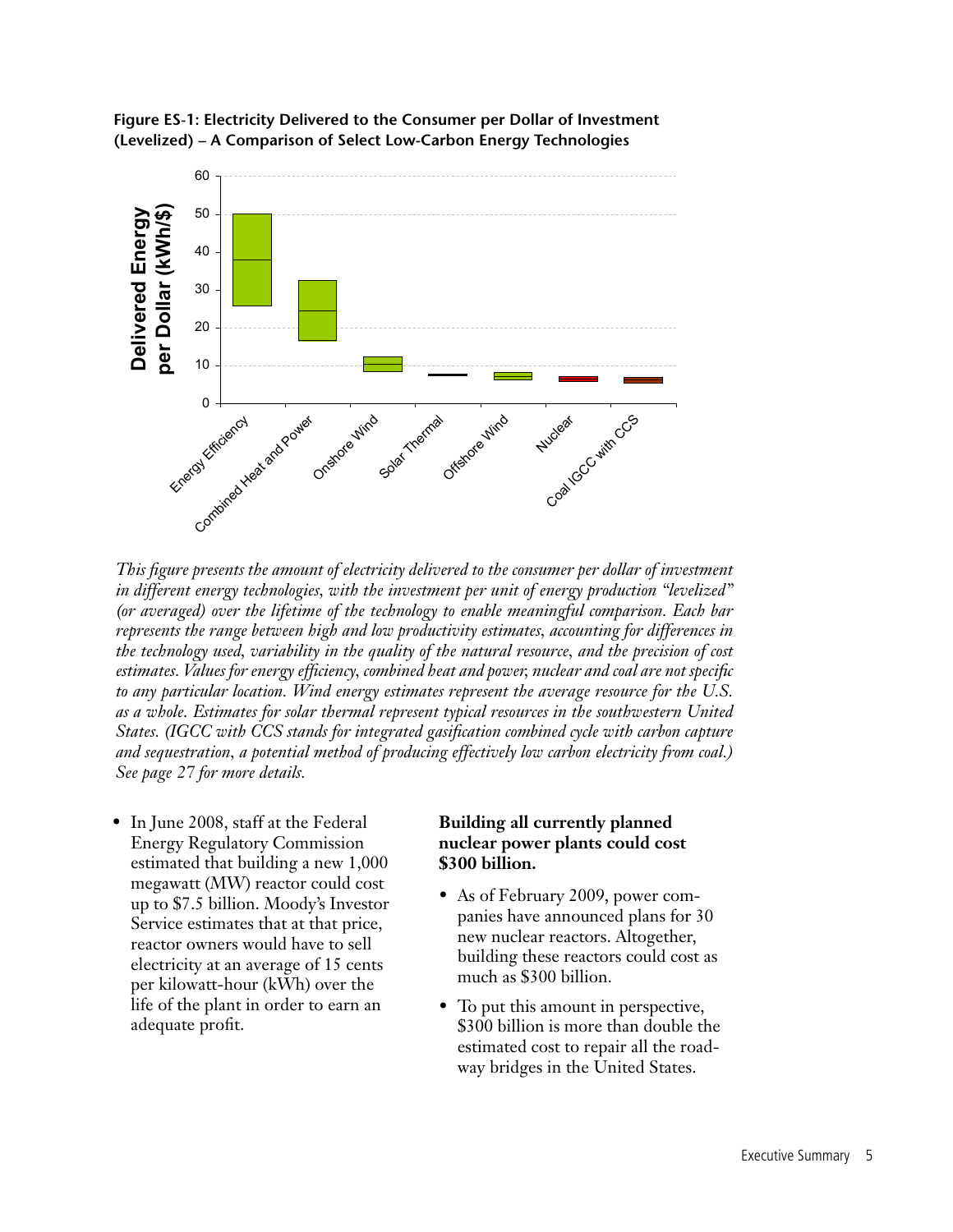**Utilities planning to build new nuclear plants are transferring risks onto taxpayers and consumers – especially in southern states.**

- In 2005, Congress created a series of taxpayer-financed subsidies to support the construction of new nuclear reactors, including loan guarantees, extended liability insurance, and a tax credit for every kilowatt-hour of nuclear electricity generated. Altogether, the subsidies are valued at as much as 60 to 90 percent of the levelized cost of power from a new nuclear reactor – reaching as high as \$13 billion for a single reactor.
- Many regulated utilities working to build new nuclear capacity are charging customers up-front to finance reactor construction – with no guarantee of final cost, or even a guarantee that the plant will ever deliver electricity at all. For example, Florida regulators are allowing Progress Energy to start billing customers in

![](_page_6_Picture_3.jpeg)

2009 for the planning, development and construction of two nuclear power plants that will not begin delivering electricity until 2016 at the earliest. As construction proceeds, residential customers could end up paying as much as \$25 more a month to finance the nuclear reactors.

• Other utilities planning advance charges include Georgia Power, South Carolina Electric & Gas, Santee Cooper in South Carolina, and Ameren in Missouri.

#### **Investing in clean energy solutions rather than a fleet of new nuclear power plants would yield greater benefits for America.**

- The United States has vast clean energy resources. The American Council for an Energy-Efficient Economy – composed of some of the nation's leading experts on energy efficiency – estimates that the United States could cost-effectively reduce its overall energy consumption by 25 to 30 percent or more over the next 20 to 25 years. Progress at this level would ensure that America uses less energy several decades from now than we do today, even as our economy grows. At the same time, America's entire electricity needs could be met by the wind blowing across the Great Plains or the sunlight falling on a 100 mile square patch of the desert Southwest, or a tiny fraction of the natural heat just beneath the surface of the earth anywhere across the country.
- Directing \$300 billion into energy efficiency could eliminate growth in America's electricity consumption through 2030 and save consumers more than \$600 billion. Energy savings in 2030 would be equivalent to the output of more than 80 nuclear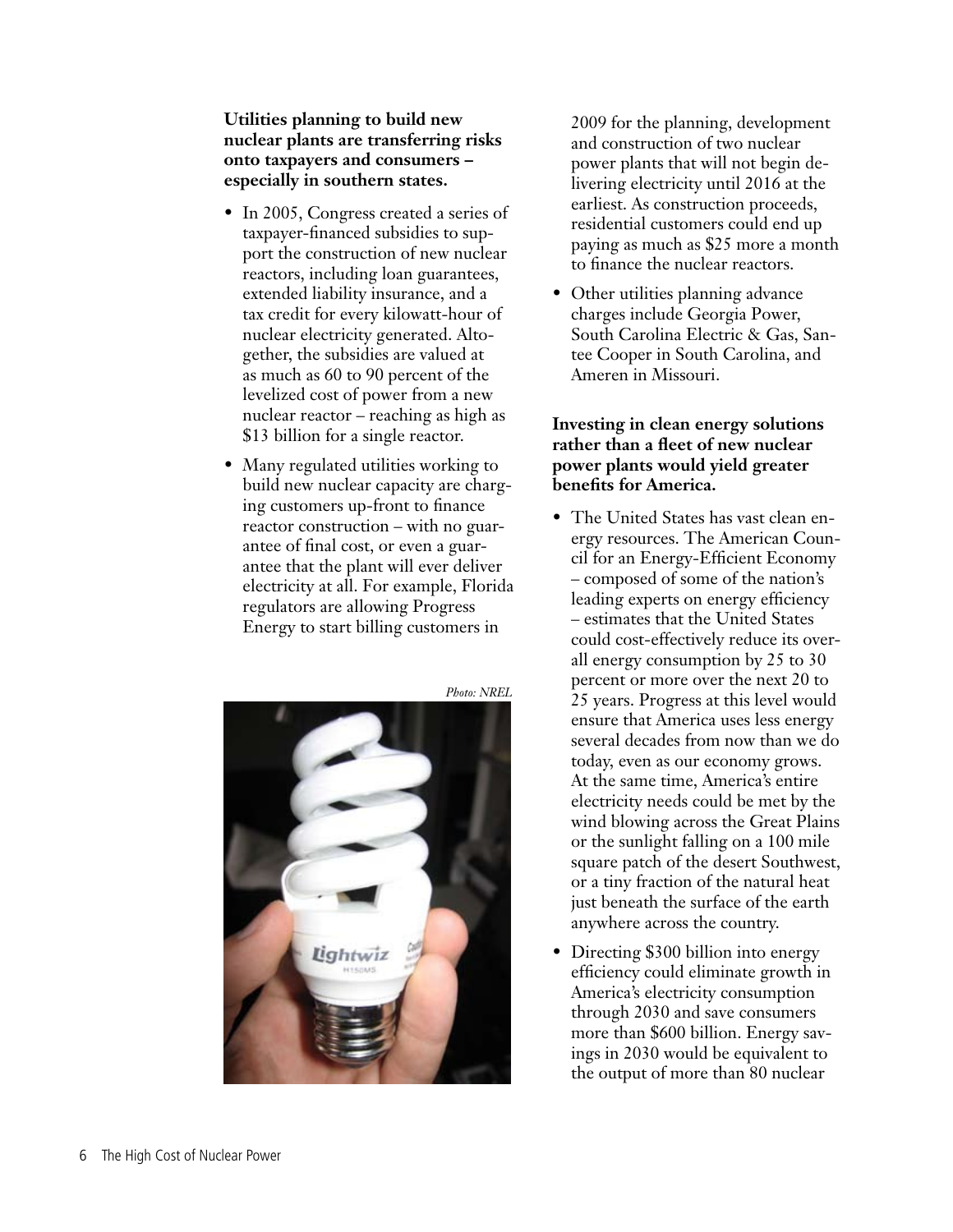reactors. Alternatively, \$300 billion could buy enough wind turbines to supply on the order of 10 percent of America's projected electricity needs in 2030 – equivalent to the output of more than 40 nuclear reactors.

• Research by the European Renewable Energy Council shows that clean energy resources in the United States could deliver substantial pollution reductions at half the cost and with twice the job creation that could be achieved with nuclear power and fossil energy sources.

**Clean energy solutions are able to meet demand for electricity in small, modular amounts – posing far less financial risk than nuclear power plants.**

- The 2008 meltdown of the U.S. financial system and the ensuing economic crisis could retard growth in demand for electricity. As a result, the demand a nuclear power plant is meant to serve may not materialize. And since nuclear power plants are large and inflexible, this possibility poses a serious financial risk for any utility considering a new nuclear power plant, and its customers. Construction of a nuclear power plant cannot be halted halfway to get half of the power output – it's all or nothing.
- In contrast, clean energy solutions are typically modular – they can be assembled into units tailored precisely to an evolving need for electricity.

**America should reform its energy policy to prioritize clean energy solutions – technologies that deliver safe, reliable and secure electricity supplies at a reasonable cost.** 

- • State leaders should **protect citizens from unnecessary risks** by requiring any company proposing to build a new nuclear reactor to demonstrate that nuclear would be more costeffective than other ways to meet electricity demand, including energy efficiency, before allowing construction to proceed.
- Federal and state leaders should ensure that energy companies and their shareholders shoulder all of the financial risk of any new nuclear reactor project, not ratepayers or taxpayers. In particular, regulators should not allow utilities to levy advance charges on consumers in order to finance the construction of a new reactor. Congress should also repeal the Price Anderson act, under which taxpayers shoulder the lion's share of responsibility for any major nuclear accident.
- • America should shift current federal subsidies away from nuclear and fossil fuel energy, creating billions annually for research, development and deployment of more effective energy efficiency and renewable energy technologies.
- • America should **speed the introduction of clean energy technologies** by enacting a national energy efficiency resource standard to require, at minimum, that all new demand for electricity be met with energy efficiency measures; and a national renewable electricity standard to ensure that 25 percent of America's electricity supply comes from renewable sources by 2025. States should also create or expand analogous policies at the state level.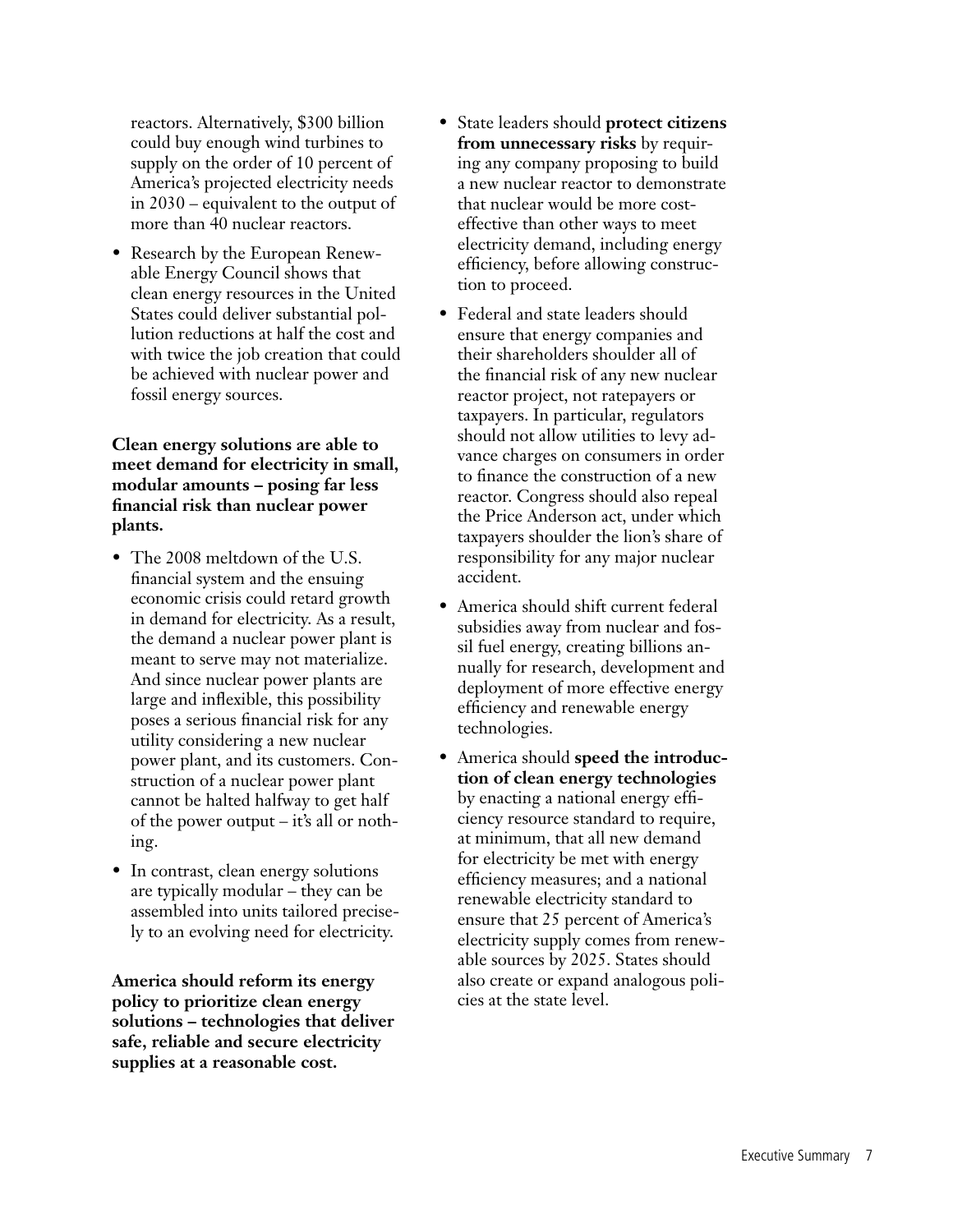## Introduction

No power company has successfully<br>ordered a nuclear reactor in the<br>United States since 1973. Despite ordered a nuclear reactor in the United States since 1973. Despite promises of power that would be "too cheap to meter," the last generation of nuclear reactors ran aground on skyrocketing construction costs. Of 75 nuclear reactors completed between 1966 and 1986, the average reactor cost more than triple its original construction budget.<sup>1</sup> Later-built reactors came in as much as 1,200 percent over-budget.2 In 1985, *Forbes* magazine wrote that "the failure of the U.S. nuclear power program ranks as the largest managerial disaster in business history, a disaster on a monumental scale."3

Electricity customers ended up paying the price. Only one-half of the reactors proposed were ever built, and ratepayers often had to bear the costs of abandoned projects. Where reactor projects were completed, rates often increased. Finally, during the restructuring of the electricity industry in the 1990s, ratepayers were saddled with billions in "stranded costs" from failed investments in nuclear power,

saving nuclear power plant owners (and their shareholders) from huge losses.4

For decades, the nuclear industry languished.

However, today, the situation seems different. Concerns over global warming are driving utilities to seek low-emission sources of electricity and reduce dependence on coal. And utilities are working to diversify fuel sources in the face of uncertainty over the long-term availability of natural gas supplies.

As a result, the nuclear industry has regained a foothold toward a long hopedfor revival. As recently as 2002 the French government called nuclear power "a monster without a future."5 Yet now a French-supported firm is building three new nuclear power plants in Finland, China and France.<sup>6</sup> At a 2008 conference in London, Lady Barbara Judge, chairwoman of the British Atomic Energy Authority, told attendees that "[a]tomic was a dirty word but now it's certainly a sexy one."7

In the United States, Congress has offered multi-billion dollar subsidies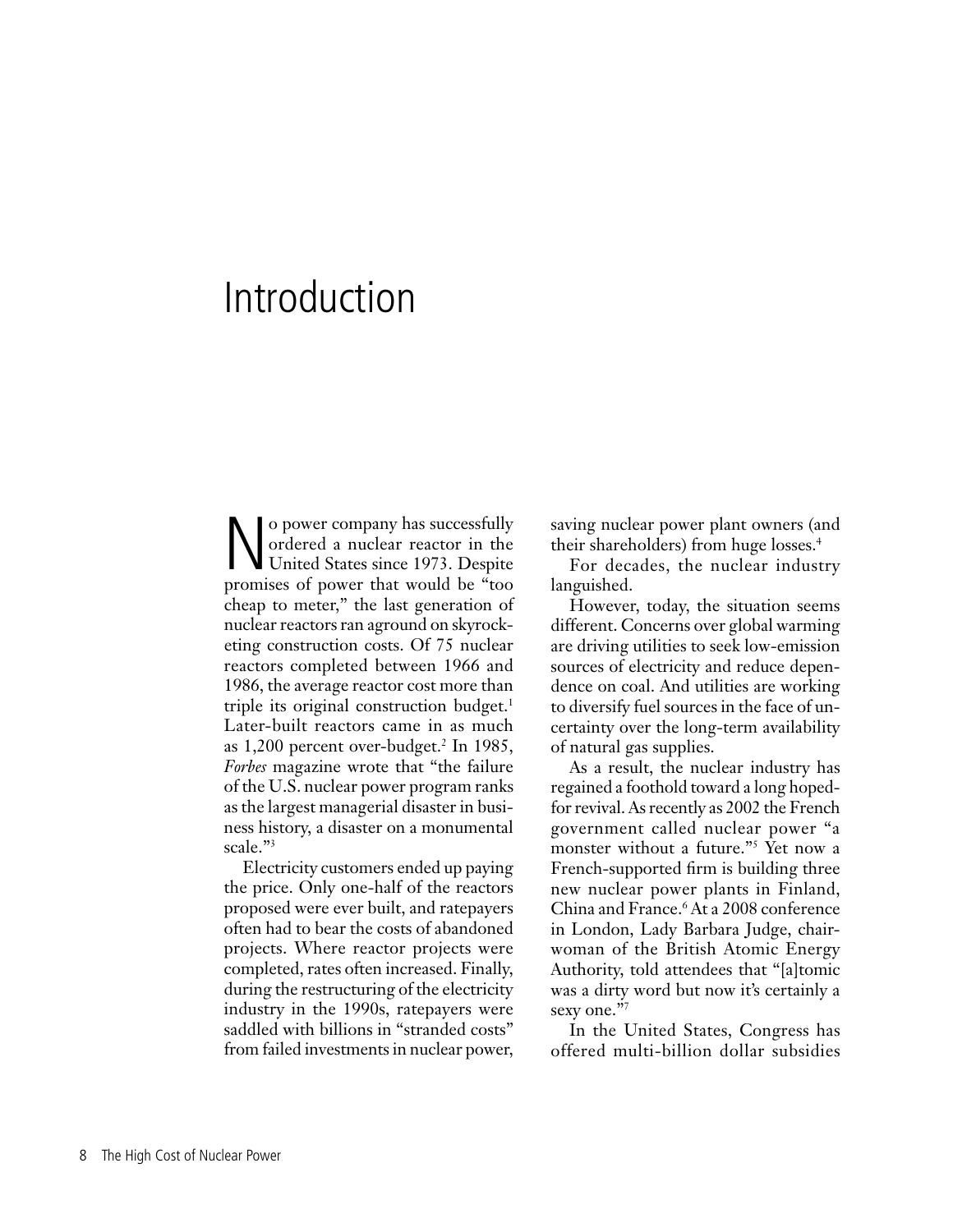"The failure of the U.S. nuclear power program ranks as the largest managerial disaster in business history, a disaster on a monumental scale. The utility industry has already invested \$125 billion in nuclear power, with an additional \$140 billion to come before the decade is out, and only the blind, or the biased, can now think that the money has been well spent. It is a defeat for the U.S. consumer and for the competitiveness of U.S. industry, for the utilities that undertook the program and for the private enterprise system that made it possible."

–"Nuclear Follies," a February 11, 1985 cover story in *Forbes Magazine*

to companies that launch a new era of nuclear power plant construction. Billions more are potentially on the table. In response, more than 20 companies have announced plans to build as many as 34 new nuclear reactors over the coming decades.

Nuclear companies promise that a new generation of reactors could meet America's electricity needs, increase our energy independence, reduce our dependence on fossil fuels, minimize our vulnerability to price spikes and lessen our contribution to global warming. Moreover, nuclear companies pledge that they have learned from their mistakes, and that today's reactors will be more cost-effective investments.

In this report, we take a closer look at the costs likely to accompany any new generation of nuclear reactors. We compare nuclear with other energy technologies capable of reducing our dependence on fossil fuels and contribution to global warming.

Before rushing headlong into a new nuclear age, America should carefully evaluate all of the available options and choose those best able to deliver a safe, secure and reliable supply of electricity for the most reasonable cost. Particularly in these troubled financial times, government has a responsibility to make sure that our energy dollars are invested wisely.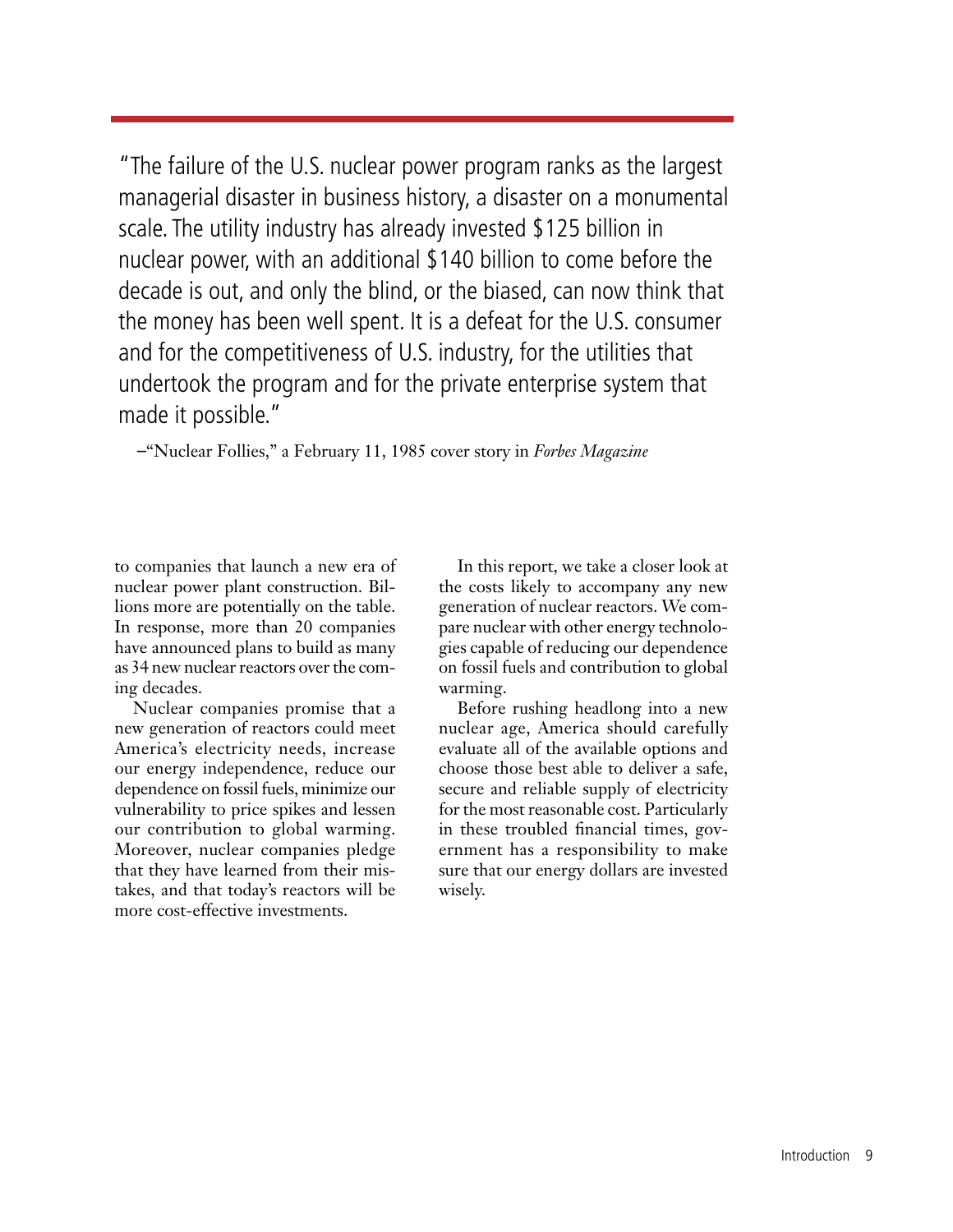## The High Cost of Nuclear Power

n 2003, a group of experts at the Massachusetts Institute of Technology<br>and Harvard evaluated the future of<br>pucker power. They concluded that n 2003, a group of experts at the Massachusetts Institute of Technology nuclear power. They concluded that "today, nuclear power is not an economically competitive choice."<sup>8</sup> Without new policies offering financial support to the nuclear industry, the MIT researchers predicted that "nuclear power faces stagnation and decline."<sup>9</sup>

Since that time, the estimated cost of a new nuclear power plant has escalated dramatically. Despite billions in government subsidies over the decades, nuclear power remains among the most costly approaches to solving America's energy problems.

### The Estimated Cost of Building a Nuclear Power Plant Has Skyrocketed

In the early 2000s, nuclear industry executives estimated that construction costs for building a new nuclear reactor could approach \$1,500 per kilowatt (kW) of power generating capacity, plus finance costs.10 At that price, they maintained that nuclear power would be competitive with most competing power generation technologies, including coal and natural gas.

However, that estimate now appears wildly optimistic. During the last wave of nuclear power plant construction in the United States, capital costs far exceeded this benchmark. And since 2005, the anticipated cost of a new nuclear power plant has more than tripled.

#### **Costs Escalated Rapidly During the Last Wave of Reactor Construction**

Economists commonly expect that new products and technologies become cheaper over time, as companies gain experience and develop economies of scale.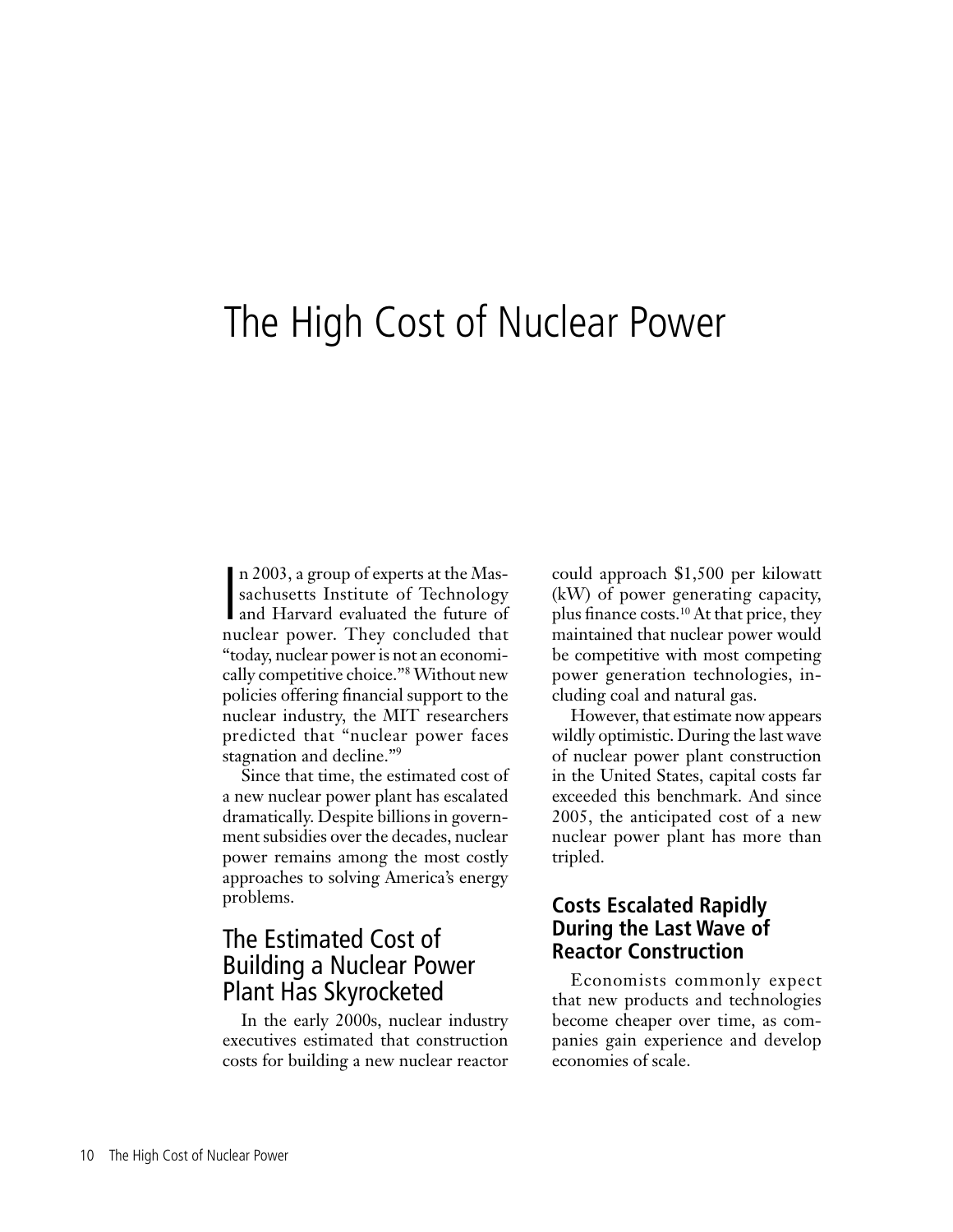![](_page_11_Figure_0.jpeg)

**Figure 1: Actual Capital Costs of Completed U.S. Nuclear Reactors (in 2004 Dollars)11**

However, in the case of the last generation of nuclear power in the United States, the opposite proved to be true. The first nuclear reactors ever built were among the least expensive, while costs spiraled wildly out of control in the final decades of reactor construction. (See Figure 1.) For plants beginning operation in the late 1970s and onward, inflation-adjusted capital costs escalated from just under \$2,000 per kW to more than \$10,000 per kW (in 2004 dollars).

In 1973, the beginning of the Arab oil embargo, the United States entered a period of economic turbulence that increased the cost of power plant construction, while simultaneously reducing demand for power.<sup>12</sup> As power companies began to realize that predictions for future electricity demand were greatly overestimated, and as construction costs escalated, executives canceled more than 100 reactor projects, some in the middle of construction.<sup>13</sup>

Complicating the situation, in 1979, a reactor at Three Mile Island in Pennsylvania suffered a partial meltdown, turning the tide of public opinion against nuclear power. Construction times for reactors built after 1979 extended up to 10 to 15 years and beyond, greatly increasing finance costs for reactor owners. And finally, many reactor projects suffered from quality control problems during construction.<sup>14</sup>

Today, the nuclear industry promises that new, standardized designs and technological advances will enable reactor construction to proceed without the delays and cost-overruns of the past, while maintaining an adequate margin of safety.<sup>15</sup> However, recent cost escalation, construction delays, and the fallout from the collapse of the U.S. financial system suggest that a new generation of nuclear reactors would suffer from the same problems as the last.

#### **The Anticipated Cost for Building a New Nuclear Reactor Has More than Tripled**

In June 2007, a group of nuclear experts assembled by the Keystone Center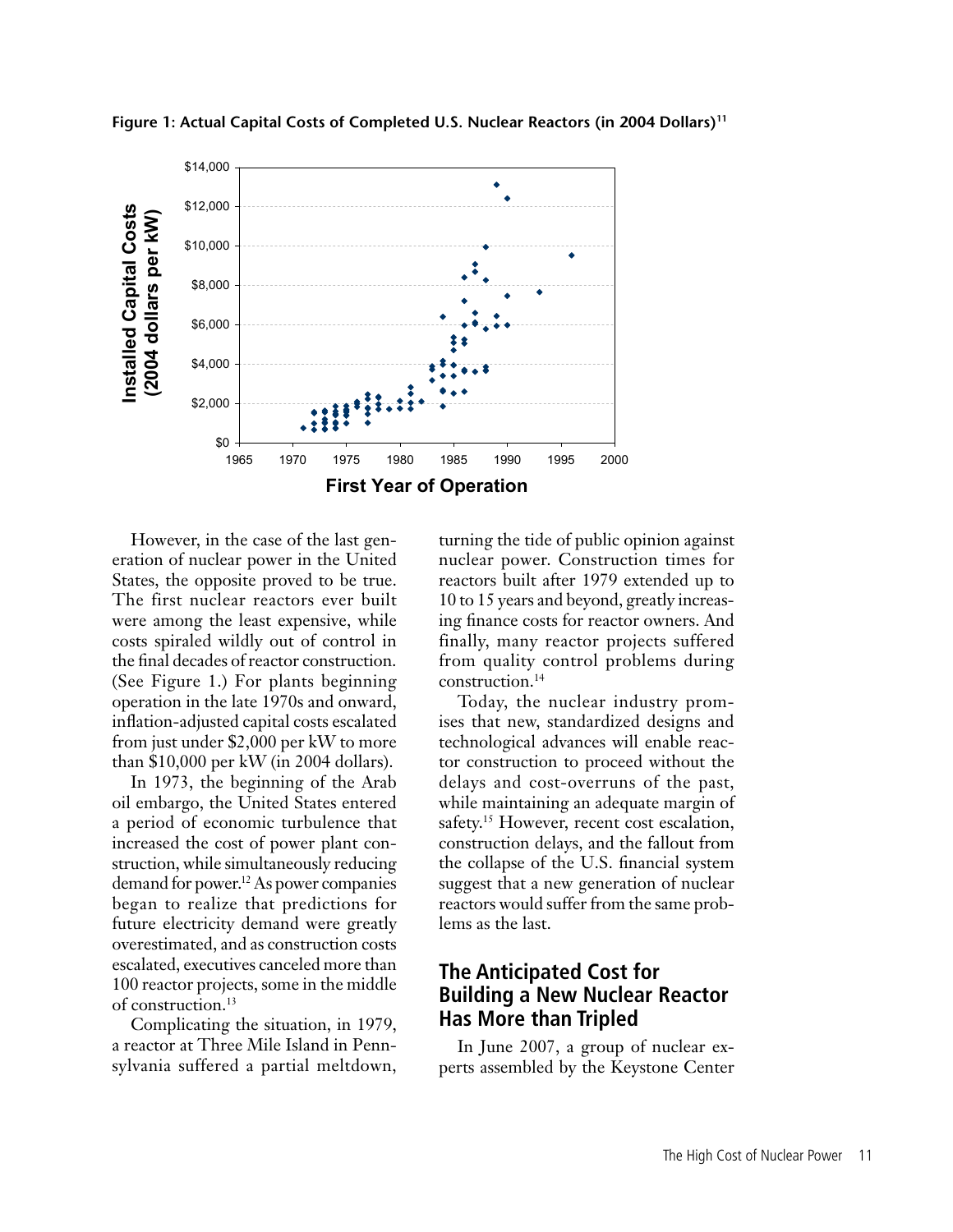published a re-evaluation of the cost of building a new reactor, taking into account the effects of rising prices for important commodities like steel and concrete.16 The group found that the probable cost of a new reactor had risen to \$3,600 to \$4,000 per kW (in 2007 dollars).17

If anything, the Keystone estimate was too low. That same month, UniStar Nuclear submitted a proposal to build a new reactor at Calvert Cliffs in Maryland, pegging the cost at about \$4,300 per kW.18

Moody's Investment Service, a credit rating agency advising Wall Street investors, felt that industry cost estimates were still falling short. In October 2007, Moody's estimated that a new reactor could actually cost as much as \$6,000 per kW on the high end.19

By early 2008, power companies were developing cost estimates that exceeded even the most pessimistic limit of Moody's projections. For example:

- In February 2008, FPL Group projected that an expanded reactor system at Turkey Point in Florida could cost about \$4,200 to \$6,100 per kW.<sup>20</sup>
- In March 2008, Progress Energy estimated that two nuclear reactors in Levy County, Florida would cost roughly \$6,300 per kW – not including the cost of upgraded transmission  $lines.<sup>21</sup>$

By May 2008, costs showed no sign of decreasing. *The Wall Street Journal*  reported:

"Estimates released in recent weeks by experienced nuclear operators – NRG Energy Inc., Progress Energy Inc.,Exelon Corp., Southern Co. and FPL Group Inc. – "have blown by our highest estimate" of costs computed just eight months ago, said Jim Hempstead, a senior credit officer at Moody's Investors Service credit-rating agency in New York."22

In June 2008, staff at the Federal Energy Regulatory commission estimated that building a new 1,000 megawatt (MW) reactor could cost up to \$7.5 billion.<sup>23</sup> At that cost, analysts at Moody's calculate that reactor owners would have to sell power in the market at 15 cents per kWh (without transmission and distribution costs) in order to achieve a 10 percent return on the investment. <sup>24</sup>

Hopes that a new generation of nuclear reactors could avoid the high construction costs that plagued the industry in the past appear to be overly optimistic. A reactor built at \$6,000 to \$7,500 per kW would be more expensive than 85 to 90 percent of the reactors built to date in the United States.<sup>25</sup>

#### **Comparing Nuclear Cost Estimates**

Cost estimates from different sources are notoriously difficult to compare directly. Estimates often rely on different assumptions (such as the duration of construction) and they can exclude important costs (such as finance). The figures cited on this page are not directly comparable – but they are meant to give a sense of how cost estimates have evolved in recent years. For a direct comparison of the cost of nuclear-generated electricity with other sources of power, see page 26.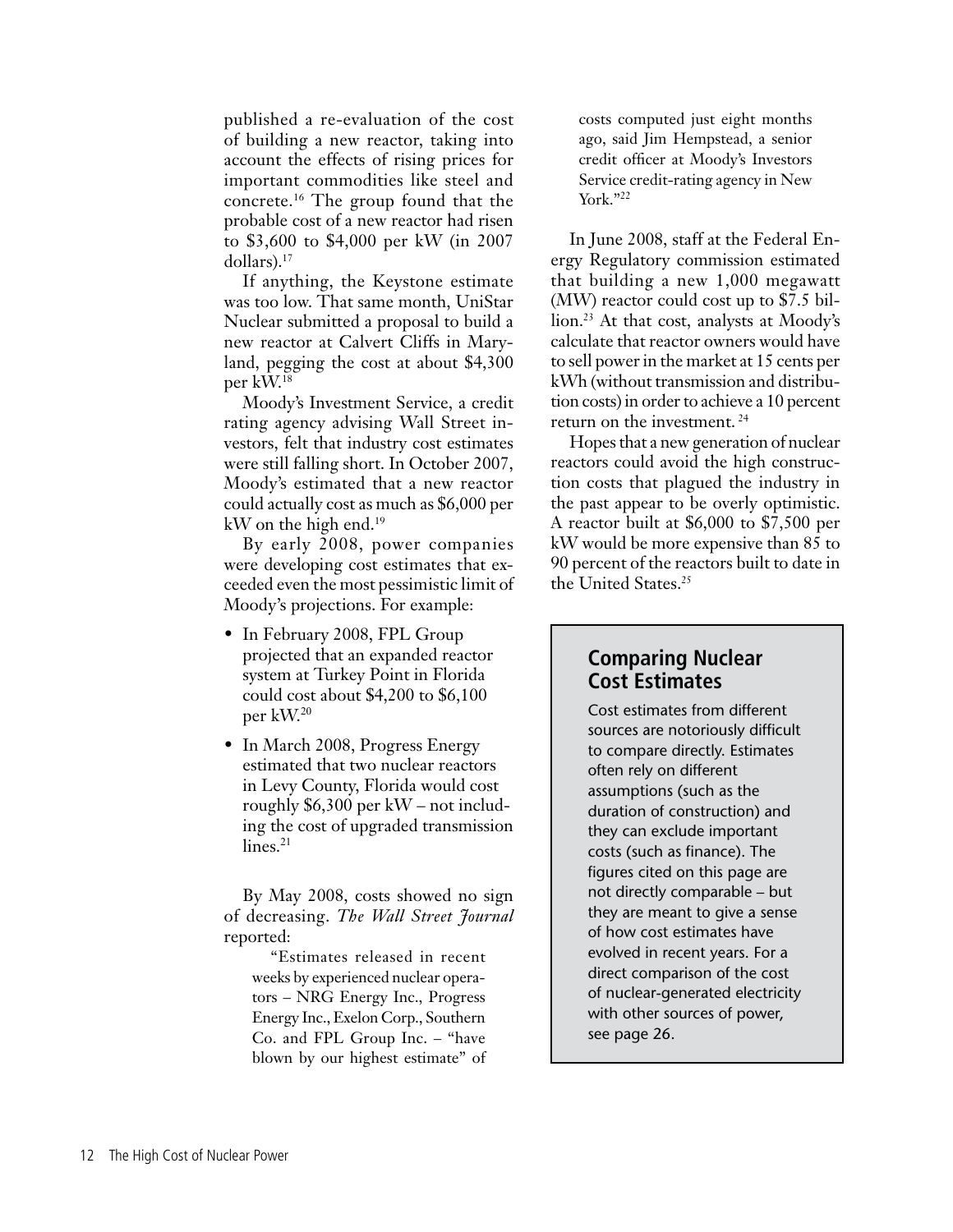#### **Nuclear Costs Have Risen Faster than Other Generation Technologies**

While anticipated costs for building power plants of all stripes are rising, nuclear costs have risen faster than other generation technologies.

According to Cambridge Energy Research Associates (CERA), a firm that tracks capital costs for building new power plants, the cost of building a new power plant fueled by coal, gas, or wind climbed by nearly 80 percent from 2000 to 2007.<sup>26</sup> However, the anticipated cost of building a new nuclear reactor rose more than twice as fast as these competing technologies, expanding by 185 percent over this same period.<sup>27</sup>

All power plants are affected to some degree by changes in prices for key commodities like steel, concrete and copper, and by factors such as currency exchange rates. However, commodity prices make up only about 5 percent of the total cost of a nuclear reactor.<sup>28</sup>

Much more significantly, the nuclear industry faces an acute shortage of workers qualified to build nuclear facilities and limited manufacturing capacity for specialized nuclear components.<sup>29</sup> No American company has ordered a new nuclear power plant since 1973. As a result, domestic manufacturing capability for nuclear reactor parts has withered and trained personnel are scarce.<sup>30</sup> While the United States had 900 certified nuclear component suppliers two decades ago, today there are fewer than 200.<sup>31</sup> In addition, only two metal foundries in the world today are capable of forging heavy nuclear reactor vessels – and they are located in Japan and France.<sup>32</sup> Only the facility in Japan has the capability to forge vessels larger than 500 tons.33 And the nuclear industry must compete with the petrochemical industry for access to these facilities.<sup>34</sup>

In October 2008, AREVA (a company controlled by the French government) announced that it will be opening a manufacturing facility for large reactor components in Virginia, scheduled to open in 2011.<sup>35</sup> Companies are likely to respond to increased demand for reactor components by opening new facilities such as this, which will moderate price increases to some extent. However, the massive nature of nuclear facilities will limit the extent to which economies of scale can be realized, especially compared to smaller and more modular technologies such as energy efficient appliances, wind turbines, or cogeneration units.

### **Delays and Cost Overruns Appear Likely**

AREVA, a French government-owned nuclear developer working in partnership with Constellation Energy to bring its reactor technology to the United States, provides an example of what could occur should a power company choose to build a new nuclear power plant. AREVA is currently building a reactor in Finland.<sup>37</sup> The reactor is the first of its kind in the world, incorporating advanced design features the industry had hoped would keep construction costs in check.

However, the project has suffered from delays and cost overruns, much like past nuclear reactor construction. The project is now three years behind schedule.<sup>38</sup>

"Nobody has ever over-estimated the construction cost of a nuclear power plant at the pre-construction stage."

– Dr. Paul Joskow, Massachusetts Institute of Technology, May 19, 2006<sup>36</sup>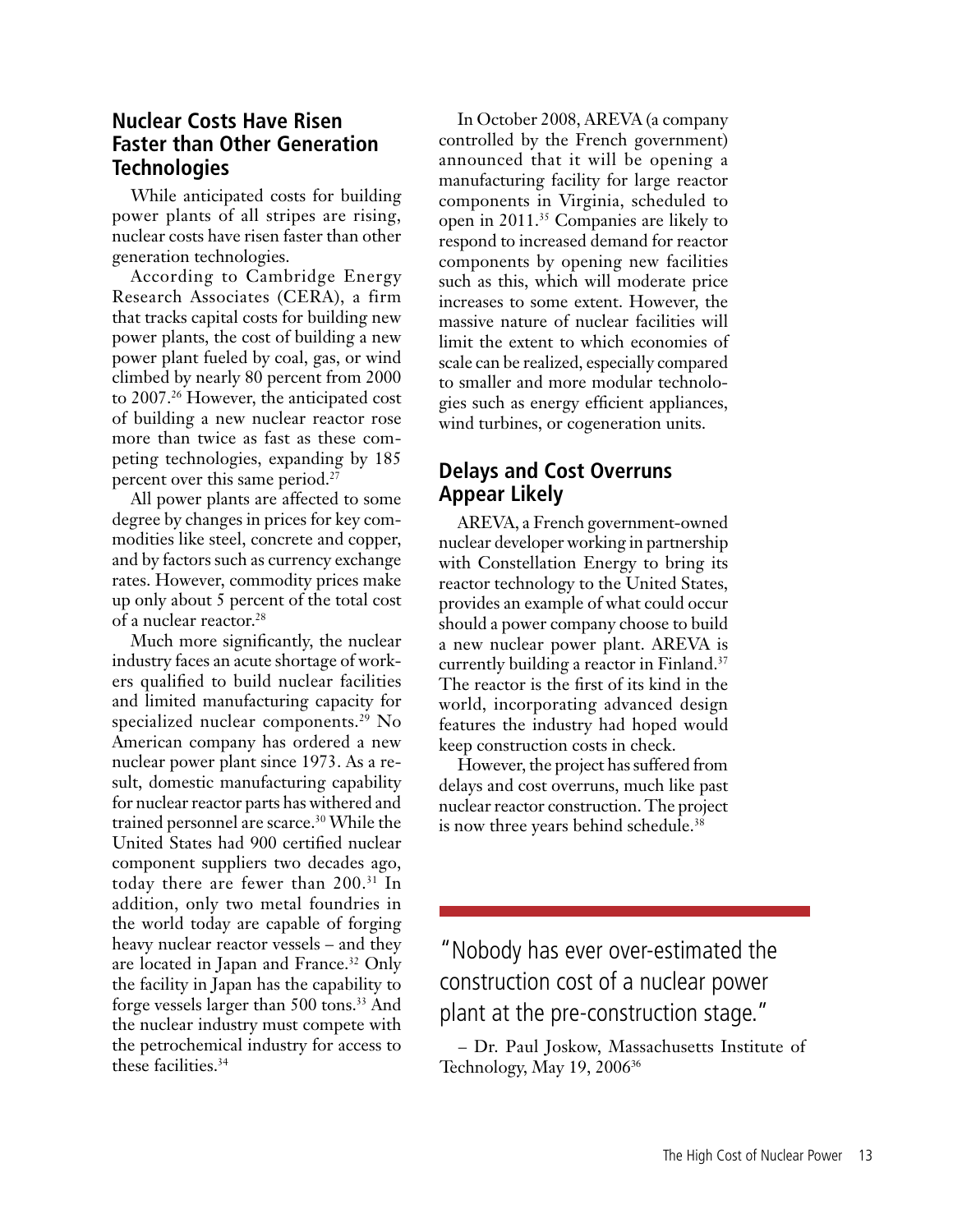AREVA started construction on the project before the design was finalized and approved by regulators. Moreover, construction has included a variety of costly mistakes. Welds for the reactor's steel liner were flawed, and had to be redone. Water coolant pipes were revealed as unusable. And concrete poured in the foundation was suspect, with too much moisture content to meet safety requirements.<sup>39</sup> Analysts estimated in September 2007 that the delays added \$2.2 billion to the cost of the plant  $-50$  percent above original estimates.<sup>40</sup> When *Washington Monthly* editor Mariah Blake visited the site in November 2008, someone had scrawled the word "Titanic" on the steel interior of the containment building.<sup>41</sup>

Delays continue to mount and the final price tag is unknown, but it is likely to exceed \$6 billion.<sup>42</sup> AREVA and the Finnish utility TVO are locked in a dispute over who will be responsible for the cost overruns.43 Meanwhile, a coalition of Finnish industries estimates that the delays will indirectly cost electricity users \$4 billion in higher power bills.44

The Finnish reactor is not the only nuclear project behind schedule. A second AREVA reactor being built in France is now reportedly nine months behind schedule, even though construction began barely a year ago.<sup>45</sup> Project coordinators now admit that the project is already 20 percent over budget.46

A new generation of nuclear reactors in the United States would likely face similar difficulties. Despite the fact that national expertise in manufacturing and building nuclear plants has withered in the last few decades and component supply bottlenecks are developing, power companies are counting on quick and efficient construction. Recent reactor proposals estimate construction durations of five to six years – faster than  $80$  to  $90$  percent of all reactors completed during the last wave of reactor construction in the United States.<sup>47</sup>

According to Jim Harding, a nuclear energy expert who participated in the Keystone study, even though many of these proposals put forward relatively high construction cost estimates, "none could be called 'worst case'."<sup>48</sup>

Further complicating matters are possible delays at the Nuclear Regulatory Commission (NRC). Facing a large volume of reactor applications – coupled with a lack of qualified staff – the NRC is outsourcing application reviews to third-party contractors.<sup>49</sup> Moreover, the NRC is reviewing and certifying five new reactor designs – with probable delays caused by ongoing design modifications and revisions.

#### **The Impact of the 2008 Financial Crisis**

The financial crisis that developed in September 2008 has appeared to have little effect on price escalation for new nuclear plants, but it has created new obstacles and risks.

Despite depressed economic conditions, investment analysts at Standard & Poor's found no fundamental changes in the factors driving nuclear costs upward. In October 2008, the credit rating agency issued a report entitled, "Construction Costs to Soar for New U.S. Nuclear Power Plants."50 Soon after, Duke Energy doubled the expected construction costs of its proposed Lee Nuclear Station, reaching about \$6,300 per kW.<sup>51</sup> That same month, *Platts Nucleonics Week* interviewed experts and industry officials, describing the anticipated impact of the financial crisis on global nuclear revival as "moderate," foreseeing possible benefits in easing the supply chain or credit crunch due to an economic slowdown.<sup>52</sup>

However, the financial crisis has contributed to a slackening in demand for electricity and higher costs for capital. If these conditions persist, utilities could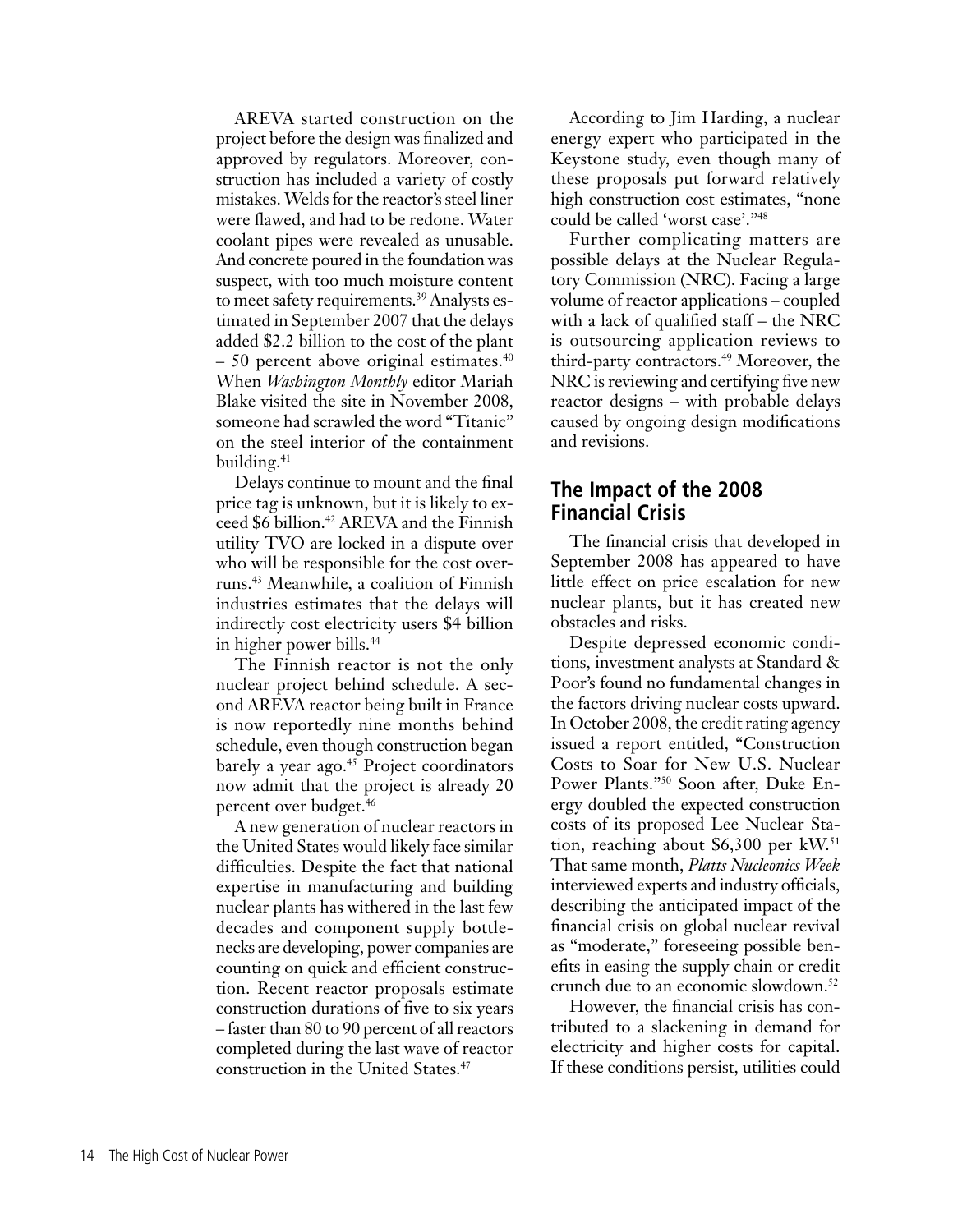find investments in new nuclear power plants more difficult to justify or to finance. The situation is eerily reminiscent of the conditions that sank the last wave of U.S. nuclear power plant construction.

#### **Drop in Electricity Use Increases the Risk that New Nuclear Plants Will Not Be Needed**

In 2008, utility companies noticed an exceptional decline in electricity consumption.54 While the economic crisis likely contributed to the drop in energy demand, utility executives have also expressed concern that the trend marks a deeper shift in consumption patterns.<sup>55</sup>

If the trend holds, utilities run the risk of building too much generating capacity, burdening customers and shareholders with unnecessary costs. Michael Morris, the chief executive at American Electric Power, sounded a cautionary note. Quoted in the *Wall Street Journal*, he warned, "The message is, be cautious about what you build, because you may not have the demand [to justify the expense]."56

Compounding the problem are the high cost estimates for new nuclear reactors. Some estimates of the cost of power from a new nuclear reactor range as high as 25 to 30 cents per kWh – triple electricity rates in most parts of the country.57 Adding power at even half this price to a service territory could increase the cost that consumers pay for electricity, motivating additional efforts to conserve and dampening the power demand the plant was built to serve.

This exact situation contributed to the failure of the last wave of nuclear power plant construction in the United States. Dozens of reactors were cancelled, and billions of dollars in unnecessary investment were lost.

"Even before the scale of the impact of the financial crisis began to be appreciated the cracks in the nuclear renaissance were becoming clear. The [reactor] designs were unproven; costs were escalating sharply; obtaining finance was problematic; and [there were] skills shortages and component supply bottle-necks. The financial crisis has done nothing to lessen these concerns."

–Steven Thomas, University of Greenwich Business School, February 11, 2009<sup>53</sup>

#### **Tight Credit Markets Could Increase the Cost of Finance**

The *Wall Street Journal* reports that power companies have been "hobbled by the financial crisis," impairing their ability to finance any new projects, much less huge new nuclear reactors.<sup>58</sup> "Interest costs have increased to two to four times what they were a couple of years ago, greatly inflating the ultimate price tag for the big, lengthy projects."<sup>59</sup>

In addition, power companies operating in deregulated electricity markets face the escalated risk of a credit downgrade. For example, after doubts arose about its ability to cover its debts during the financial meltdown, Constellation Energy Group suffered a 75 percent drop in its stock value and reached the verge of bankruptcy. The company had expanded its business into energy trading, much like a Wall Street investment bank. The company had underestimated the amount of collateral it required to cover trade agreements in the event of a credit downgrade – and when such a downgrade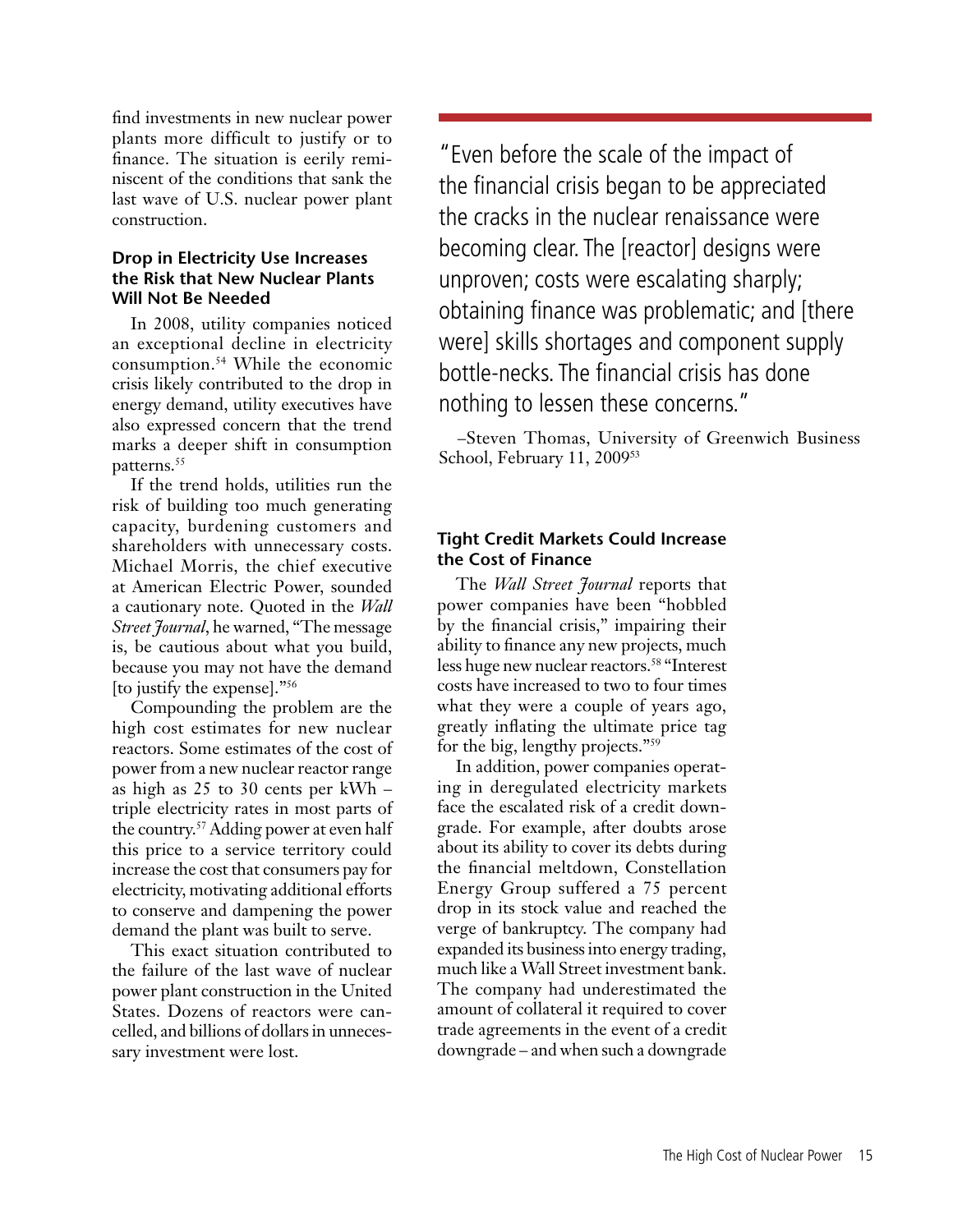happened, the company was forced to auction itself off for a fraction of its previous value, or go bankrupt.<sup>60</sup> According to *Baltimore Sun* financial columnist Jay Hancock, Constellation created its own problems by "betting on energy trends with buckets of borrowed money, then by misstating what would happen if the credit ratings it needed to borrow that money were ever downgraded."61

This situation highlights the extreme risk that utilities operating in deregulated electricity markets would take on by borrowing the billions necessary to build a new nuclear power plant. By taking on more debt, companies increase the odds of a credit downgrade, which would require a company to raise potentially billions more to cover expenses unrelated to the nuclear plant – leaving shareholders, and potentially ratepayers, vulnerable to the consequences.

To manage the risk, nuclear power companies are seeking partners to share the burdens of reactor construction, while hoping that the credit situation will loosen in the next few years, before full financing packages need to be assembled.<sup>62</sup>

Despite the financial meltdown, credit rating agencies continue to express optimism about the utility sector overall.<sup>63</sup>

Electricity customers "spent tens of billions of dollars saving nuclear power plant owners from large losses, even bankruptcy" during the 1990s."The loan guarantees [offered under the 2005 Energy Policy Act] arrange the next multibillion-dollar rescue before the fact and charge it to taxpayers instead of customers."

– Peter Bradford, former Nuclear Regulatory Commissioner, quoted in the *Washington Post*, 18 December 2007.<sup>64</sup>

Part of the optimism stems from the hope or expectation that utilities will benefit from federal loan guarantees or will be able to collect construction costs from customers before building begins – thus transferring the risk onto taxpayers and ratepayers.

## Nuclear Power Companies are Counting on Consumers and Taxpayers to Bear the Risks of Reactor Construction

Jeffrey Immelt, CEO of General Electric, told an audience at Dartmouth College in New Hampshire that the future of nuclear generation will be limited without government intervention, because of high construction and insurance costs.<sup>65</sup>

In recognition of this fact, nuclear power companies have pursued a variety of subsidies and policy changes that shift risks that private investors are unwilling to shoulder onto taxpayers and customers instead – all while limiting public involvement in the regulatory process.

#### **Shifting Risk onto Taxpayers**

From the beginning, U.S. taxpayers have been instrumental in financing the deployment of nuclear technology. From 1950 to 1999, the federal government subsidized nuclear power to the tune of  $$145$  billion.<sup>67</sup>

Despite this massive level of historical support, the nuclear industry still requires assistance in order to have a chance at competing in the electricity market. In other words, although nuclear technology is already mature, it is too uneconomic to secure private investment.

Instead, the nuclear industry has turned to Congress to put up more money. In 2005, Congress passed an energy bill containing numerous additional subsidies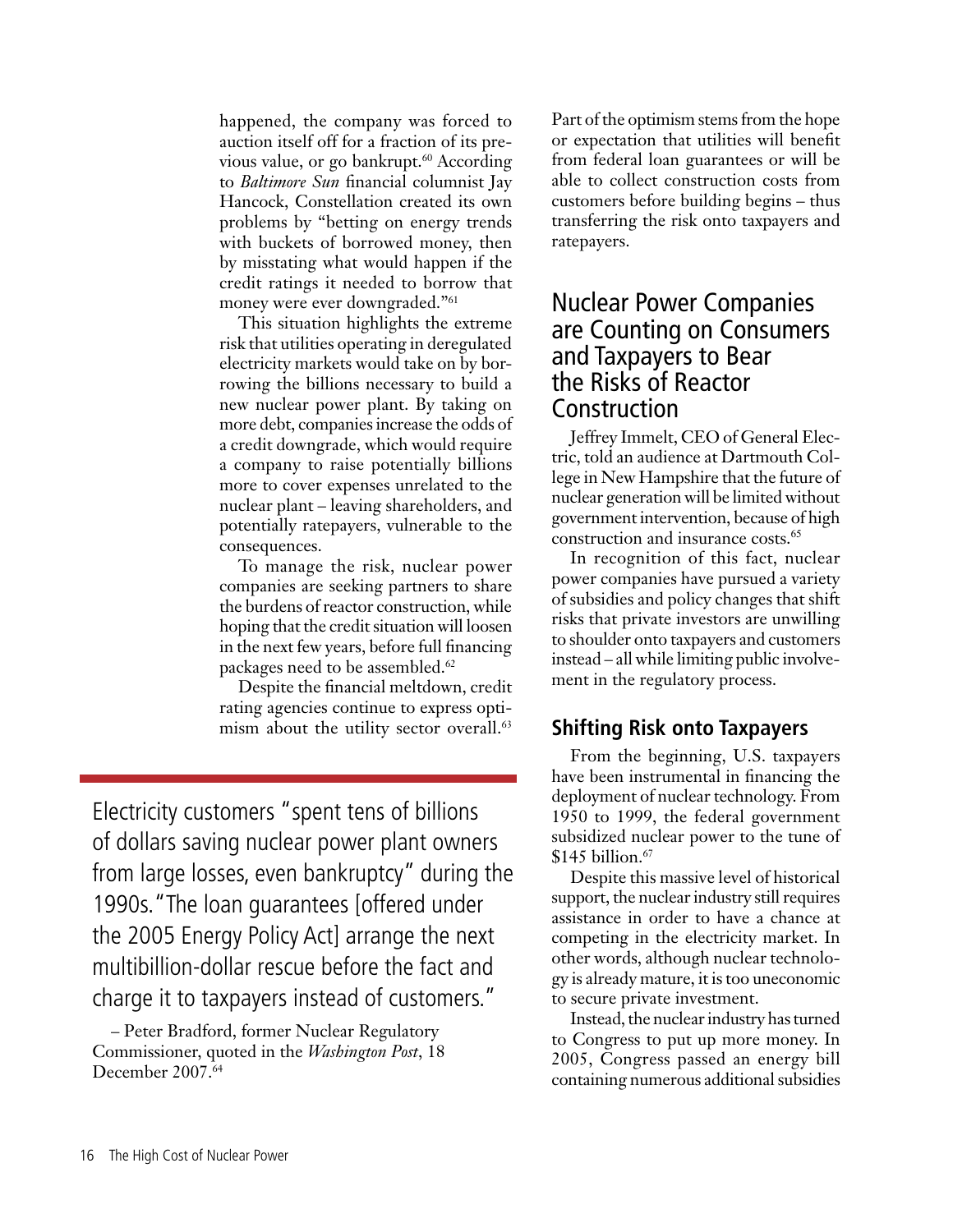for a new generation of nuclear reactors, since expanded in subsequent legislation. Some of the largest subsidies are:<sup>68</sup>

- Unlimited taxpayer-backed loan guarantees, covering up to 80 percent of the cost of a nuclear plant.<sup>69</sup>
- An extension of the Price-Anderson Act, which limits nuclear industry liability in the case of a major accident.
- \$5.7 billion in operating subsidies, such as a 1.8 cent tax credit for each kilowatt-hour of electricity produced from a new reactor during its first eight years of operation.
- \$2 billion to insure companies against any costs caused by delays in licensing the first six new reactors. Covered delays include those that result from action by the Nuclear Regulatory Commission or litigation, even if the delay helps protect public safety.
- \$1.3 billion for decommissioning old plants.
- \$2.9 billion for research and development.
- \$2 billion for a uranium enrichment venture.

The value of all the subsidies currently on offer to the nuclear industry is substantial – reaching as high as \$13 billion for the single proposed reactor at Calvert Cliffs in Maryland, for example.<sup>70</sup> Altogether, the subsidies are valued at as much as 60 to 90 percent of the levelized cost of power from a new nuclear reactor.<sup>71</sup>

#### **Loan Guarantees**

The loan guarantees allow companies wishing to build a nuclear power plant to obtain highly favorable financing. The loans can only come from the U.S. Treasury, via the Federal Financing Bank.

## "Without loan guarantees, we will not build nuclear plants."

– Michael J. Wallace, Executive Vice President of Constellation Energy, quoted in the *New York Times* on July 31, 2007.<sup>66</sup>

If the company can't pay the loan back for any reason, taxpayers would cover the loss.

Nuclear Energy Institute President Frank Bowman has defended the loan guarantees, saying: "Loan guarantees will not involve the expenditure of any federal tax dollars when the clean energy projects are successfully completed."<sup>72</sup>

However, the risk that nuclear reactors will not be successfully completed is substantial. For example, when evaluating the Energy Policy Act of 2003, which proposed guaranteeing half the financing for new nuclear reactors, the Congressional Budget Office (CBO) wrote: "CBO considers the risk of default on such a loan guarantee to be very high – well above 50 percent. The key factor accounting for this risk is that we expect that the plant would be uneconomic to operate because of its high construction costs, relative to other electricity generation sources."73

Mary Anne Sullivan, former general counsel for the U.S. Department of Energy, has estimated that three-fourths of past loan guarantees for similar projects had resulted in default.<sup>74</sup> For example, 10 of 14 large projects with loan guarantees offered during the 1970s ultimately failed, including a useless synfuel plant that cost taxpayers \$13 billion.75

The ultimate measure of the risk of default may be the transfer of "stranded costs" from nuclear utilities to customers in the 1990s during the restructuring of electricity markets. Moody's estimated that the value of the customer rescue was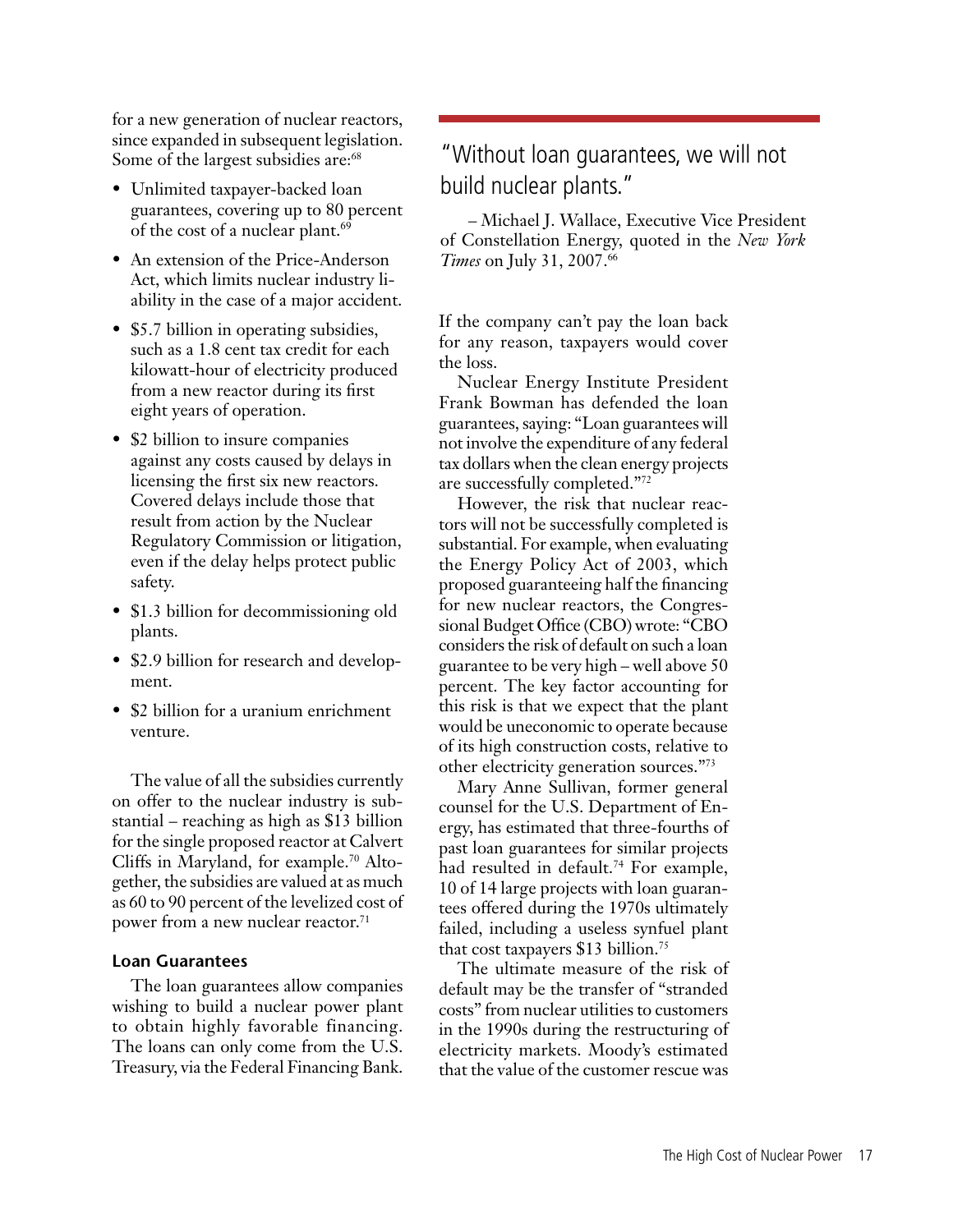"between \$50 billion and \$300 billion" and shielded several companies from bankruptcy.<sup>76</sup>

The nuclear industry has argued that the loan guarantees will be necessary just to get the first few plants off the ground. However, as of November 2008, nuclear companies have submitted 19 applications for \$122 billion in loan guarantees, far in excess of the \$18.5 billion that Congress has thus far appropriated.<sup>77</sup>

Nuclearindustry lobbying in Congress points toward an agenda to obtain loan guarantees and other subsidies for every new nuclear plant. In 2007, lobbyists for the industry asked lawmakers for as much as \$50 billion in loan guarantees over two years in order to finance a nuclear expansion.<sup>78</sup>

The proposed *New Energy Reform Act of 2008* would have expanded the loan guarantee program substantially by allowing the Department of Energy to issue unlimited loan guarantees without annual oversight by Congress. Physicians for Social Responsibility estimates that the expanded program, applied to 34 possible new reactors, would total \$170 to \$320 billion. At a 50 percent default rate, the ultimate cost to taxpayers would equal \$84 to \$160 billion.<sup>79</sup>

In addition, nuclear advocates are pressing Congress to fund the construction of a nuclear fuel reprocessing facility, to offer greater construction and operating risk insurance, to increase resources for the Nuclear Regulatory Commission

"You can't expect the consumer to take on all the risk and pay for it in higher bills."

– David Springe, President of the National Association of State Utility Consumer Advocates<sup>83</sup>

and speed regulatory proceedings, to offer additional tax credits, and to spur the U.S. manufacturing of nuclear reactor components.<sup>80</sup>

#### **Accident Liability Cap**

The 2005 Energy Policy Act also renewed a long-standing limit on liability for nuclear power plant owners, protecting the industry from losses in the event of a major accident. This liability cap, sometimes referred to as the Price-Anderson Act, ensures that taxpayers assume the risk of a major nuclear accident.

Under the Price-Anderson Act, the nuclear industry is liable for only the first \$10 billion in inflation-adjusted damages in the event of a catastrophe.<sup>81</sup> By one estimate, power plant operators would be responsible for only 2 percent of the cost of a worst-case accident – with taxpayers covering the remaining 98 percent.<sup>82</sup>

The full value of this subsidy is difficult to estimate, but it issubstantial. If nuclear operators had to carry the full cost of insurance, the plants would most likely become uneconomic to build.

#### **Shifting Risk onto Customers**

Even given nuclear power companies' efforts to dip into public coffers, many investors are still hesitant to take on the risk of financing such a massive project.<sup>84</sup> As a result, many utilities are also asking their customers to shoulder a significant share of the risk.

#### **Charging Consumers Up Front**

Traditionally, utility companies in states with regulated electricity markets have carried the costs of power plant development themselves, charging customers only after a plant was finished and able to deliver electricity. However, utilities wishing to build nuclear power plants are now reaching into their customers' pockets much earlier, creating special charges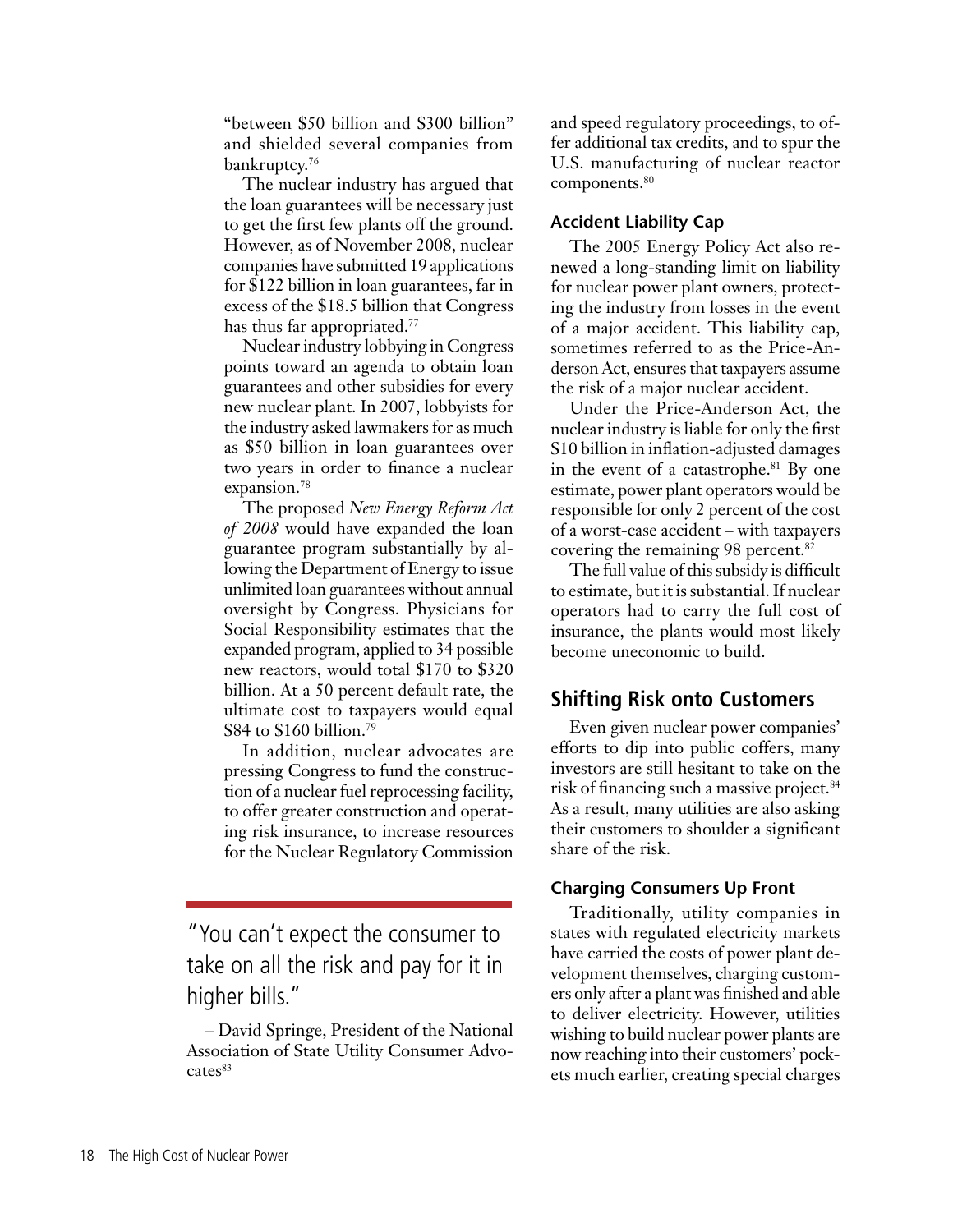to help finance new nuclear plants before construction begins – with no guarantee of final cost, or even a guarantee that the plant will ever deliver electricity at all.

For example, Florida regulators are allowing Progress Energy to start billing customers up front for the planning, development and construction of two nuclear power plants in Levy County. As a result, Florida customers will begin paying more than \$100 per year in higher electricity bills starting in 2009, even though the plant will not begin delivering electricity until 2016 at the earliest. Progress Energy CEO Jeff Lyash estimated that customers' monthly bills could increase 3 to 4 percent a year beyond that, with a potential spike as plant construction intensifies.<sup>85</sup> Residential customers could end up paying as much as \$25 more a month to finance the nuclear reactors – equivalent to \$300 a year.<sup>86</sup>

Progress Energy is not the only company turning to its customers for advance loans. South Carolina Electric & Gas plans to phase in a 37 percent rate hike to help cover the finance costs for a new reactor.<sup>87</sup> Santee Cooper, a publicly owned South Carolina utility, is following suit.<sup>88</sup> Ameren has requested a rate increase in Missouri, which critics allege is linked to an effort to overturn a law preventing utilities from charging consumers upfront for new power plant construction.<sup>89</sup> The utility claims that unless the law is repealed, it will not be able to afford to construct a new reactor.<sup>90</sup> And Georgia Power has dispatched its lobbyists to Atlanta to win approval for charging \$1.6 billion in financing costs to its customers during the proposed construction of two new reactors at the Vogtle nuclear power plant – a plant that exceeded its original construction budget by  $1,200$  percent.<sup>91</sup>

#### **Signing Long-Term Contracts**

States with "deregulated" electricity markets pose greater challenges for nuclear power plant development, because risks are higher that a power plant developer will not be able to recover its costs from consumers.<sup>92</sup> To reduce this risk, companies attempting to build nuclear power plants in such areas are likely to seek long-term power purchase contracts from large customers.

For example, AREVA (a French government-supported nuclear developer) secured 60-year electricity supply contracts from a series of local utilities and forestry product companies near its prototype reactor in Finland, which agreed to take on some of the investment and operation risks in exchange for a guaranteed price of power.<sup>93</sup>

Long-term contracts are a useful tool for electric distribution utilities to obtain price certainty for their customers. However, with nuclear power, the price may not be right. Depending on the terms of the contract, customers could end up finding themselves tied to a sinking ship.

#### **Credit Rating Penalties and Increased Finance Costs**

Utilities taking on the construction of a new nuclear power plant, or signing a long-term contract, may find that the level of financial risk could lead to a credit rating penalty. Ultimately, consumers pay the price for lower credit ratings, because the company will have to pay higher interest rates on any loans – increasing the cost of power.

Undertaking the construction of a nuclear power plant requires a large amount of debt, and can negatively affect a company's credit rating.<sup>94</sup> Moreover, credit agencies treat long-term contracts effectively as debt. Large contracts can lead to a credit rating penalty if they leave utilities overexposed.<sup>95</sup>

*Nuclear Engineering International* notes that "faced with a lower credit rating, there aren't many company boards that would give the go-ahead to a new nuclear plant."96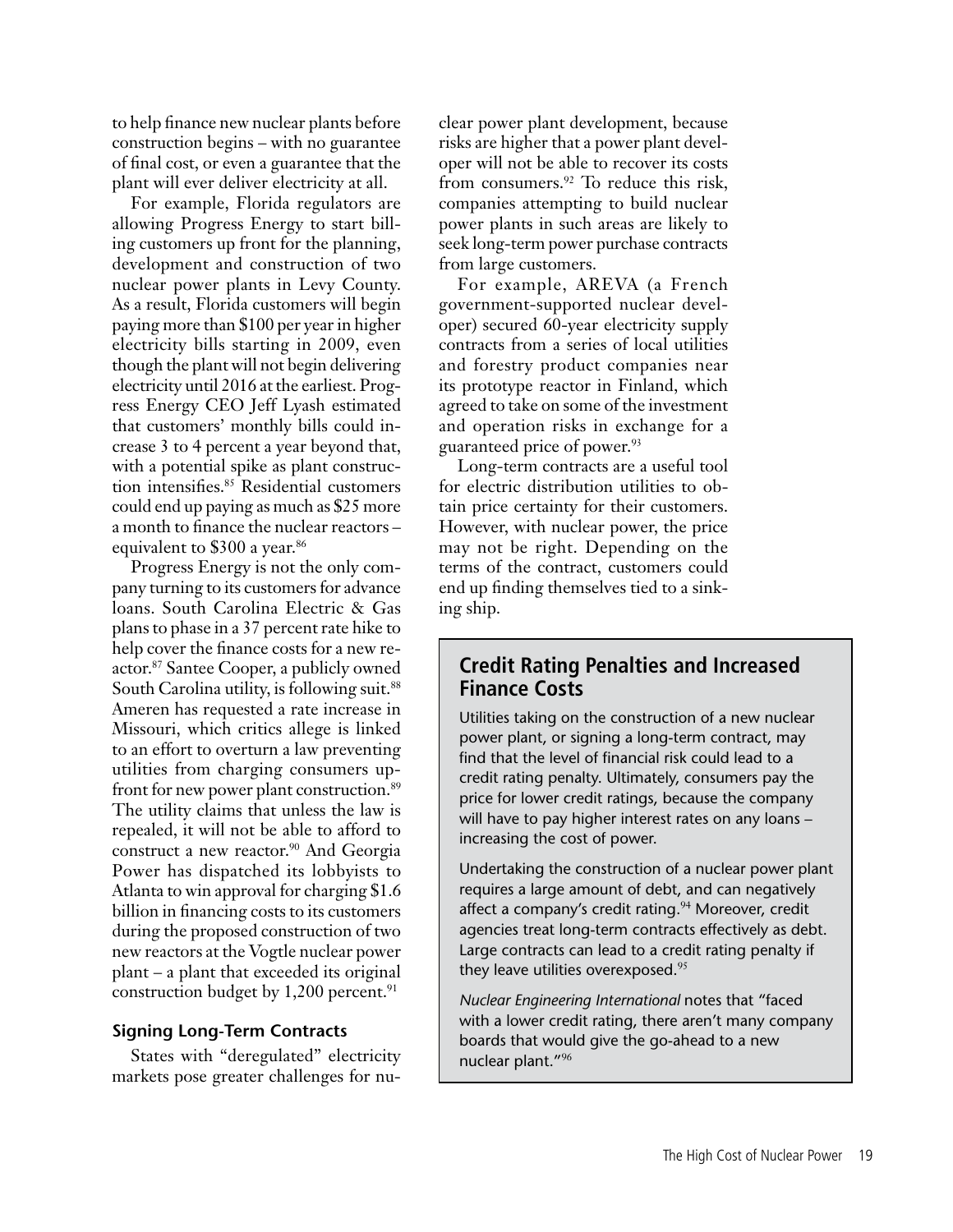## Building a New Generation of Nuclear Reactors Would Cost Hundreds of Billions of **Dollars**

Electric power companies have announced 34 possible new nuclear reactors.<sup>97</sup> For 30 of these reactors, companies have publicly notified the Nuclear Regulatory Commission of their interest in applying for an official license to proceed.<sup>98</sup> Building these 30 reactors could require an investment larger than \$300 billion.

#### **Potential New Reactors**

The U.S. Department of Energy (DOE) has identified 30 possible new nuclear reactor units, as of February 2009.99 In each of these instances, a

power company has notified the U.S. Nuclear Regulatory Commission (NRC) of its interest in applying for a license to build and operate a new reactor and selected a specific site and technology for the reactor. (Table 1 presents a list of the potential nuclear power projects by state, and Figure 2 places select projects on a map.)

Altogether, these 30 potential nuclear reactors would have an electricity generation capacity of 40,025 MW.<sup>101</sup> (That's roughly enough to power 40 million homes under today's electricity usage patterns.)

### **Billions in Investment**

After reviewing five recent license applications in May 2008, Moody's In-

#### **Figure 2: Locations of Selected Proposed Nuclear Reactors, and Number of Units Proposed**<sup>102</sup>

![](_page_20_Figure_9.jpeg)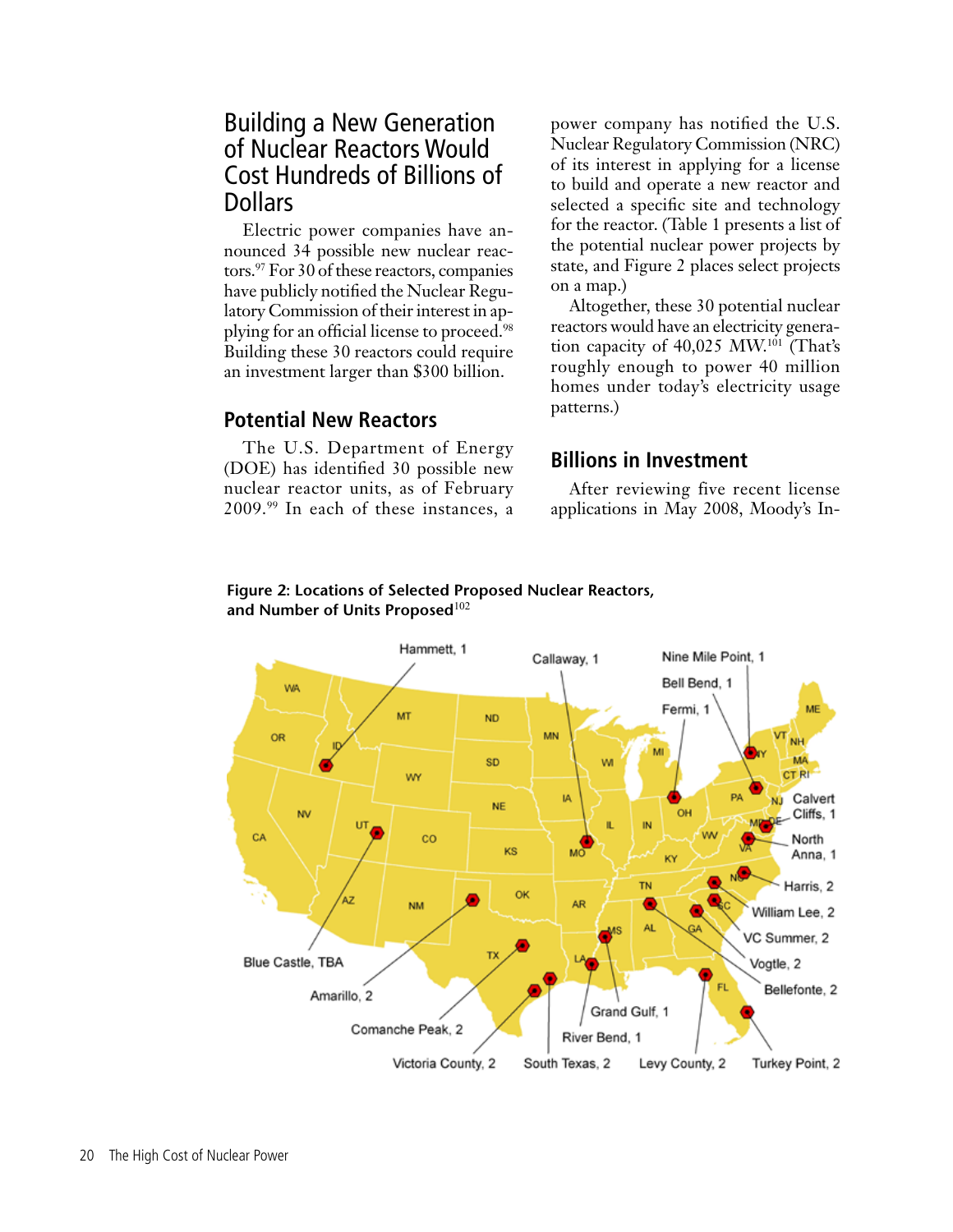vestor Service estimated that the capital cost of a new reactor, including finance costs, could reach \$7,500 per kW.103 At that price, the 20 potential new nuclear power plants would require a \$300 billion investment over the coming decade.

The proposed nuclear power plants for Texas alone could cost \$69 billion. Proposed reactors for Florida and South Carolina could cost \$34 billion (for each state). Table 2 lists the potential cost of proposed reactor projects by state.

To put this amount in perspective, \$300 billion is:

- More than double the estimated cost to repair all the bridges in the U.S. road transportation system.<sup>104</sup>
- More than the estimated cost of bringing all American public school buildings into conformity with building standards.<sup>105</sup>
- Approaching the same level as the estimated cost to upgrade public water supply and sewage systems across America.<sup>106</sup>

\$300 billion is also larger than the 2007 gross domestic product of 35 individual states – including Maryland, Colorado, Missouri, Alabama, or South Carolina.<sup>107</sup> Put another way, \$300 billion is also 12 times larger than the annual budget of the U.S. Department of Energy.<sup>108</sup>

Given the massive scale of this investment, we should ask: are there cheaper, more effective ways to solve America's energy problems? The answer is, emphatically, yes.

| <b>State</b>     | Number of<br><b>Reactors</b> | <b>Total Capacity</b><br>(MW) |
|------------------|------------------------------|-------------------------------|
| Texas            | 6                            | 9,140                         |
| Florida          | 4                            | 4,468                         |
| South Carolina   | 4                            | 4,468                         |
| Alabama          | 2                            | 2,234                         |
| North Carolina   | 2                            | 2,234                         |
| Georgia          | $\overline{2}$               | 2,234                         |
| Pennsylvania     |                              | 1,600                         |
| Idaho            |                              | 1,600                         |
| Missouri         | 1                            | 1,600                         |
| Maryland         | 1                            | 1,600                         |
| New York         | 1                            | 1,600                         |
| Michigan         | 1                            | 1,520                         |
| Mississippi      | 1                            | 1,520                         |
| Virginia         | 1                            | 1,520                         |
| Louisiana        |                              | 1,520                         |
| <b>Tennessee</b> |                              | 1,167                         |

#### **Table 1: Potential New Nuclear Power Projects by State**<sup>100</sup>

**Table 2: Potential Cost of Proposed Reactor Projects by State**

| <b>State</b>     | Number of<br><b>Possible Reactors</b> | <b>Potential Cost</b><br>(\$ Billion) |
|------------------|---------------------------------------|---------------------------------------|
| Texas            | 6                                     | \$69                                  |
| Florida          | 4                                     | \$34                                  |
| South Carolina   | 4                                     | \$34                                  |
| Alabama          | $\overline{2}$                        | \$17                                  |
| North Carolina   | 2                                     | \$17                                  |
| Georgia          | $\overline{2}$                        | \$17                                  |
| Pennsylvania     | 1                                     | \$12                                  |
| Idaho            |                                       | \$12                                  |
| Missouri         |                                       | \$12                                  |
| Maryland         | 1                                     | \$12                                  |
| New York         |                                       | \$12                                  |
| Mississippi      | 1                                     | \$11                                  |
| Virginia         |                                       | \$11                                  |
| Louisiana        |                                       | \$11                                  |
| <b>Tennessee</b> |                                       | \$9                                   |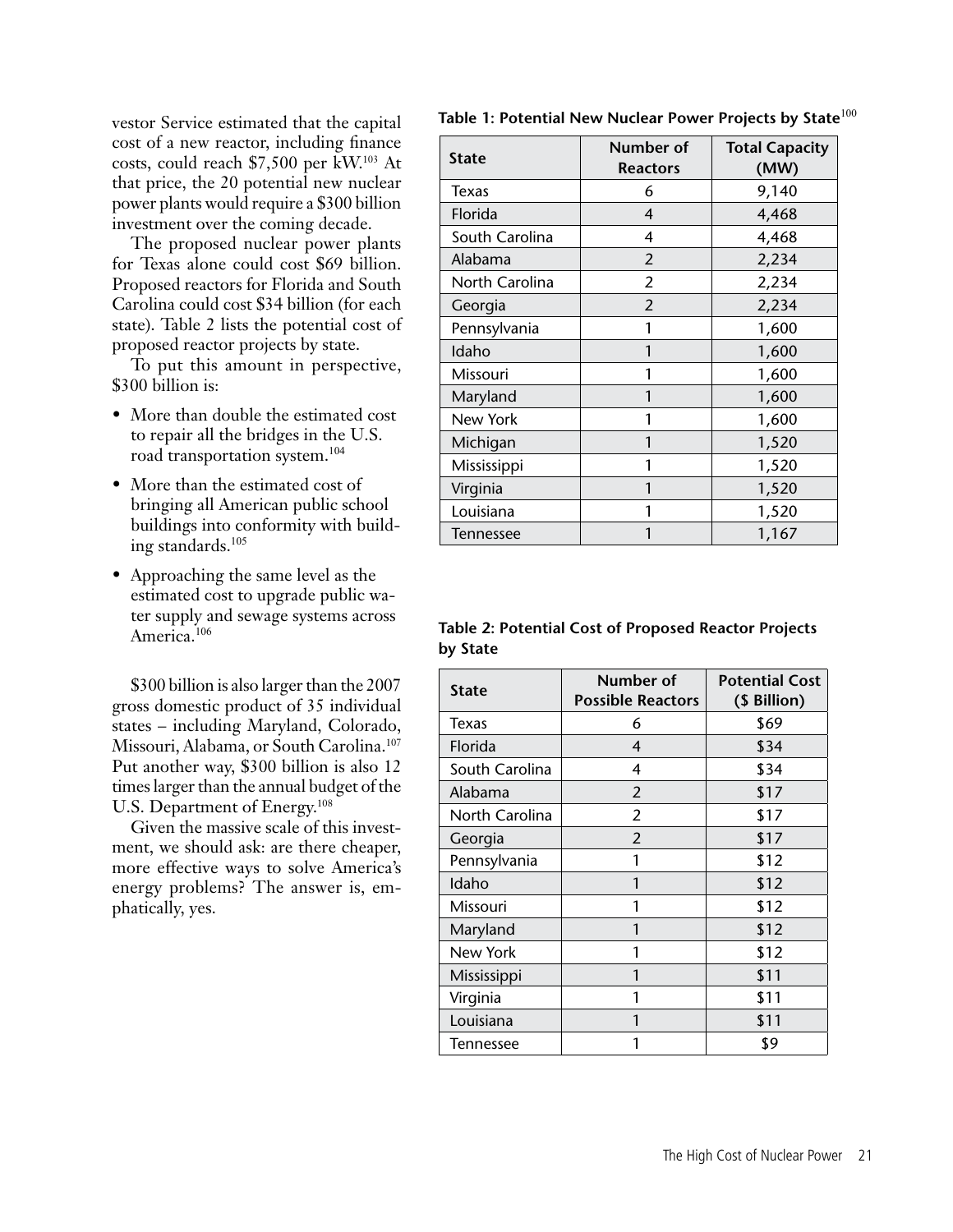## Dollar for Dollar, Clean Energy Can Deliver More Energy than Nuclear Power

Expanding nuclear power is not the<br>
only option to address America's<br>
energy problems. We could also cre-<br>
ate an innovative, new electricity system xpanding nuclear power is not the only option to address America's ate an innovative, new electricity system based on highly efficient and targeted use of power, generated by a diverse set of modular, clean and widely distributed resources.

This course would include highly efficient homes, businesses and factories – improving the reliability of electricity service while minimizing investment in expensive infrastructure. In addition, this course would build America's capacity to generate electricity from renewable sources of energy – from the movement of the wind to the heat of the sun and the earth.

These clean energy solutions can deliver more power per dollar of investment than a new generation of nuclear power plants.Even the most optimistic estimates for the cost of power from a new nuclear reactor are 300 percent higher than the cost of energy efficiency. Nuclear power is more than 200 percent costlier than combined heat and power technologies. And nuclear power is more than 50 percent more expensive than new onshore wind power, and – at best – comparable to new offshore wind power.

The cost advantages clean energy has over nuclear power are likely to become even more pronounced over time. According to Moody's Investor Service, "…nuclear generation has a fixed design where construction costs are rising rapidly, while other renewable technologies are still experiencing significant advancements in terms of energy conversion efficiency and cost reductions."<sup>109</sup>

As a result, nuclear subsidies could be more profitably directed into more costeffective energy efficiency and renewable energy programs.

### America Has Enormous Clean Energy Potential

America has enormous potential to save electricity through energy efficiency, and to generate electricity through clean and renewable resources, from recycling waste energy to tapping into wind and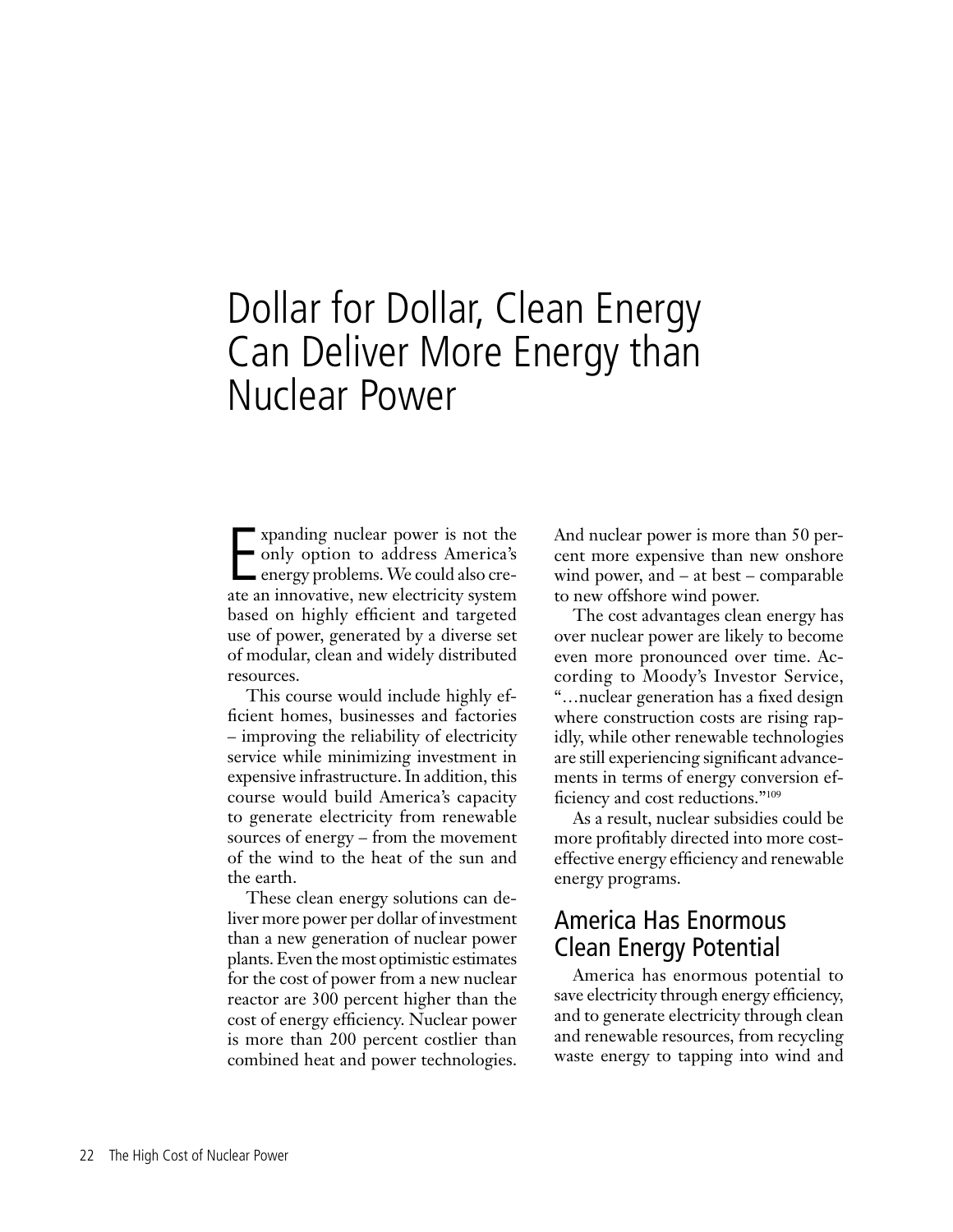*Photo: NREL*

solar power. America's potential resources vastly exceed our annual electricity needs, and represent the equivalent of thousands of nuclear reactors.

- Vast "strategic reserves" of energy efficiency exist within America's homes, businesses and industrial facilities. For example, many light fixtures give off excess heat; air fans operate without the benefit of efficient motors; weaknesses in building insulation allow indoor heat to escape. Opportunities to improve energy efficiency also include combined heat and power (CHP) technology, which captures waste heat from electricity generation and puts it to use.<sup>110</sup> Similarly, waste heat from industrial processes can be used to generate pollution-free electricity.111 Altogether, the American Council for an Energy-Efficient Economy – composed of some of the nation's leading experts on energy efficiency – estimates that the United States could cost-effectively reduce its overall energy consumption by 25 to 30 percent or more over the next 20 to 25 years.<sup>112</sup> Progress at this level would ensure that America uses less energy several decades from now than we do today, even as our economy grows. At this rate, America would save more than 1 million gigawatt-hours (GWh) of electricity in 2030, equivalent to the output of more than 100 nuclear reactors.<sup>113</sup>
- America also has vast reserves of wind power. The nation's cumulative wind power potential has been estimated at upwards of 10 trillion kilowatt-hours annually – more than twice the amount of electricity currently generated in the United States.<sup>114</sup> The Western Governors Association (WGA) estimates that from Texas to Washington State,

![](_page_23_Picture_4.jpeg)

potential wind resources could support 250,000 MW at competitive prices, equivalent to the energy output of more than 60 nuclear reactors.<sup>115</sup> Offshore wind energy holds massive additional potential as an electricity source.<sup>116</sup>

• America has a great deal of potential to generate electricity from the energy of the sun – whether by capturing its heat, or directly transforming light into electricity. Solar thermal power plants have a special advantage over other types of renewable technologies. They can be designed to store heat collected from sunlight during the day, enabling the plant to produce electricity whenever it is needed, even during cloudy weather or at night.<sup>117</sup> Solar thermal power plants covering a 100-mile-square area of the Southwest – equivalent to 9 percent the size of Nevada – could generate enough electricity to power the entire nation.<sup>118</sup> In addition to solar thermal power, the United States could generate electricity using solar photovoltaic (PV) technology to directly transform light into electricity. Installing solar panels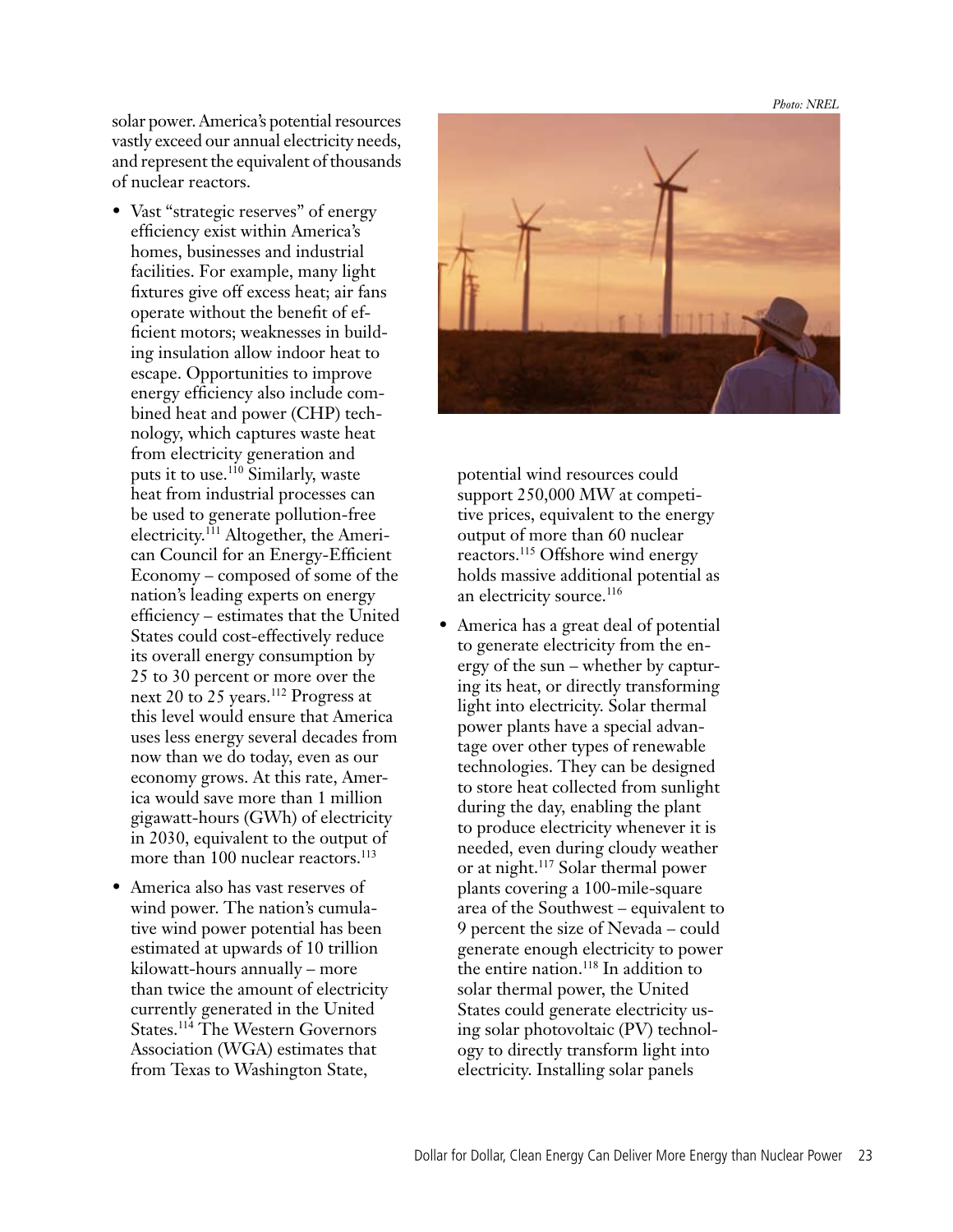on only 7 percent of the land area currently used for buildings, parking lots and other built-up areas could deliver the equivalent of the nation's entire electricity needs.<sup>119</sup>

America could generate a great deal of additional electricity using the earth's heat, currents in the ocean, and biomass fuel.

- Using today's technology, the United States could provide as much as 25 to 50 gigawatts of additional electric generating capacity from geothermal energy, roughly equivalent to all currently proposed nuclear reactors discussed in this report.<sup>120</sup> Using tomorrow's technology, geothermal power could provide stable, roundthe-clock electricity anywhere in the country.<sup>121</sup>
- A tremendous amount of energy exists just off our shores in the movement of ocean waters. For example,

![](_page_24_Picture_4.jpeg)

the Gulf Stream current in the Atlantic Ocean flows through the Straits of Florida and along Florida's Atlantic coast. The energy in the Gulf Stream is the equivalent of 20,000 times the energy in Niagara Falls, with a flow of water 50 times more than the volume of all the world's freshwater rivers combined.<sup>122</sup> Capturing just a fraction of this energy could supply Florida's entire energy needs.<sup>123</sup>

• Plant-based sources of energy, called "biomass," already provide a substantial amount of energy in America and can provide even more. The Biomass Technical Advisory Committee, which advises the U.S. Department of Energy on biomass issues, has set a series of targets for biomass development, including having biomass account for 5 percent of industrial and electric generator energy use and 10 percent of transportation energy use by 2020.<sup>124</sup>

## Clean Energy Solutions Cost Less than Nuclear Power

As noted earlier, Moody's May 2008 cost estimate for nuclear power implies that reactor owners would have to sell electricity at an average of 15 cents per kWh over the life of the plant in order to earn an adequate profit.

Vast amounts of clean energy are available at far less cost.

### **Increasing Efficiency and Eliminating Waste is the Cheapest Source of Electricity**

Improving the energy efficiency of our economy is the cheapest and fastest way to address America's energy problems.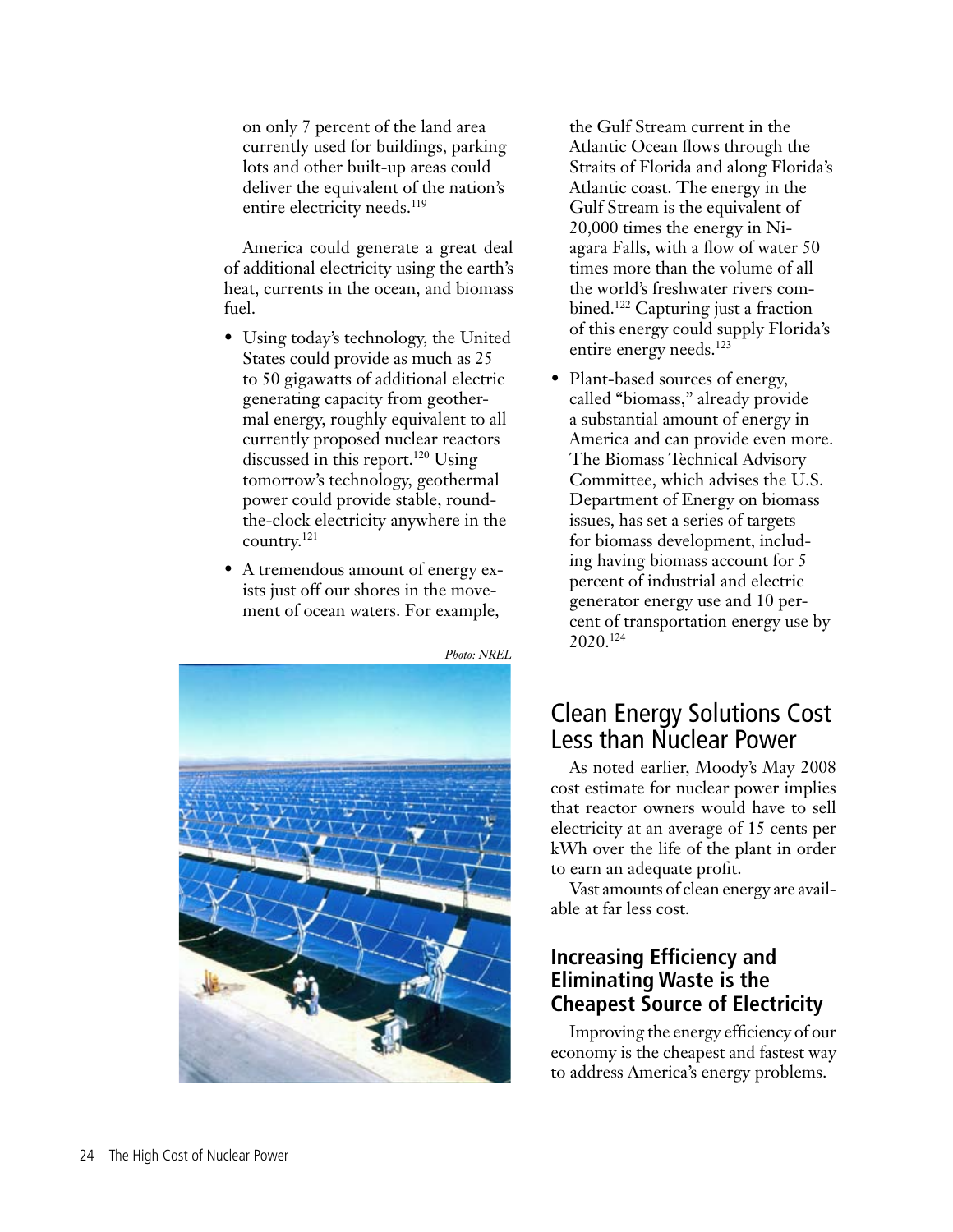Saving energy through efficiency measures is much cheaper than generating and delivering electricity.In leading states, energy efficiency supplies most new electricity needs – cutting projected consumption by 1 to 2 percent each year at a cost of less than 3 cents per kWh.<sup>125</sup> In comparison, a typical American family pays more than 10 cents per kWh for electricity.<sup>126</sup>

Analyses of future energy efficiency potential typically find vast available resources with average levelized costs of around 4 cents per kWh in the residential sector and 2 cents per kWh or less in the commercial and industrial sectors.<sup>127</sup> For example, recent studies of energy efficiency potential in Maryland and Florida found that the states could reduce electricity consumption by as much as 30 percent below forecast levels by 2025, at average costs around 3 cents per kWh.128 Studies by the electric power industry concur. For example, Commonwealth Edison calculated that an aggressive efficiency program in Illinois could save more than 1,000 GWh of electricity per year at a cost of only 2.5 cents per kWh.<sup>129</sup> Moreover, as the scale and scope of energy efficiency programs increase, they tend to become even more cost effective.<sup>130</sup>

Combined heat and power and recycled energy technologies are also extremely cost-effective sources of electricity. Recycled energy technologies can generate electricity for about 3 cents per kWh.<sup>131</sup> Combined cycle industrial heat and power installations can generally produce power for 4.5 to 5.5 cents per kWh, including credit for the value of useful heat that the generators also produce.132 And smaller building-scale CHP technology can deliver electricity for less than 6 cents per kWh, again counting the value of the useful heat also produced by the generator.

*Photo: Paul Adam Smith*

![](_page_25_Picture_4.jpeg)

For example, Beloit Memorial Hospital in Beloit, Wisconsin, installed a CHP system while upgrading its electrical distribution system in the 1990s. The CHP technology allows the hospital to provide its own electricity, and heat for internal hospital systems, at between 1.8 and 2.3 cents per kWh (2002 dollars).<sup>133</sup>

CHP systems can significantly reduce energy bills. For example, San Mateo Community College District in California installed two combined heat and power units to generate electricity and heat for two of its campuses. Coupled with several energy efficiency upgrades, the combined heat and power system reduced the district's electricity usage by more than 50 percent and cut energy bills by more than \$1 million per year.<sup>134</sup>

Energy efficiency and combined heat and power have the added advantage of saving or generating energy near where it will be used. This avoids the added cost for transmitting and distributing electricity from a central power plant, which can exceed 2 cents per kWh. In addition, saving or generating energy locally minimizes electricity losses that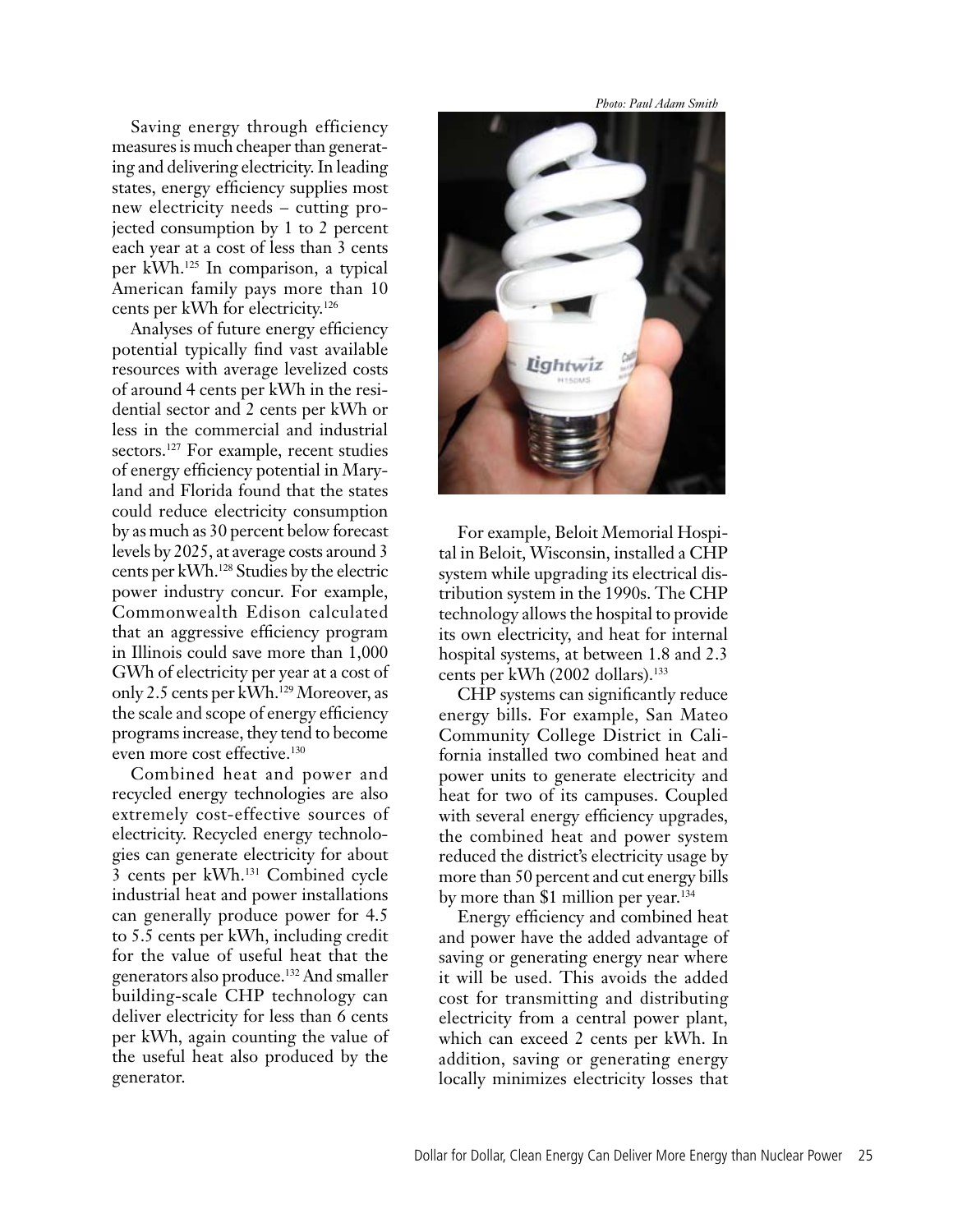can occur while transporting electricity from a distant power plant.

Energy from a new nuclear reactor would be – at best – two to five times

![](_page_26_Figure_2.jpeg)

**Figure 3: Estimated Cost of Electricity from Low-Carbon Renewable, Nuclear, and Coal Generation Technologies (Levelized)**<sup>136</sup>

*This figure compares estimated costs of electricity generation from different low-carbon generation technologies, levelized (or averaged) over the lifetime of the technology to enable a meaningful comparison. The striped portion of the bar represents the possible range of costs, which varies with the type of technology used, the quality of the natural resource, and also the precision of cost estimates. Each bar includes estimated transmission interconnection costs, but not distribution costs. Values for energy efficiency, combined heat and power, nuclear and coal are not specific to any particular location. Wind energy estimates represent the average resource for the U.S. as a whole. Estimates for solar thermal represent typical resources in the southwestern United States. The cost estimates for solar thermal, biomass, geothermal, nuclear and coal were produced for the California Public Utilities Commission, while cost estimates for wind energy were generated by the United States Department of Energy. (IGCC with CCS stands for integrated gasification combined cycle with carbon capture and sequestration, a potential method of producing effectively low carbon electricity from coal.)*

more expensive than these energy sources.

#### **Large Amounts of Renewable Energy Can be Delivered for Less Cost than Nuclear Power**

Research done for the California Public Utilities Commission (CPUC) at the end of 2007 provides a relatively recent, apples-to-apples comparison of the costs of different generation technologies. The estimates are partially specific to western states, but give a useful idea of how nuclear energy stacks up against renewable energy and other generation technologies.

The research for the CPUC puts the levelized cost of new nuclear power at 12.1 to 15.4 cents per kWh (2008 dollars, including interconnection and firming costs, but not distribution costs).135 These values are based on the U.S. Department of Energy's *Annual Energy Outlook 2007*, with upward adjustments for the declining value of the dollar and for recent commodity price increases. They are still more optimistic than many of the estimates discussed earlier in this report.

In comparison, power from a new nuclear reactor would be about 60 percent more expensive than onshore wind power and geothermal energy and 20 percent more expensive than solar thermal or biomass power, on average. (See Figure 3.)

Finally, nuclear – at best – would be comparable in price to power from an offshore wind farm. For example, Delmarva Power signed a contract in June 2008 with a developer planning a wind farm off the coast of Delaware. Under this contract, Delmarva agreed to pay 11.7 cents per kWh for 200 MW worth of power from this facility.137 However, this is a signed contract – with more cost certainty than a new nuclear reactor.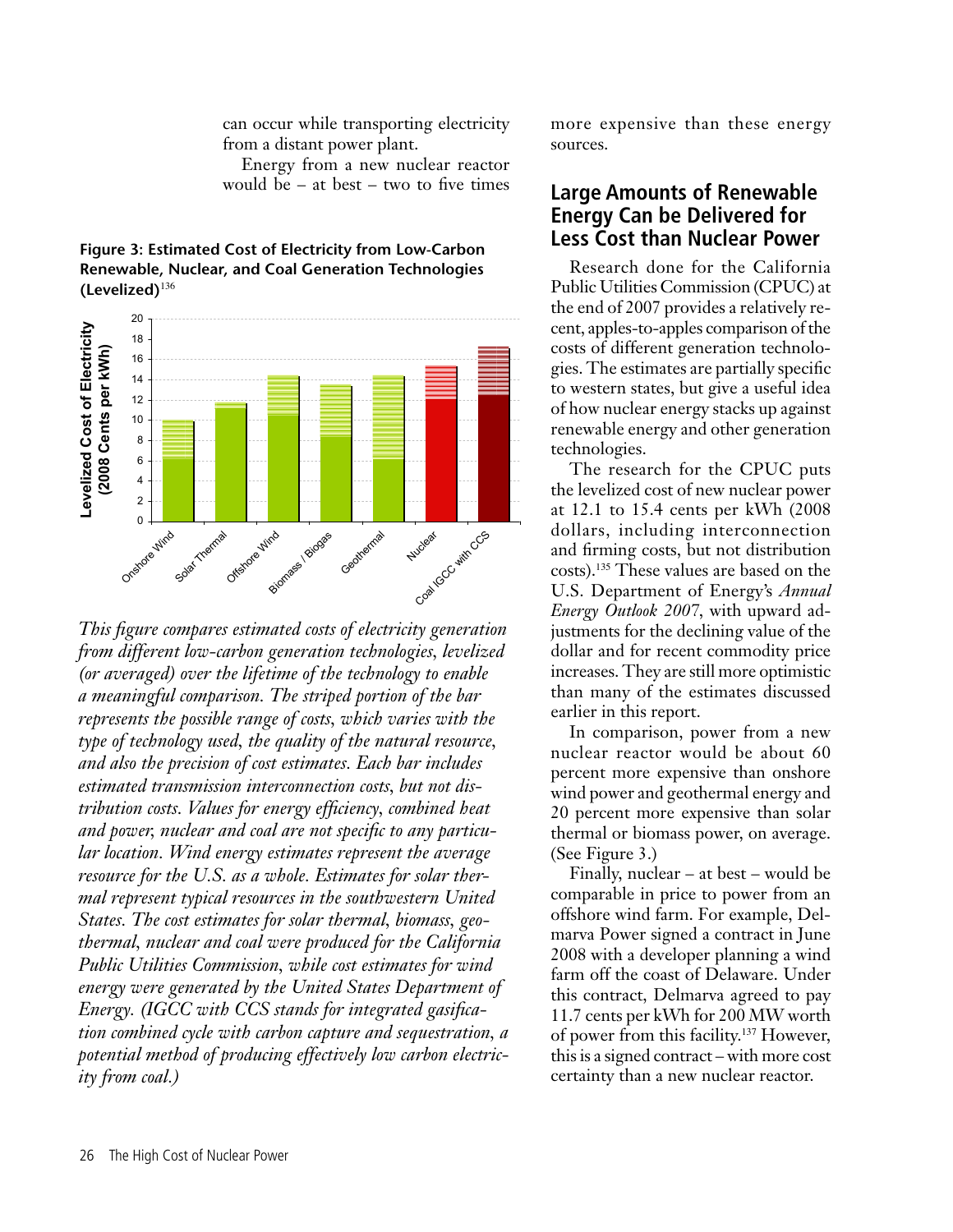![](_page_27_Figure_0.jpeg)

![](_page_27_Figure_1.jpeg)

*This figure presents the amount of electricity delivered to the consumer per dollar of investment in different energy technologies, with the investment per unit of energy production "levelized" (or averaged) over the lifetime of the technology to enable meaningful comparison. Each bar represents the range between high and low productivity estimates, accounting for differences in the technology used, variability in the quality of the natural resource, and the precision of cost estimates. Each bar includes an estimated cost to deliver electricity to the consumer, except for efficiency and combined heat and power, which act locally. Values for energy efficiency, combined heat and power, nuclear and coal are not specific to any particular location. Wind energy estimates represent the average resource for the U.S. as a whole. Estimates for solar thermal represent typical resources in the southwestern United States. The cost estimates for solar thermal, biomass, geothermal, nuclear and coal stem from an analysis produced for the California Public Utilities Commission, while cost estimates for wind energy stem from analysis by the United States Department of Energy. (IGCC with CCS stands for integrated gasification combined cycle with carbon capture and sequestration, a potential method of producing effectively low carbon electricity from coal.)*

### **The Effect of Future Laws Limiting Global Warming Pollution**

The nuclear industry has claimed that future laws limiting global warming pollution will give nuclear power an advantage over its competitors. That is true only when comparing nuclear power to coalor gas-fired power plants. Clean energy solutions, which also emit minimal to zero global warming pollution, should receive a similar advantage under future climate legislation that limits emissions of carbon dioxide. In other words, nuclear power will not gain ground on its main competitors.

Energy efficiency is at least 300 percent more cost-effective at displacing carbon emissions, and wind power and building-scale combined heat and power are on the order of 150 percent more cost-effective than nuclear power.<sup>145</sup> These technologies can help America reduce its contribution to global warming much more quickly and cost-effectively than nuclear power.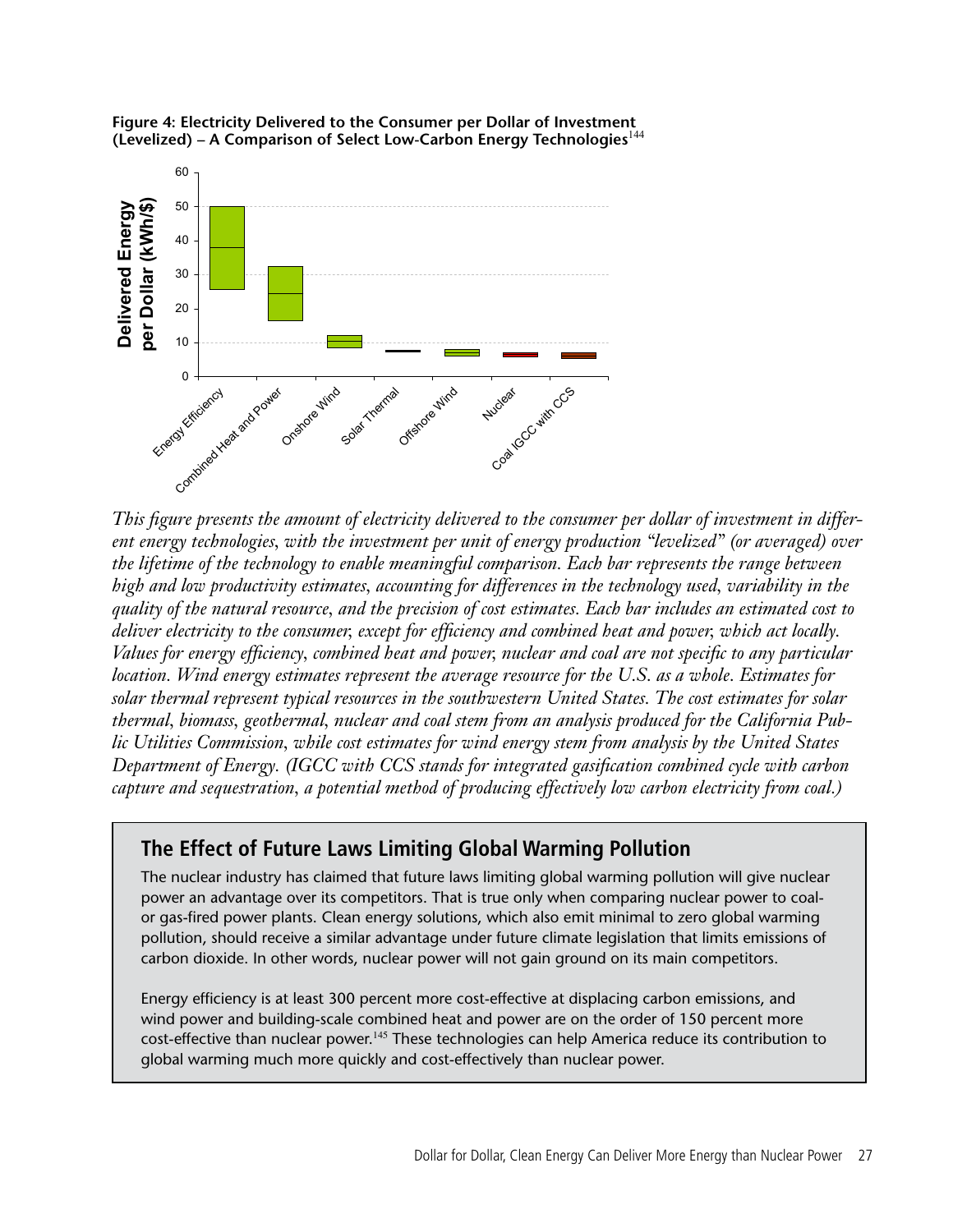Altogether, the California Public Utilities Commission estimates that, in the Western United States:<sup>138</sup>

- Nearly 200,000 GWh per year of renewable electricity could be delivered locally for 9 cents per kWh or less;
- An additional 200,000 GWh per year of renewable electricity could be locally delivered at costs of 10 cents per kWh or less; and
- Well over 500,000 GWh per year of additional renewable electricity could be delivered locally at a cost of 12 cents per kWh or less.

Altogether, this represents the equivalent energy output of well over 90 nuclear reactors.139 And all of this electricity would be available for less than the bestcase cost of power from a new nuclear power plant.

### **Energy Output per Dollar of Investment**

Ultimately, the most important point of comparison between nuclear power and other energy technologies is at the point where the energy is used – a home,

### **Can Clean Energy Serve as a "Baseload" Power Source?**

Power planners often refer to nuclear energy as a "baseload" resource. By this, they mean that nuclear reactors generate power at relatively consistent levels over long periods of time, supplying power both during peak and non-peak periods.

Clean energy can be an equally effective and reliable source of electricity.

First, energy efficiency measures reduce demand for electricity both during peak and non-peak hours, and thus can effectively function as a "baseload" resource. America's energy efficiency resources are vast – effectively the equivalent of more than 100 nuclear reactors operating by 2030. Efficiency measures are generally faster to deploy and greatly contribute to the overall reliability of the electricity grid.

Additionally, large-scale renewable energy technologies can make meaningful contributions to the electricity grid, even though available power varies depending on the wind speed, time of day, or cloud cover at the time. Nations such as Denmark have shown that it is possible to obtain as much as 20 percent of electricity supplies from wind (and even more at certain times and places). And the Minnesota Public Utilities Commission found that utilities can obtain up to one-quarter of their electricity from wind without harming grid reliability, and with only minor costs for absorbing the intermittent power.<sup>146</sup>

Moreover, thoughtful deployment of combinations of different renewable energy technologies in different places can reduce the variability of power output and make it possible to rely less on traditional "baseload" sources of power such as coal and nuclear. For example, researchers at the Rocky Mountain Institute and the University of Colorado found that an optimized portfolio of wind and solar power, in as few as six locations, can reduce the variability of overall power output by more than half.<sup>147</sup>

Moreover, renewable resources including solar thermal with energy storage, geothermal, and biomass energy can serve as traditional sources of baseload electricity generation.

Future advances in demand response, energy storage, and advanced technologies such as enhanced geothermal energy will enable renewable resources to become an even larger part of America's electricity supply.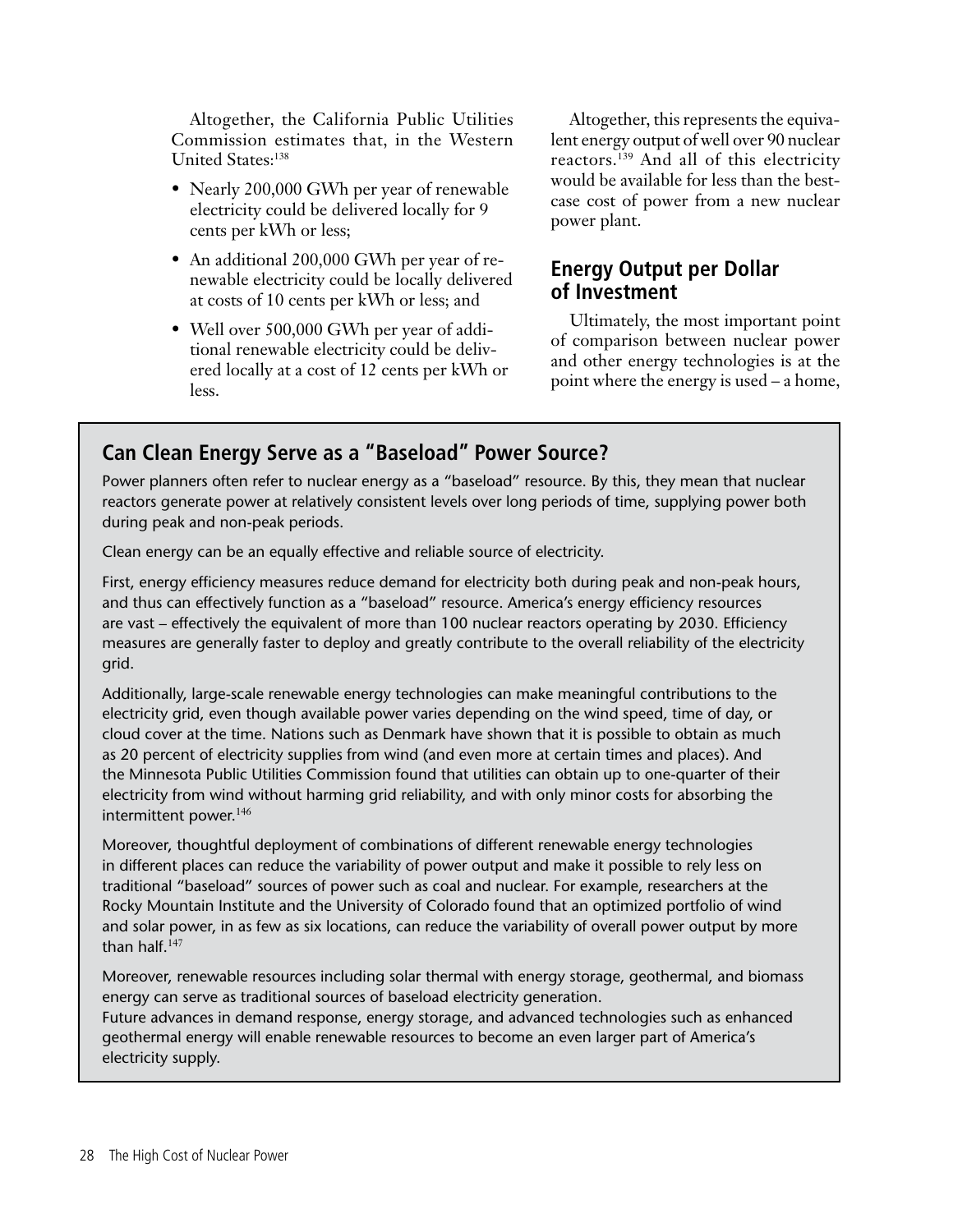a business, or a factory. At this level, clean energy solutions stand out. Dollar for dollar, an investment in clean energy will yield more electricity than an equivalent investment in nuclear power. (See Figure 4 and note 136 for details.)

- A dollar invested in energy efficiency would yield greater than five times more electricity than a dollar invested in nuclear power.
- Similarly, a combined heat and power facility could generate nearly four times the electricity per dollar compared to a nuclear power plant.
- Investing a dollar in wind power would yield between 20 and 100 percent more energy than a comparable investment in nuclear power, depending on the quality and location of the wind resource.
- And a solar thermal power plant in the southwestern U.S. – capable of

storing heat to generate electricity even when the sun isn't shining – can deliver as much as one-third more energy than a nuclear reactor, and, at worst, can equal the energy output of a nuclear reactor per dollar of investment.

These facts are reflected in the conclusion of a recent report by the European Renewable Energy Council, the German Aerospace Center and Greenpeace, which shows that currently available clean energy technology could be deployed in the United States to deliver massive reductions in global warming pollution – at half the cost and with twice the job creation as an equivalent amount of nuclear and coal-fired power. Similarly, the Nuclear Policy Research Institute and the Institute for Energy and Environmental Research have published a report demonstrating how the United States can

## "Costs are coming down, and they're coming down more rapidly than I would have thought."

– Lew Hay, Chief Executive of FPL Group, Inc., June 25, 2008. FPL is planning to build 110 MW of solar photovoltaic and solar thermal power plants in Florida.<sup>143</sup>

## **Solar Photovoltaic Power is Quickly Becoming Cost-Competitive**

While solar photovoltaic power can currently only compete with simple-cycle natural gas - a resource normally only used during periods of very high demand – the technology is rapidly advancing, and cost decreases are likely in the future. For example, Nanosolar, a firm backed by Google, has built two manufacturing facilities capable of producing 430 MW of solar capacity per year, using a process analogous to printing newspapers, effectively spraying solar cells onto a thin roll of sheet metal. Nanosolar panels cost under \$1,000 per kW to manufacture.<sup>140</sup> At that price, solar photovoltaics begin to approach current nuclear cost estimates.<sup>141</sup>

This cost improvement is apparent in recent utility decisions to build nearly 1 GW of large-scale solar photovoltaic power plants in Florida and California – 10 times bigger than any now in service across the world. $142$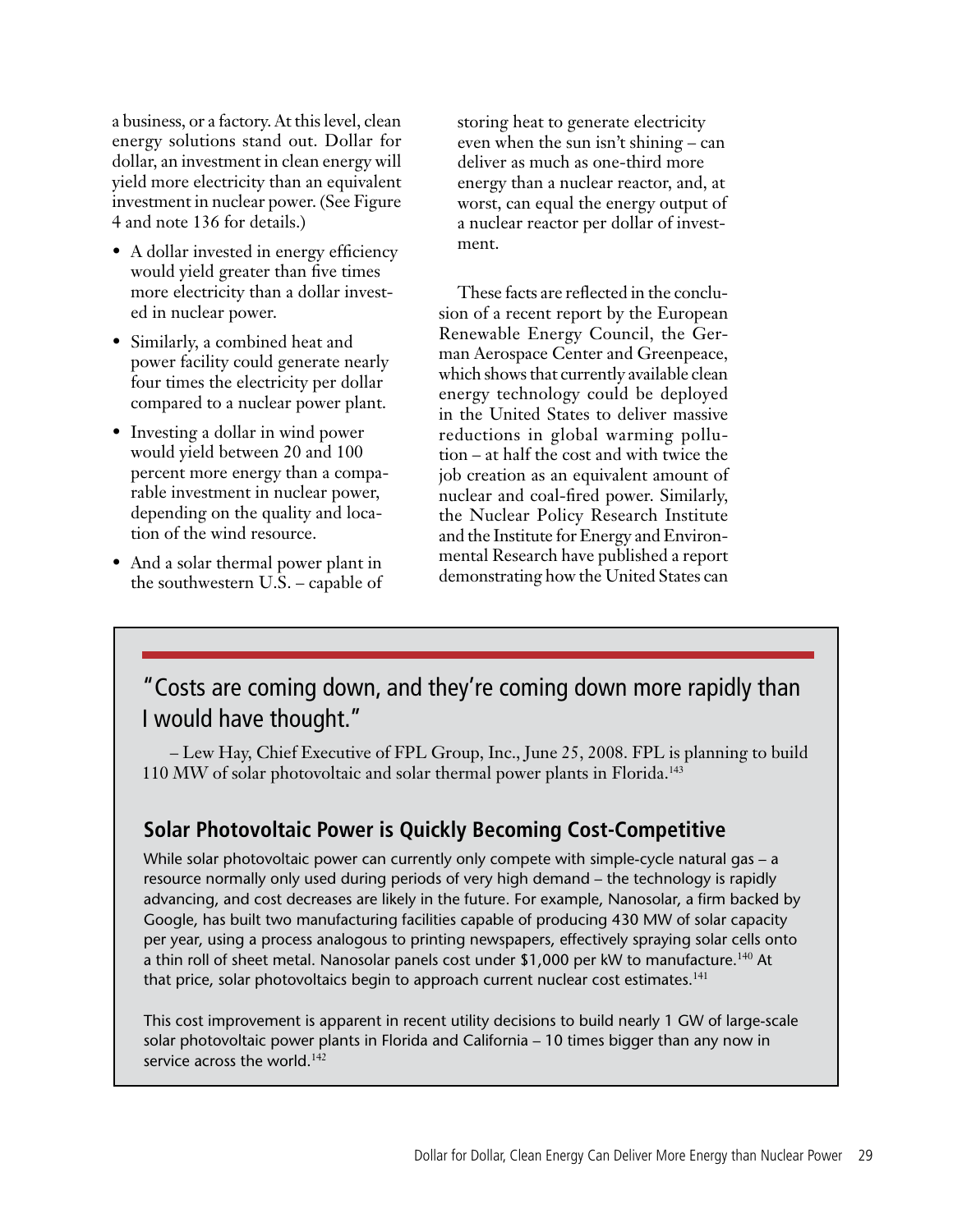![](_page_30_Figure_0.jpeg)

**Figure 5: The Impact of a \$300 Billion Investment in Energy** 

**Efficiency on U.S. Electricity Consumption**

create an economy with zero emissions of global warming carbon dioxide pollution within 30 to 50 years at a reasonable cost, without nuclear power.<sup>148</sup>

## What a \$300 Billion Investment in Clean Energy Could Deliver

Investing \$300 billion in cost-effective clean energy solutions, such as energy efficiency, could eliminate the need for any new nuclear power plants.

#### **Energy Efficiency**

Investing \$300 billion in energy efficiency measures could completely alleviate the need to build any new nuclear power plants – and more.

At a levelized cost of 3 cents per kWh, a \$300 billion investment in energy efficiency would save more than 10 million GWh of electricity in total. At this level of investment, America's annual electricity

consumption could be nearly 20 percent below forecast levels by 2030 – no greater than it is today.<sup>149</sup> (See Figure 5.)

If consumers normally pay 9 cents per kWh for electricity, the energy saved through this energy efficiency investment would save consumers a net of more than \$600 billion in energy purchases over time.<sup>150</sup> Energy savings in 2030 would be equivalent to the output of more than 80 nuclear reactors.<sup>151</sup>

#### **Renewable Energy**

Alternatively, \$300 billion could buy enough wind turbines or solar thermal power facilities to supply on the order of 10 percent of America's projected electricity needs in 2030.

With an expected 2008 installed cost of around \$1,900 per kW, \$300 billion could build wind farms with a generation capacity of more than 150 GW.152 That many wind turbines would be capable of generating more than 450,000 GWh of electricity per year, or close to 10 percent of America's projected annual consumption in 2030 – equivalent to the output of more than 40 nuclear reactors.<sup>153</sup>

Putting \$300 billion into solar thermal power, at today's estimated capital cost of \$3,600 per kW, would yield more than 80 GW of solar thermal power plants in the southwestern U.S., with up to 6 hours of thermal storage capability.<sup>154</sup> These plants could produce nearly 300 GWh per year, or just over 6 percent of America's projected annual consumption in 2030 – equivalent to the output of more than 30 nuclear reactors.<sup>155</sup>

And this is assuming that current capital costs for wind turbines and solar thermal power plants do not change. As economies of scale begin to develop, it is quite possible that a dollar invested in these technologies will travel even further.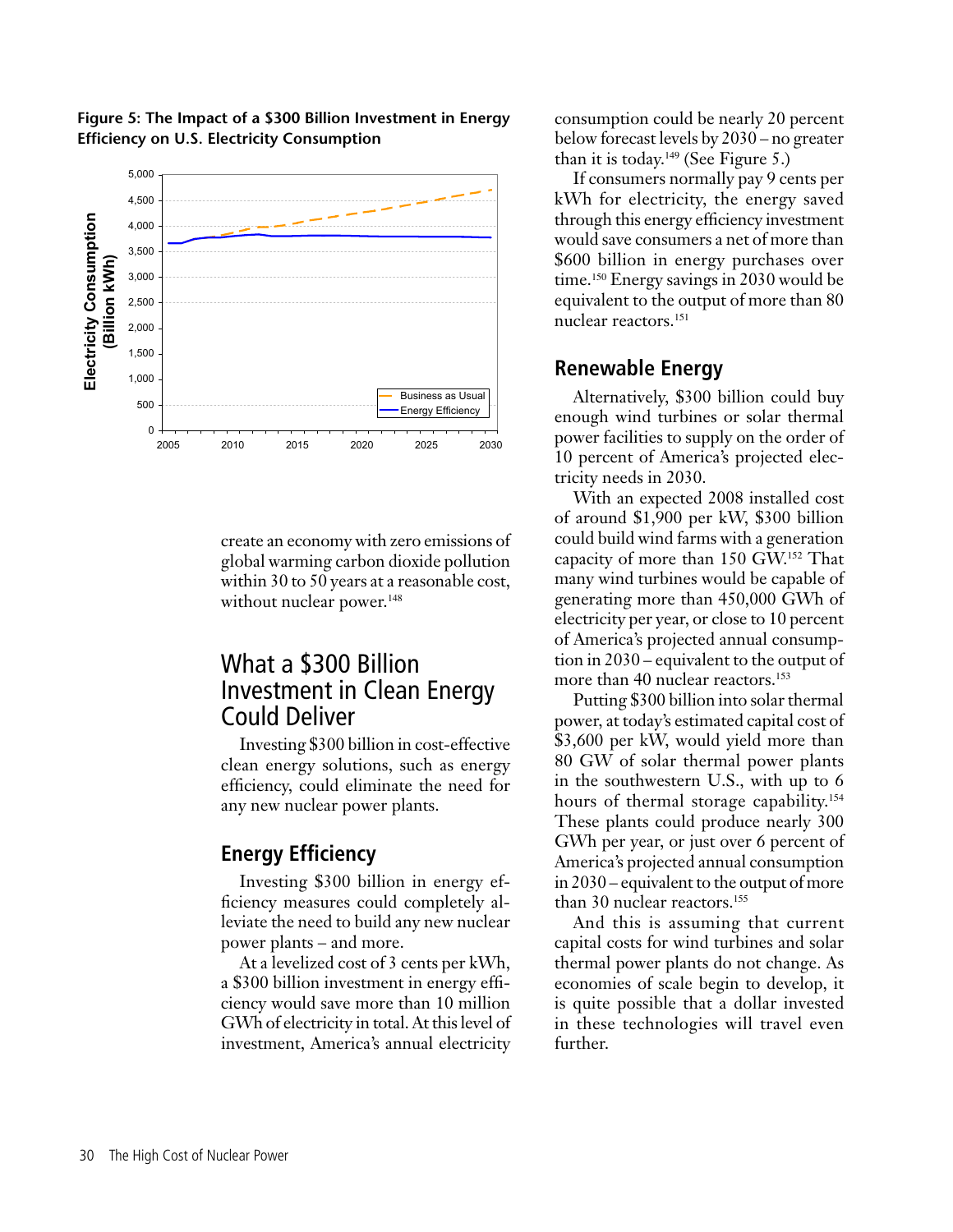## Conclusions and Recommendations

Nuclear power is one of the least<br>cost-effective ways to address<br>America's energy problems. In cost-effective ways to address America's energy problems. In comparison, other low-carbon energy sources – including energy efficiency, wind power, solar power and geothermal energy – deliver more results for every dollar of investment.

This fact has important implications for America's energy policy. By directing resources toward the most cost-effective solutions, we can make greater progress toward a secure, reliable and safe supply of electricity to power America's economy.

**America should reform its energy policy to prioritize clean energy solutions – technologies that deliver safe, reliable and secure electricity supplies at a reasonable cost.** 

• State leaders should **protect citizens from unnecessary risks** by requiring any company proposing to build a new nuclear reactor to demonstrate that nuclear power generation would

be more cost-effective than other ways to meet electricity demand, including energy efficiency, before allowing construction to proceed. Evaluations of cost-effectiveness should be conducted by an unbiased, independent, reputable agency and be available for public review.

• State and national leaders should **ensure that energy companies and their shareholders, not ratepayers or taxpayers bear all of the financial risks** associated with building a new nuclear power plant. In particular, regulators should not allow consumers to be charged up-front to finance the construction of a new nuclear reactor. Congress should also repeal the Price Anderson act, under which taxpayers shoulder the lion's share of responsibility for any major nuclear accident, and ensure that reactor owners bear the full cost of safe disposal of nuclear waste and reactor decommissioning.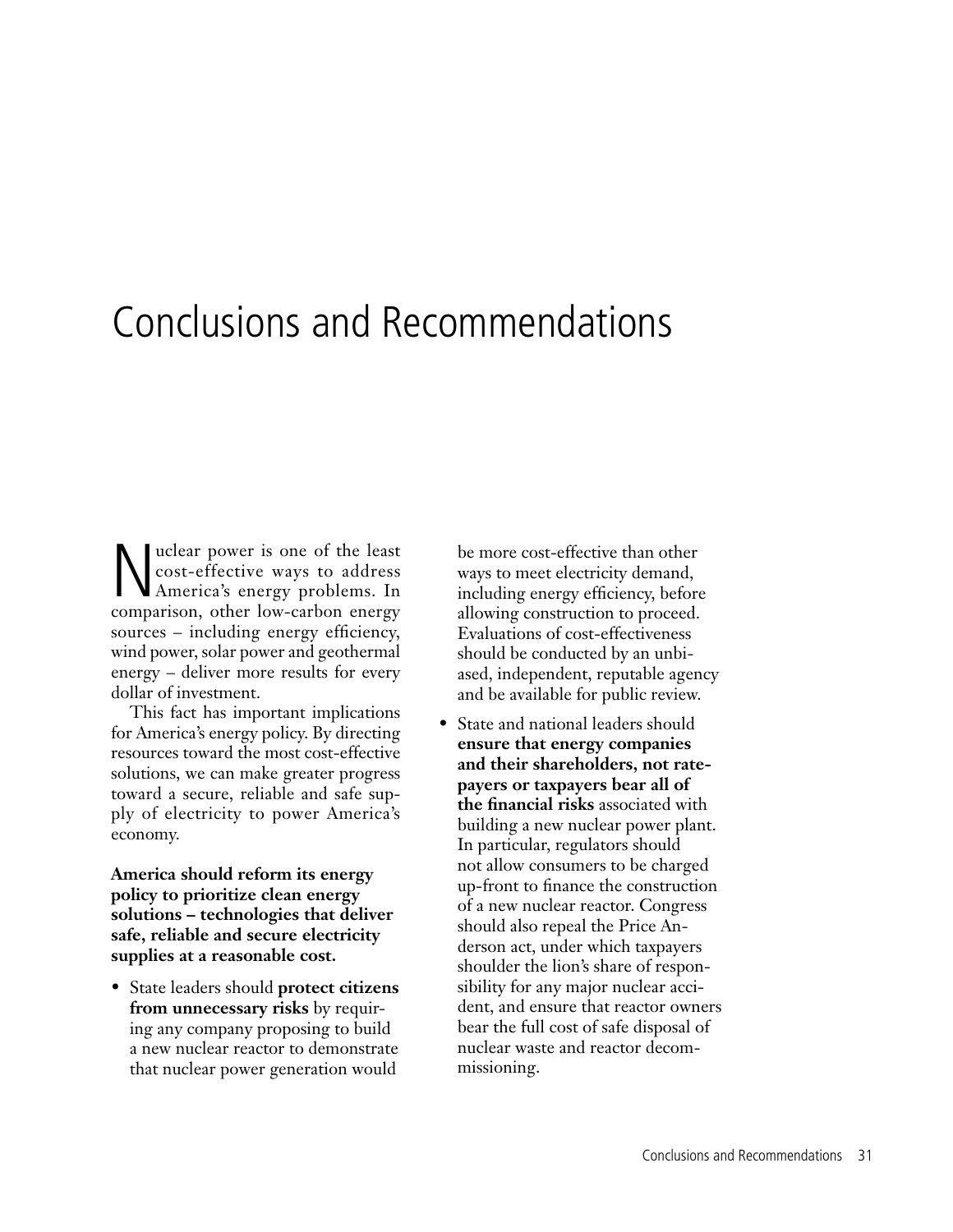- State and federal regulators should **provide full opportunity for public input** at every key point in the process of developing any new nuclear reactor.
- • America should **shift current federal subsidies away from nuclear and fossil fuel energy**, creating billions annually for research, development and deployment of more effective energy efficiency and renewable energy technologies.
- America should speed the introduction of clean energy technologies by enacting a national **energy efficiency resource standard** to require, at minimum, that all new demand for electricity be met with energy efficiency measures. . Energy efficiency programs across the country have proven effective in saving substantial amounts of electricity and natural gas, saving consumers money, reducing energy prices, eliminating the

need to build expensive new power plants, creating jobs, and improving local economies.<sup>156</sup> For example, between 2001 and 2005, New Jersey's efficiency programs reduced electricity demand enough to replace a medium-sized power plant  $(450$  megawatts).<sup>157</sup> In 2007 alone, Vermont reduced its electricity consumption by 1.8 percent below forecast levels, at a fifth of the cost of building new power plants and power lines.<sup>158</sup> And in Connecticut, every dollar spent on energy efficiency yields \$4 in consumer savings.<sup>159</sup>

- America should enact a federal **renewable electricity standard** to ensure that 25 percent of the national electricity supply comes from renewable resources by 2025.
- States should also create or expand analogous policies to promote clean energy at the state level.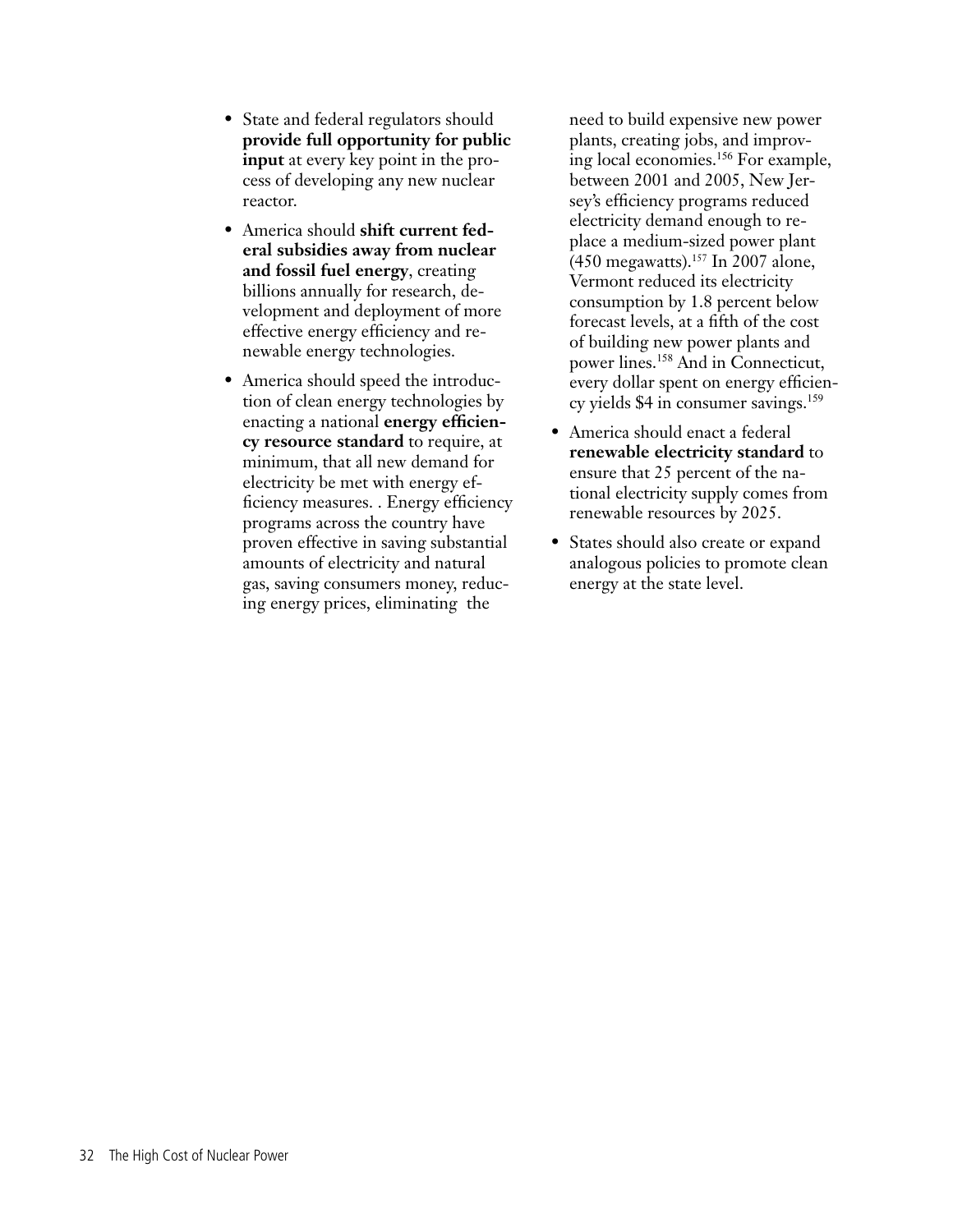## **Notes**

1. This figure actually underestimates the degree to which nuclear projects exceeded budget targets. It excludes escalation and finance costs incurred by construction delays, and does not include data from some of the most over-budget reactors. See Congress of the United States, Congressional Budget Office, *Nuclear Power's Role in Generating Electricity*, May 2008, based on data from U.S. Department of Energy, Energy Information Administration, *An Analysis of Nuclear Power Plant Construction Costs*, Technical Report DOE/EIA-0485, 1 January 1986.

2. The Vogtle plant in Georgia, which began producing electricity in the late 1980s, cost \$8.87 billion to build. Its original construction budget was on the order of \$660 million. See Jon Gertner, "Atomic Balm?" *The New York Times Magazine*, 16 July 2006; David Schlissel and Bruce Biewald, Synapse Energy Economics, Inc., *Nuclear Power Plant Construction Costs*, July 2008.

3. J. Cook, "Nuclear Follies," *Forbes*, February 1985.

4. In the 1990s, stranded costs were estimated in the hundreds of billions. See: Moody's Investors Service, *Stranded Costs Will Threaten Credit Quality of U.S. Electrics*, August 1995.

5. As quoted in "Power Struggle; Nuclear Energy," *The Economist*, 6 December 2008. 6. Ibid.

7. Terry Macalister, "Nuclear Industry Claims It Is Now 'Sexy' but Admits to Rising Costs," *The London Guardian*, 5 December 2008.

8. John Deutsch, Ernest Moniz, et al., Massachusetts Institute of Technology, *The Future of Nuclear Power: An Interdisciplinary MIT Study*, 2003, 3.

9. Ibid, ix.

10. \$1,500/kW: For example, see comments by Marvin Fertel, chief of the Nuclear Energy Institute, in: "How Much?" *Nuclear Engineering International*, 20 November 2007; and comments by Constellation Energy Executive Vice President Michael Wallace in: Tom Pelton, "An Energy Boom in Calvert," *Baltimore Sun*, 21 August 2005.

11. Jonathan Koomey and Nate Hultman, "A Reactor-Level Analysis of Busbar Costs for U.S. Nuclear Plants, 1970-2005," *Energy Policy* 35: 5630-5642, November 2007.

12. Matthew Wald, "After 35-Year Lull, Nuclear Power may Be in Early Stages of a Revival," *The New York Times*, 24 October 2008.

13. Ibid.

14. For an analysis of some of these factors, see: I.C. Bupp and J.C. Derian, *The Failed Promise of Nuclear Power: The Story of Light Water*, (Basic Books, Inc., New York, NY) 1981.

15. For example, see comments by Marvin Fertel, chief of the Nuclear Energy Institute, in: "How Much?" *Nuclear Engineering International*, 20 November 2007.

16. Catherine Morris et al., The Keystone Center, *Nuclear Power Joint Fact-Finding*, June 2007.

17. Ibid.

18. "How Much?" *Nuclear Engineering International*, 20 November 2007.

19. Moody's Investors Service, *New Nuclear Generation in the United States: Keeping Options Open vs. Addressing an Inevitable Necessity*, 2 October 2007.

20. Pam Radtke, "FPL Says Cost of New Reactors at Turkey Point Could Top \$24 Billion," *Nucleonics Week*, 21 February 2008; cost estimate per kW converted to 2007 dollars by Jim Harding as described in: Amory Lovins and Imran Sheikh, "The Nuclear Illusion," *Ambio* (in press), 2009; available at www.rmi.org.

21. Asjylyn Loder, "Price Triples for Progress" Energy's Proposed Nuclear Plant inLevy," *St. Petersburg Times*, 11 March 2008.

22. Rebecca Smith, "New Wave of Nuclear Plants Faces High Costs," *Wall Street Journal*, 12 May 2008.

23. Federal Energy Regulatory Commission, *Increasing Costs in Electric Markets* (Staff Report), 19 June 2008.

24. Jim Hempstead et al., Moody's Corporate Finance, *New Nuclear Generating Capacity:*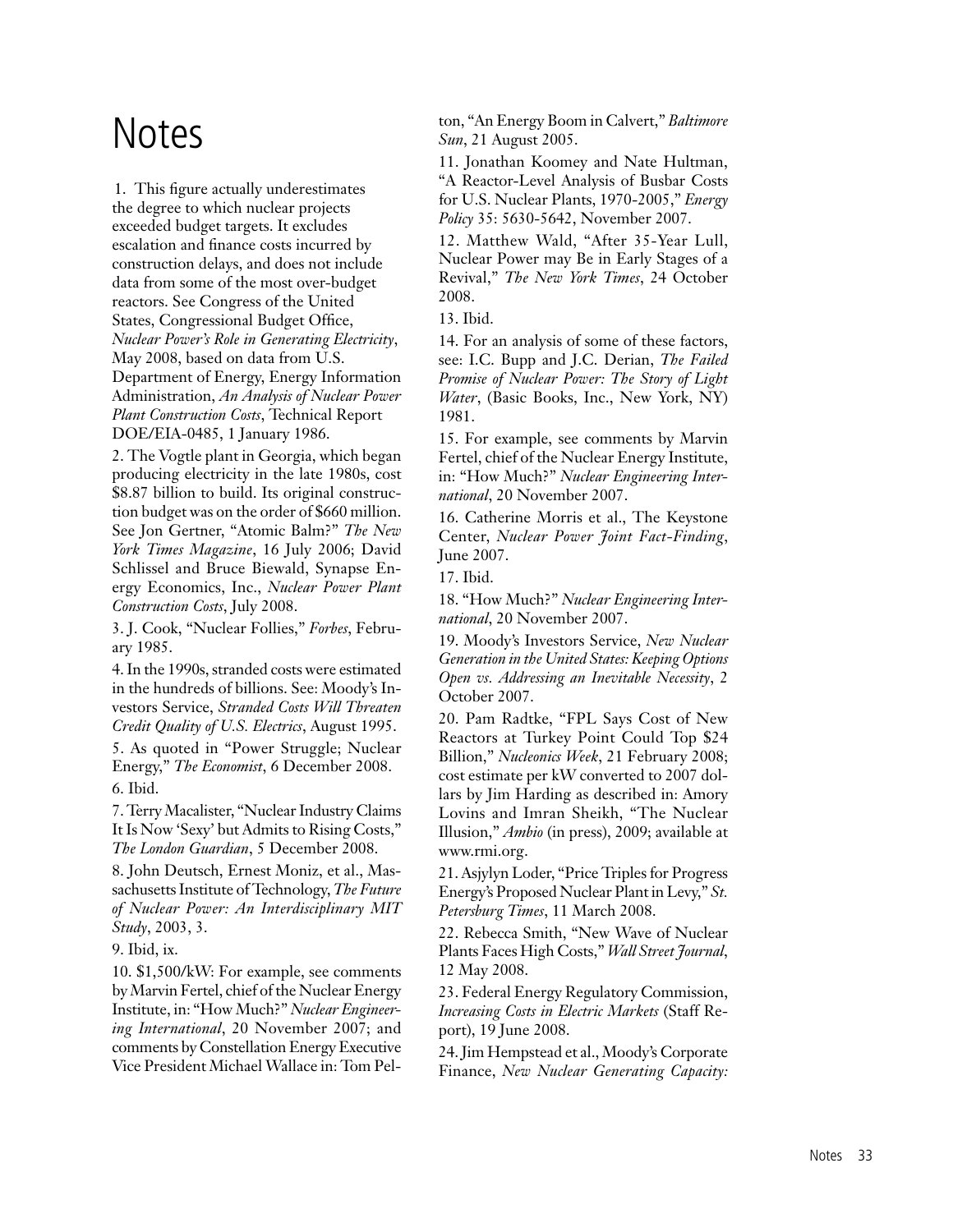*Potential Credit Implications for U.S. Investor Owned Utilities*, May 2008.

25. Comparison derived from data in note 11, with 2004 reactor installed costs converted to 2008 dollars using the Consumer Price Index from the U.S. Department of Labor.

26. Cambridge Energy Research Associates, *Construction Costs for New Power Plants Continue to Escalate: IHS CERA Power Capital Costs Index* (press release), 27 May 2008.

27. Braden Reddall, "RPT – U.S. Power Plant Costs Up 130 Pct Since 2000 – CERA," *Reuters*, 14 February 2008; and note 26.

28. Steve Kidd, "Escalating Costs of New Build: What Does It Mean?" *Nuclear Engineering International*, 22 August 2008.

29. Ibid.

30. Jim Harding, *Economics of Nuclear Power and Proliferation Risks in a Carbon-Constrained World*, Presented to the California Senate Energy, Utilities and Communication Committee, June 2007 and published in *The Electricity Journal* 30: 1-12, November 2007.

31. Jenny Weil, "Supply Chain Could Slow the Path to Construction, Officials Say," *Platts Nucleonics Week*, 15 February 2007.

32. Ibid.

33. Ibid.

34. Ibid.

35. Josef Hebert, "AREVA Plans U.S. Nuclear Parts Plant," *Associated Press*, 23 October 2008.

36. Paul Joskow, Massachusetts Institute of Technology, *Prospects for Nuclear Power: A U.S. Perspective*, Presentation given at University of Paris, Dauphine, 19 May 2006.

37. The reactor in Finland is a prototype of the same kind of reactor proposed in Maryland, New York, Pennsylvania, Missouri and Texas.

38. Associated Press, "3-Year Delay Expected at Finnish Nuclear Plant," *International Herald Tribune*, 17 October 2008.

39. Alan Katz, "Nuclear Bid to Rival Coal Chilled by Flaws, Delay in Finland," *Bloomberg.com*, 5 September 2007.

40. \$2.2 billion is approximately equal to 1.5 million Euros. "AREVA-Siemens Sees

Olkiluoto 3 Reactor Operational in Summer 2011," *Thomson Financial News,* 31 December 2007, downloaded from money.cnn.com; 50 percent: See note 39.

41. Mariah Blake, "Bad Reactors: Rethinking Your Opposition to Nuclear Power? Rethink Again," *Washington Monthly*, January 2009.

42. Peggy Hollinger, "AREVA Warns of Soaring Reactor Costs," *Financial Times*, 29 August 2008; Peggy Hollinger, "AREVA in Talks with TVO over EPR Delays," *Financial Times*, 16 October 2008.

43. Ibid.

44. See note 41.

45. Thomas Lane, "Is Europe Losing its Nuclear Construction Skills?" *Building*, 12 December 2008.

46. See note 7.

47. Construction time estimates: Jim Harding, "Myths of the Nuclear Renaissance," *Ecology Law Currents* 35(1), 10 April 2008; Historical comparison: See note 11.

48. Jim Harding, "Myths of the Nuclear Renaissance," *Ecology Law Currents* 35(1), 10 April 2008.

49. Letter from Congressman Edward Markey to NRC Chair Dale E. Klein, 24 September 2007, available at markey.house.gov.

50. Aneesh Prabhu et al., Standard & Poor's, *Construction Costs to Soar for New U.S. Nuclear Power Plants*, 15 October 2008.

51. Duke estimates an \$11 billion construction cost for two 1,117 MW reactors – estimated to be \$14 billion with finance costs, per: John Downey, "Duke Doubles Cost Estimate for Nuclear Plant," *Charlotte Business Journal*, 4 November 2008.

52. Ann MacLachlan et al., "Impact of Financial Crisis on Global Nuclear Revival Seen as Moderate," *Platts Nucleonics Week*, 16 October 2008.

53. Steven Thomas, University of Greenwich Business School, *The Current Financial Crisis: It's Impact for Nuclear Power's Future,* presented at Costing Nuclear Power's Future, Co-hosted by the Non-Proliferation Policy Education Centre & the Carnegie Endowment for International Peace, Washington D.C., 11 February 2009; See quote in: David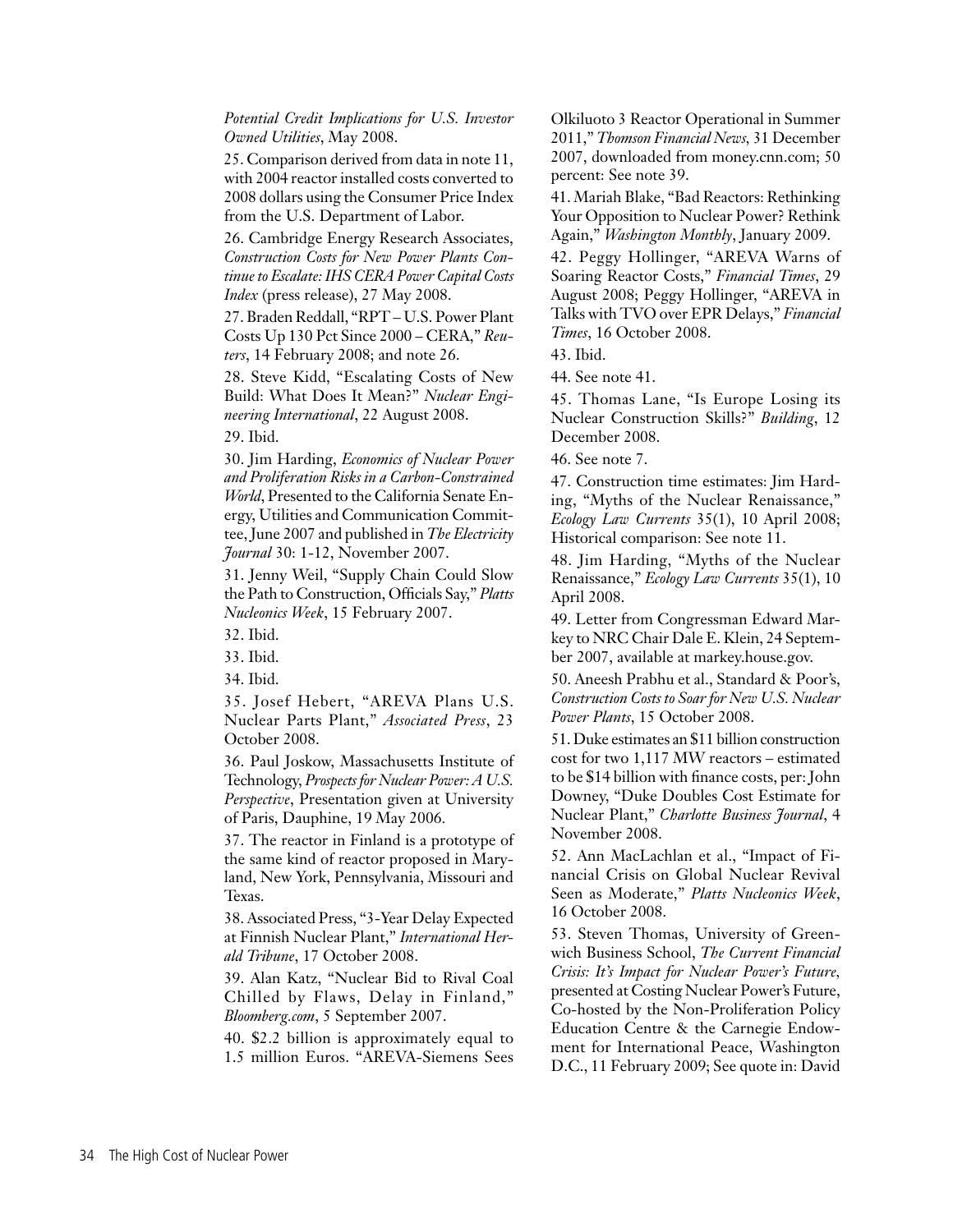Stellfox, "Financial Crisis, Construction Woes May Hurt Nuke Revival: Study," *Platts. com*, 11 February 2009.

54. Rebecca Smith, "Surprise Drop in Power Use Delivers Jolt to Utilities," *The Wall Street Journal*, 21 November 2008.

55. Ibid.

56. Ibid.

57. See, for example: Craig Severance, CPA (co-author of *The Economics of Nuclear and Coal Power* (Praeger 1976), and former Assistant to the Chairman and to Commerce Counsel, Iowa State Commerce Commission), *Business Risks and Costs of New Nuclear Power*, published by Climate Progress and the Center for American Progress, 5 January 2009.

58. Rebecca Smith, "Clean Energy Confronts Messy Reality," *The Wall Street Journal*, 20 November 2008.

59. Ibid.

60. Robert Little, "Collateral, Credit Crunch Took Down Constellation; Constellation Sold," *The Baltimore Sun*, 19 September 2008.

61. Jay Hancock, "Constellation Brought the Near-Collapse on Itself; Constellation Sold," *The Baltimore Sun*, 19 September 2008.

62. See note 58; See also comments by Steve Kerekes, spokesperson for the Nuclear Energy Institute, in: Bill Lambrecht, "Solutions May Come at a Price Too Steep: Weak Economy May Bar Spending of Billions on Nuclear Reactors, Alternative Energy," *St. Louis Post-Dispatch*, 22 October 2008; and comments from Jeff Wilson, Georgia Power spokesperson, in:Jake Armstrong, "Economy Shouldn't Hurt Expansion," *Morris News Service*, 2 November 2008.

63. Chuck Crumbo, "Nuclear Project Faces Money Squeeze;In Spite of Economic Crisis, SCE&G Official Expects Utility to Find the Money for Two New Reactors," *The State*  (Columbia, SC), 5 November 2008.

64. Steven Mufson, "Another Push for Nuclear Power," *Washington Post*, 18 December 2007.

65. Michael Coburn, "GE CEO Declares, 'Clean is Green," *The Dartmouth*, 15 August 2008.

66. Edmund L. Andrews and Matthew L. Wald, "Energy Bill Aids Expansion of Atomic Power," *New York Times*, 31 July 2007.

67. Marshall Goldberg, Renewable Energy Policy Project, *Federal Energy Subsidies: Not All Technologies Are Created Equal*, July 2000. 68. Public Citizen, *Nuclear Giveaways in the Energy Bill Conference Report*, downloaded from www.citizen.org/documents/energybillnukeconfreport.pdf, 22 February 2007.

69. As of January 2009, Congress has so far authorized a total of \$18.5 billion for the loan guarantee program.

70. Doug Koplow, Earth Track, Inc., *The Future of Nuclear Energy in a Carbon Constrained World* (power point presentation), Carnegie Corporation, New York, NY, 5 November 2007.

71. Doug Koplow, Earth Track, Inc., *Nuclear Power in the U.S.: Still Not Viable Without Subsidy* (power point presentation), Nuclear Power and Global Warming Symposium, Nuclear Policy Research Institute, Warrenton, VA, 7-8 November 2005.

72. As quoted in Jeff Montgomery, "Nuclear Revival," *The News Journal*, 23 December 2007.

73. U.S.Congressional Budget Office, *Cost Estimate: S. 14 Energy Policy Act of 2003, As Introduced on April 30, 2003*, 7 May 2003.

74. Jenny Weil, "Loan Guarantee Costs Still Unclear, Former DOE General Counsel Says," *Platts Nucleonics Week*, 22 November 2007.

75. Henry Sokolski, National Non-Proliferation Policy Education Center, "It's an Al Gore Christmas," *National Review Online*, 19 December 2007.

76. See note 4.

77. Katherine Ling, "Waxman Chairmanship Could Thwart Industry Priorities," *Environment and Energy Daily*, 18 November 2008; See also note 58.

78. See note 66.

79. Michele Boyd, Physicians for Social Responsibility, *Billions of Dollars of Nuclear Subsidies*

*Hidden in New Energy Reform Act of 2008* (Factsheet), 11 September 2008.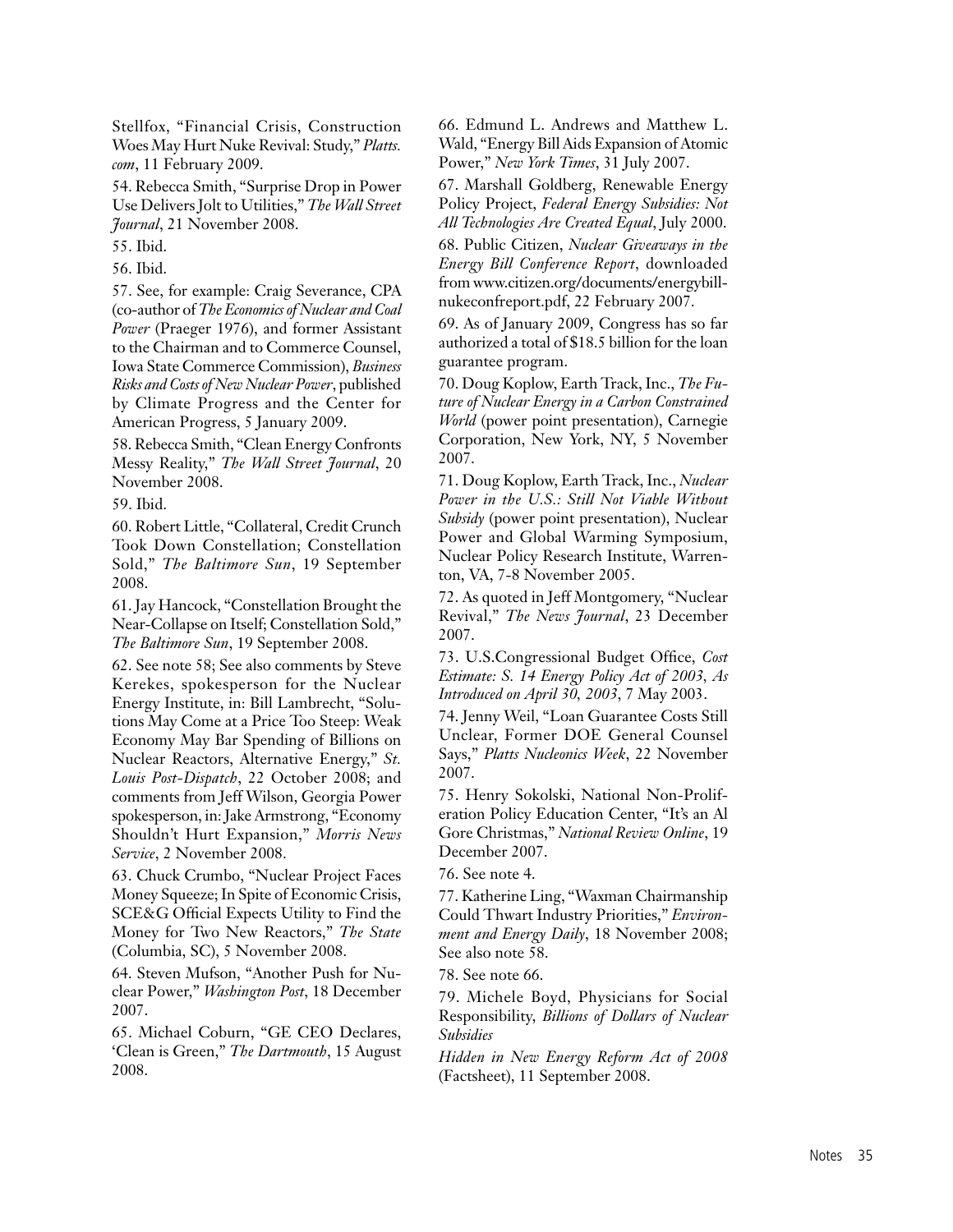80. Katherine Ling, "Nuclear Power: Group Effort Needed to Advance Agenda Post-Domenici," *Environment and Energy Daily*, 6 November 2008.

81. U.S. Government Accountability Office, *NRC's Liability Insurance Requirements for Nuclear Power Plants Owned by Limited Liability Companies*, May 2004.

82. Public Citizen, *Price-Anderson Act: The Billion Dollar Bailout for Nuclear Power Mishaps*, updated September 2004.

83. As quoted in note 63.

84. For example, see: "Energy Policy Act of 2005 Has Limited Credit Implications: S&P," *Nuclear Engineering International*, 18 August 2005; Citigroup et al., *Loan Guarantees for Advanced Nuclear Energy Facilities*, Letter to Howard Borgstrom, U.S. Department of Energy, 2 July 2007; available at www.lgprogram. energy.gov/nopr-comments.

85. See note 21.

86. John Murawski, "Cost of Nuclear Plant Fuels Battle," *The News & Observer*, 24 April 2008.

87. See note 63.

88. Warren Wise, "Utility to Seek Rate Hike," *The Post and Courier*, 17 October 2008.

89. Alan Scher Zagier, "Ameren Rate Hike Request Draws Suspicion," *Columbia Tribune*, 3 October 2008.

90. Janese Heavin, "Kelly Wants Voters to Decide Question Over Ameren Rates," *Columbia Daily Tribune*, 15 January 2008.

91. \$1.6 billion: Margaret Newkirk, "Power Play for Early Pay?; Lobbyists and Lawmakers: Utility Spends Big, May Push for Bill to Let it Charge Customers Before Reactors Are Complete," *Atlanta Journal-Constitution*, 11 January 2009.

92. For example, see: Kaye Shcoler LLP, Levitan & Associates, Inc., and Semcas Consulting Associates, Prepared for the Maryland Public Service Commision, *Analysis of Options for Maryland's Energy Future*, in Response to Task #3, Request for Proposals PSC #01-01- 08, 30 November 2007, 79.

93. Fabien Roques et al., University of Cambridge and MIT, *Nuclear Power: A Hedge*  *Against Uncertain Gas Prices?*, May 2006; available at ardent.mit.edu.

94. See note 24.

95. Ibid.

96. See note 18.

97. See note 12.

98. U.S. Department of Energy, Energy Information Administration, *Status of Potential New Commercial Nuclear Reactors in the United States*, 19 February 2009.

99. Ibid.

100. Ibid.

101. 38,500: Ibid.

102. United States Nuclear Regulatory Commission, *Location of Projected New Nuclear Power Reactors*, 29 October 2008, available at www.nrc.gov.

103. See note 24.

104. American Association of State Highway and Transportation Officials, *Bridging the Gap: Restoring and Rebuilding the Nation's Bridges*, July 2008.

105. American Society of Civil Engineers, *2005 Report Card for America's Infrastructure*, downloaded from www.asce.org on 11 January 2009.

106. United States Conference of Mayors, Urban Water Council, *National City Water Survey 2005,* November 2005.

107. U.S. Department of Commerce, Bureau of Economic Analysis, *Gross Domestic Product by State*, 5 June 2008.

108. DOE requested \$25 billion for fiscal year 2009: U.S. Department of Energy, *FY 2009 Congressional Budget Request*, February 2008. 109. See note 24.

110. Nationally, studies have found a technical potential for 77 GW of CHP capacity: Resource Dynamics Corporation, *Cooling, Heating, and Power for Industry: A Market Assessment*, prepared for the U.S. Department of Energy and Oak Ridge National Laboratory, August 2003; Commercial and institutional: ONSITE SYCOM Energy Corporation, *The Market and Technical Potential for Combined Heat and Power in the Commercial/Institutional Sector*, prepared for the U.S. Department of Energy, January 2000. Altogether, this po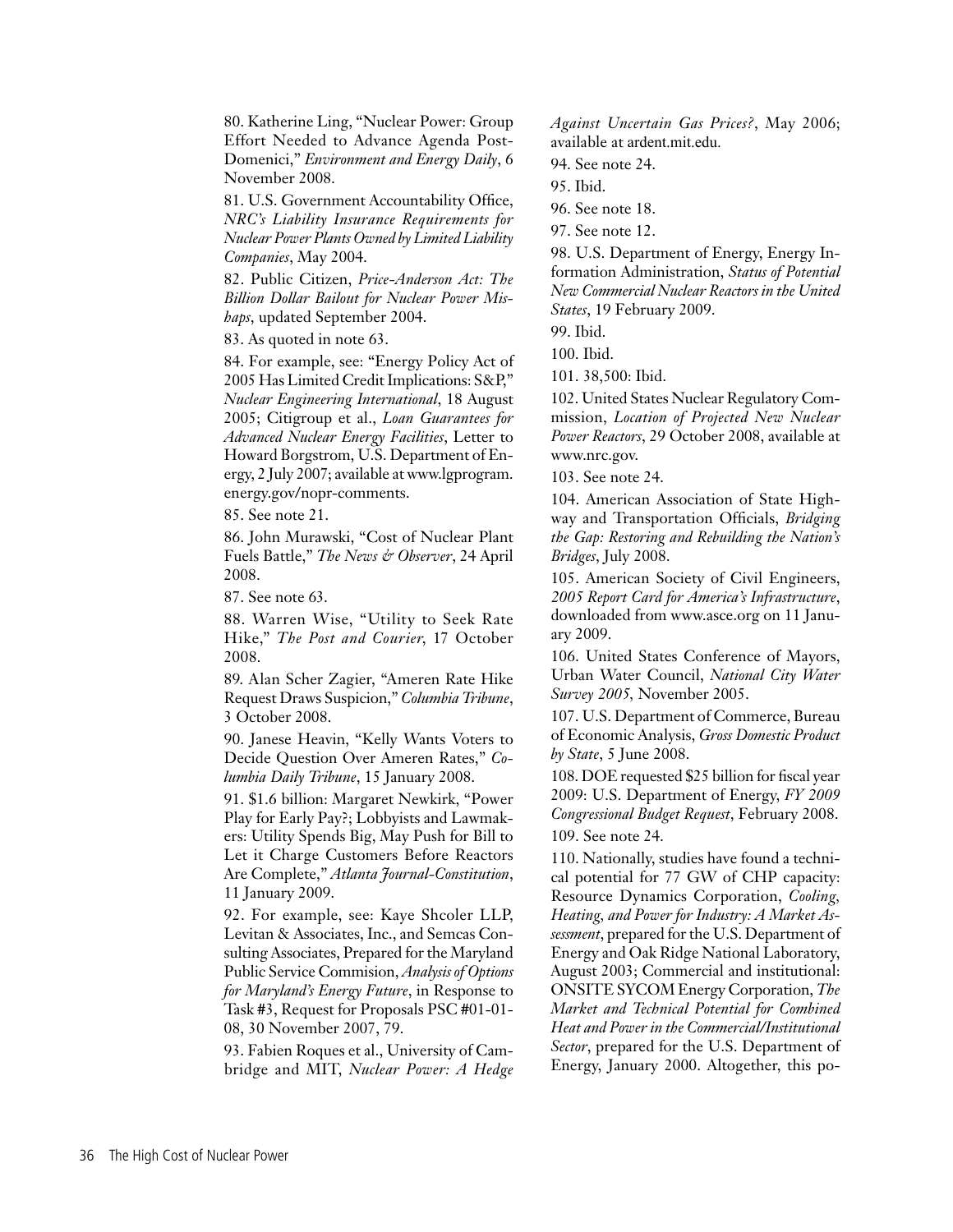tential is equivalent to more than 30 nuclear reactors: Compared to nuclear energy assuming 100 GW of CHP, operating at 40 percent capacity. Comparison with nuclear on an energy equivalent basis, using the following assumptions: using the following assumptions: The average nuclear reactor has a capacity of 1,328 MW(based on note 98), and has an annual capacity factor of 95.3 percent (based on Joe Turnage, UniStar Nuclear, *New Nuclear Development: Part of the Path toward a Lower Carbon Energy Future*, Presentation at the Energy Facility Contractors Group Annual Meeting, 19 March 2008). (This capacity factor assumption is conservative. A group of nuclear industry experts reviewing obstacles for new nuclear generation at the Keystone Center in 2007 found that a 90 percent capacity factor was a more reasonable assumption: Catherine Morris et al., The Keystone Center, *Nuclear Power Joint Fact-Finding*, June 2007; available at www.keystone.org.)

111. Experts estimate that recycled energy sources could generate 240,000 to 360,000 GWh per year of electricity in the United States – equivalent to between 6 and 10 percent of total national consumption in 2007: Thomas R. Casten and Martin J. Collins, Private Power LLC, *Recycled Energy: An Untapped Resource*, 19 April 2002; percentage of national consumption estimated from data in U.S. Department of Energy, Energy Information Administration, *Annual Energy Outlook with Projections to 2030*, Reference Case Table 8, Report Number DOE/EIA-0383, June 2008; Recycled energy in the United States could yield the same amount of electricity as between 22 and 32 new nuclear reactors: compared to nuclear output on an energyequivalent basis, using assumptions about reactor size and performance as described in note 110.

112. Karen Ehrhardt-Martinez and John A. "Skip" Laitner, American Council for an Energy-Efficient Economy, *The Size of the U.S. Energy Efficiency Market: Generating a More Complete Picture*, Report Number E083, May 2008; See also: Steven Nadel, Anna Shipley, and R. Neal Elliot, American Council for an Energy-Efficient Economy, *The Technical, Economic, and Achievable Potential for Energy*  *Efficiency in the U.S.—A Meta-Analysis of Recent Studies*, From the Proceedings of the 2004 ACEEE Summer Study on Energy Efficiency in Buildings, 2004.

113. 1 million: calculated based on the reference forecast in: U.S. Department of Energy, Energy Information Administration, *Annual Energy Outlook with Projections to 2030*, Reference Case Table 8, Report Number DOE/ EIA-0383,June 2008; 100 reactors: compared to nuclear output on an energy-equivalent basis, using assumptions about reactor size and performance as described in note 110.

114. U.S. Department of Energy, Office Energy Efficiency and Renewable Energy, *Wind Powering America: Clean Energy for the 21st Century*, downloaded from www.eere.energy. gov/windandhydro/windpoweringamerica/ pdfs/wpa/35873\_21century.pdf, 2 March 2005.

115. 250,000 MW: The report identified this level of resources available for an average cost below 6 cents per kWh, including transmission expenses but not distribution expenses or any tax credits. Assuming that the current transmission network has an average of 20 percent spare capacity and without taking into account the cost of distribution or the benefit of the production tax credit; Western Governors Association, Clean and Diversified Energy Initiative, *Wind Task Force Report*, March 2006. Prices today would be higher, but still below the anticipated cost of new nuclear power; 60 reactors: compared to nuclear output on an energy-equivalent basis, using assumptions about reactor size and performance as described in note 110.

116. The U.S. Minerals Management Service estimates that the nation's outer continental shelf could generate more than 3 trillion kWh of electricity per year: Randall Luthi, United States Minerals Management Service, *Renewable Energy on the United States Outer Continental Shelf*, presented at the Global Marine Renewable Energy Conference, New York, New York, 17 April 2008.

117. For example, see: Sandia National Laboratory, Sun-Lab, *Big Solutions for Big Problems*: *Concentrating Solar Power*, (Factsheet), 10 January 2002.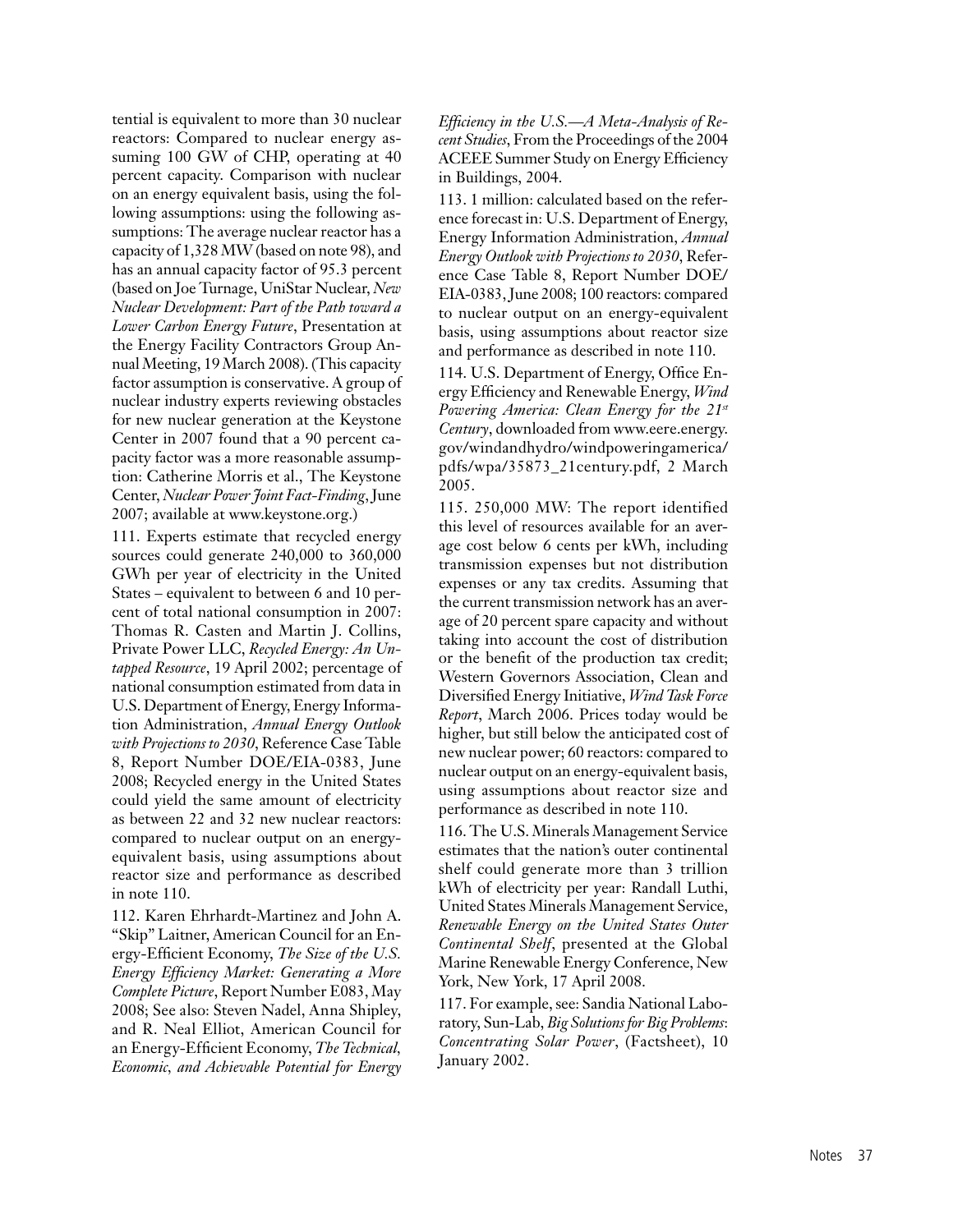118. Bernadette del Chiaro, Tony Dutzik and Sarah Payne, Environment America Research & Policy Center, *On the Rise: Solar Thermal Power and the Fight Against Global Warming*, Spring 2008.

119. U.S. Department of Energy, National Center for Photovoltaics, *How Much Land Will PV Need to Supply Our Electricity*, downloaded from www.nrel.gov/ncpv/land\_faq. html, 3 March 2005.

120. National Renewable Energy Laboratory, *Geothermal Energy Program*, October 2001.

121.JeffersonW. Tester et al., Massachusetts Institute of Technology for the U.S. Department of Energy, *The Future of Geothermal Energy: Impact of Enhanced Geothermal Systems (EGS) on the United States in the 21st Century*, 2006.

122. Minerals Management Service, U.S. Department of the Interior, *Technology White Paper on Ocean Current Energy Potential on the U.S. Outer Continental Shelf*, May 2006.

123. Florida Atlantic University, Center for Ocean Energy Technology, *Ocean Energy Resources*, downloaded from coet.fau.edu on 20 August 2008.

124. Biomass Technical Advisory Committee, *Vision for Bioenergy & Biobased Products in the United States*, October 2002.

125. Marty Kushler et al., American Council for an Energy-Efficient Economy, *Five Years In: An Examination of the First Half-Decade of Public Benefits Energy Efficiency Policies*, Report Number U041, 2004; Dan York et al., American Council for an Energy-Efficient Economy, *Compendium of Champions: Chronicling Exemplary Energy Efficiency Programs from Across the U.S.*, Report Number U081, 2008.

126. U.S. Department of Energy, Energy Information Administration, *Electric Power Monthly with Data for March 2008*, Total Electric Power Industry Summary Statistics, 5 August 2008.

127. For example, see: Maggie Eldridge et al., American Council for an Energy-Efficient Economy, *Energy Efficiency: The First Fuel for a Clean Energy Future*, Report E082, February 2008; R. Neal Elliott et al,

American Council for an Energy Efficient Economy, *Potential for Energy Efficiency and Renewable Energy to Meet Florida's Growing Energy Demands*, Report E072, May 2007; John A. "Skip" Laitner and Vanessa McKinney, American Council for an Energy-Efficient Economy, *Positive Returns: State Energy Efficiency Analyses Can Inform U.S. Energy Policy*  Assessments, Report Number E084, June 2008; Richard Sedano, Regulatory Assistance Project, *Economic, Environment and Security Effects of Energy Efficiency and Renewable Energy: A Report for EPA and the New England Governors' Conference*, Northeast Energy Efficiency Partnerships (NEEP) Policy Conference, 24 May 2005; Howard Geller et al, Southwest Energy Efficiency Project, *The New Mother Lode: The Potential for More Efficient Electricity Use in the Southwest*, November 2002.

128. Ibid.

129. Commonwealth Edison, *Summary of Proposed Illinois Rate Relief and Competitive Market Settlement Terms*, obtained from Sharon Hillman, Vice President of Marketing and Environmental Programs, via personal correspondence, 29 August 2007.

130. Doug Hurley et al, Synapse Energy Economics for Northeast Energy Efficiency Council, *Costs and Benefits of Electric Utility Energy Efficiency in Massachusetts*, August 2008.

131. For example, see: Amory Lovins and Imran Sheikh, "The NuclearIllusion," *Ambio* (in press), 2009; available at www.rmi.org.

132. For example, see: Maggie Eldridge et al., American Council for an Energy-Efficient Economy, *Energy Efficiency: The First Fuel for a Clean Energy Future*, Report E082, February 2008; Amory Lovins, Rocky Mountain Institute, *Nuclear Power: Economics and Climate-Protection Potential*, RMI Publication Number E05-14, 6 January 2006; and note 131.

133. Gas Technology Institute for Midwest CHP Application Center, *Beloit Memorial Hospital Case Study for CHP Applications*, May 2002.

134. Travis Madsen and Bernadette del Chiaro, Environment California Research & Policy Center, *Greening the Bottom Line: California Companies Save Money by Reducing Global Warming Pollution*, August 2006.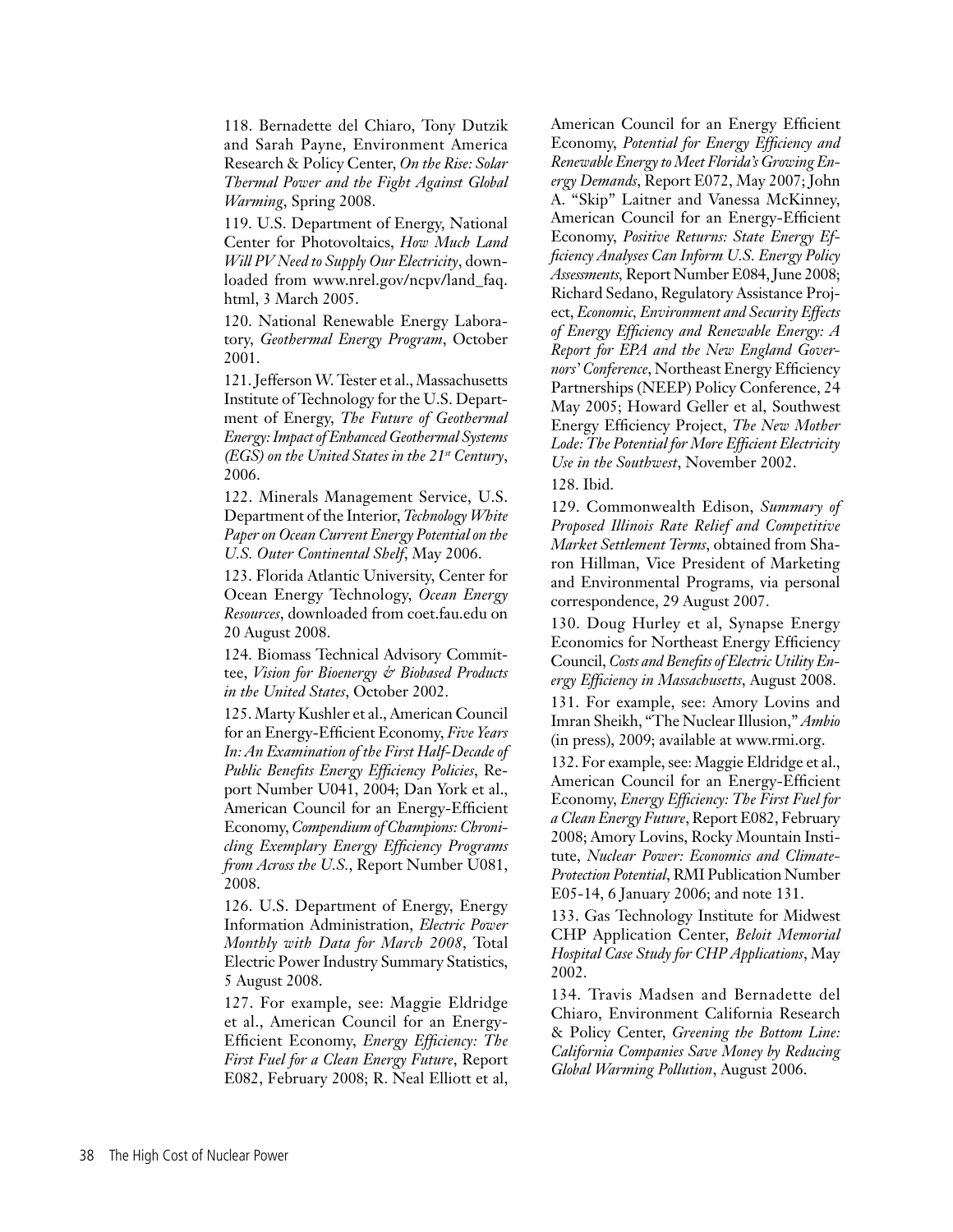135. Energy and Environmental Economics, Inc. for the California Public Utility Commission, *Generation Costs* (Microsoft Word document), 16 November 2007; available at www.ethree.com/cpuc\_ghg\_model.html.

136. Adapted from: Energy and Environmental Economics, Inc. (E3) for the California Public Utility Commission, *Generation Costs* (Microsoft Word document), Figure 8, 16 November 2007, available at www.ethree. com/cpuc\_ghg\_model.html; except for onshore and offshore wind, which is adapted from: U.S. Department of Energy (DOE), Office of Energy Efficiency and Renewable Energy, *20% Wind Energy by 2030: Increasing Wind Energy's Contribution to U.S. Electricity Supply*, DOE/GO-102008-2567, Figure A-3, July 2008. Onshore wind: resources in the Western U.S. have the potential to provide 400,000 GWh or more per year for local delivery at costs between 8 and 10 cents per kWh (2008 dollars) (E3). This compares favorably with the Department of Energy estimate: Resources acrossthe U.S. as a whole could produce more than 1.5 million GWh per year, connected to the 10 percent spare capacity in the U.S. transmission grid, for between 6 and 10 cents per kWh (DOE). Solar Thermal: resources in the Western U.S. have the potential to provide 400,000 GWh or more per year for local delivery at costs between 11.1 and 11.8 cents per kWh  $(2008$  dollars) (E3). Offshore wind: resources in the United States as a whole could support the installation of more than 500 GW of offshore wind turbines, connecting to the 10 percent spare capacity in the existing transmission grid, for an estimated 10.5 to 14.5 cents per kWh (DOE). Biomass/Biogas: Resources in the western United States could produce more than 10,000 GWh per year for between 8.4 and 13.5 cents per kWh (E3). Geothermal: conventional geothermal resources in the western United States could generate on the order of 20,000 GWh per year at costs between 6.2 and 14.5 cents per kWh (E3). E3 estimates nuclear costs at 12.1 to 15.4 cents per kWh and coal IGCC with carbon capture and sequestration at 12.5 to 17.2 cents per kWh.

137. Delmarva Power, *Renewable Wind Energy* 

*Power Purchase Agreement Between Delmarva Power & Light Company (Buyer) and Bluewater Wind Delaware, LLC (Seller)*, 23 June 2008.

138. See note 135.

139. Compared to nuclear output on an energy-equivalent basis, using assumptions about reactor size and performance as described in note 110.

140. For details, see www.nanosolar.com.

141. Jim Harding, former director of external affairs for Seattle City Light, in: Jim Harding, "Myths of the Nuclear Renaissance," *Ecology Law Currents* 35(1), 10 April 2008. While this price per kW is far cheaper than recent cost estimates for nuclear reactor construction, a more relevant cost comparison is per unit of electricity generated. On this level, the fact that solar only generates electricity while the sun is shining (and thus has a lower capacity factor) reduces the per kW cost advantage solar panels have over nuclear reactors.

142. Jim Loney, "FPL Unveils Plans for Three Florida Solar Plants," *Reuters News Service*, 25 June 2008; Matthew Wald, "Two Large Solar Plants Planned in California," *New York Times*, 15 August 2008.

143. Quoted in note 142, Jim Loney.

144. This figure presents the inverse of the estimated levelized cost of delivered energy generated (or saved) for a range of energy technologies in dollars per kWh. Data sources: Wind, Solar, Nuclear and Coal: Inverse of delivered cost of energy as described in note 136, plus an estimated 2 cents per kWh for transmission and distribution. Energy Efficiency and Combined Heat and Power (CHP): Analyses of future energy efficiency potential typically find vast available resources with average levelized costs of around 4 cents per kWh in the residential sector and 2 cents per kWh, per notes 112 and 127. Recovered heat CHP can generate electricity for about 3 cents per kWh, industrial CHP can generate electricity for about 5.5 cents per kWh, and building scale CHP can produce power at 6.1 cents per kWh, per notes 110, 111, 127 and 131. Efficiency and CHP, as local technologies, avoid transmission and distribution costs.

145. See Figure 4 and note 127.